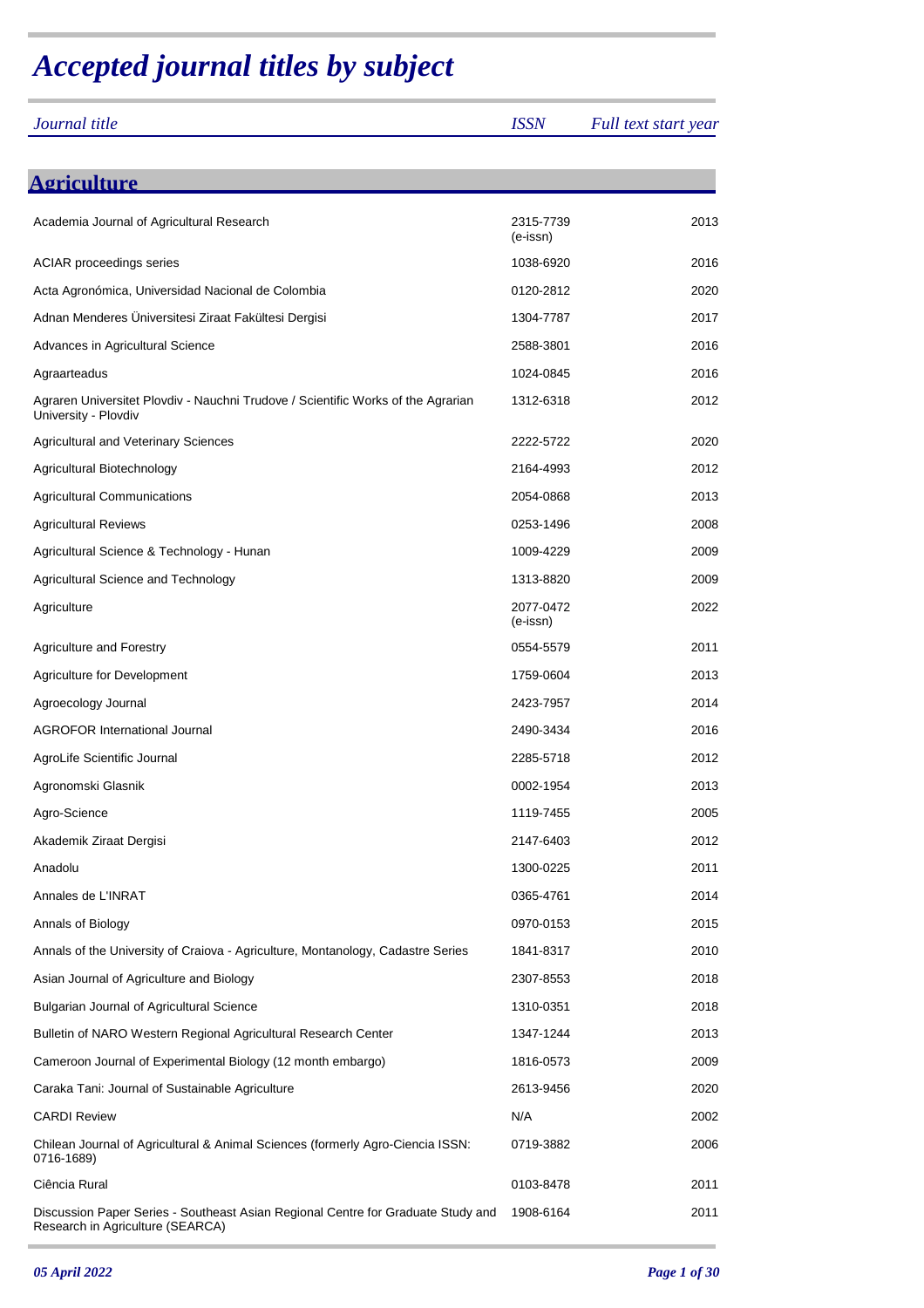| Journal title                                                                                                                          | <b>ISSN</b>           | Full text start year |
|----------------------------------------------------------------------------------------------------------------------------------------|-----------------------|----------------------|
|                                                                                                                                        |                       |                      |
| Diyala Agricultural Sciences Journal                                                                                                   | 2073-9524             | 2009                 |
| Dongbei Nongye Daxue Xuebao/Journal of Northeast Agricultural University                                                               | 1005-9369             | 2011                 |
| Ecosistemas y Recursos Agropecuarios                                                                                                   | 2007-9028             | 2018                 |
| Emirates Journal of Food and Agriculture                                                                                               | 2079-052X             | 2010                 |
| <b>Fundamental and Applied Agriculture</b>                                                                                             | 2518-2021             | 2016                 |
| Global Journal of Agriculture and Food Safety Sciences                                                                                 | 2356-7775             | 2014                 |
| Harran Tarim ve Gida Bilimleri Dergisi / Harran Journal of Agricultural and Food<br>Science                                            | 2148-5003             | 2016                 |
| Icelandic Agricultural Sciences                                                                                                        | 1670-567x             | 2008                 |
| Indian Journal of Agricultural Research                                                                                                | 0367-8245             | 2009                 |
| Indonesian Journal of Agricultural Research                                                                                            | 2622-7681             | 2018                 |
| International Journal of Agricultural Policy and Research                                                                              | 2350-1561             | 2013                 |
| International Journal of Agricultural Research, Innovation and Technology                                                              | 2224-0616<br>(e-issn) | 2011                 |
| International Journal of Agricultural Science, Research and Technology (IJASRT)                                                        | 2251-7588             | 2011                 |
| International Journal of Agricultural Technology                                                                                       | 1686-9141             | 2010                 |
| International Journal of Agriculture and Biosciences                                                                                   | 2305-6622             | 2012                 |
| International Journal of Agriculture, Environment and Food Sciences                                                                    | 2602-246X             | 2017                 |
| International Journal of Agriculture: Research and Review                                                                              | 2228-7973             | 2011                 |
| International Journal of Agriscience                                                                                                   | 2228-6322             | 2011                 |
| International Journal of Applied Sciences and Biotechnology                                                                            | 2091-2609<br>(e-issn) | 2021                 |
| International Journal of Natural Sciences                                                                                              | 2221-1012             | 2011                 |
| International Journal of Tropical Agriculture                                                                                          | 0254-8755             | 2014                 |
| Investigación Agraria                                                                                                                  | 1684-9086             | 2013                 |
| Investigación y Amazonía                                                                                                               | 2223-8492             | 2015                 |
| Iran Agricultural Research                                                                                                             | 1013-9885             | 2017                 |
| ITEA                                                                                                                                   | 1699-6887             | 2006                 |
| JAPS Journal of Animal and Plant Sciences                                                                                              | 1018-7081             | 2009                 |
| Journal of Agricultural and Marine Sciences (formerly Sultan Qaboos University<br>Research Journal - Agricultural and Marine Sciences) | 2410-1060             | 2006                 |
| Journal of Agricultural Informatics                                                                                                    | 2061-862X             | 2015                 |
| Journal of Agricultural Machinery                                                                                                      | 2228-6829             | 2022                 |
| Journal of Agricultural Production                                                                                                     | 2757-6620             | 2020                 |
| Journal of Agricultural Research                                                                                                       | N/A                   | 2014                 |
| Journal of Agricultural Research and Development                                                                                       | 1596-5511             | 2007                 |
| Journal of Agricultural Research and Extension                                                                                         | 0125-8850             | 2010                 |
| Journal of Agricultural Science and Applications                                                                                       | 2227-6475             | 2012                 |
| Journal of Agricultural Science and Environment                                                                                        | 2277-0775             | 2015                 |
| Journal of Agricultural Science and Technology (Beijing)                                                                               | 1008-0864             | 2012                 |
| Journal of Agricultural Science and Technology (Iran)                                                                                  | 1680-7073             | 2005                 |
| Journal of Agriculture and Food Sciences                                                                                               | 1597-1074             | 2010                 |
| Journal of Agriculture and Natural Resources                                                                                           | 2661-6270             | 2018                 |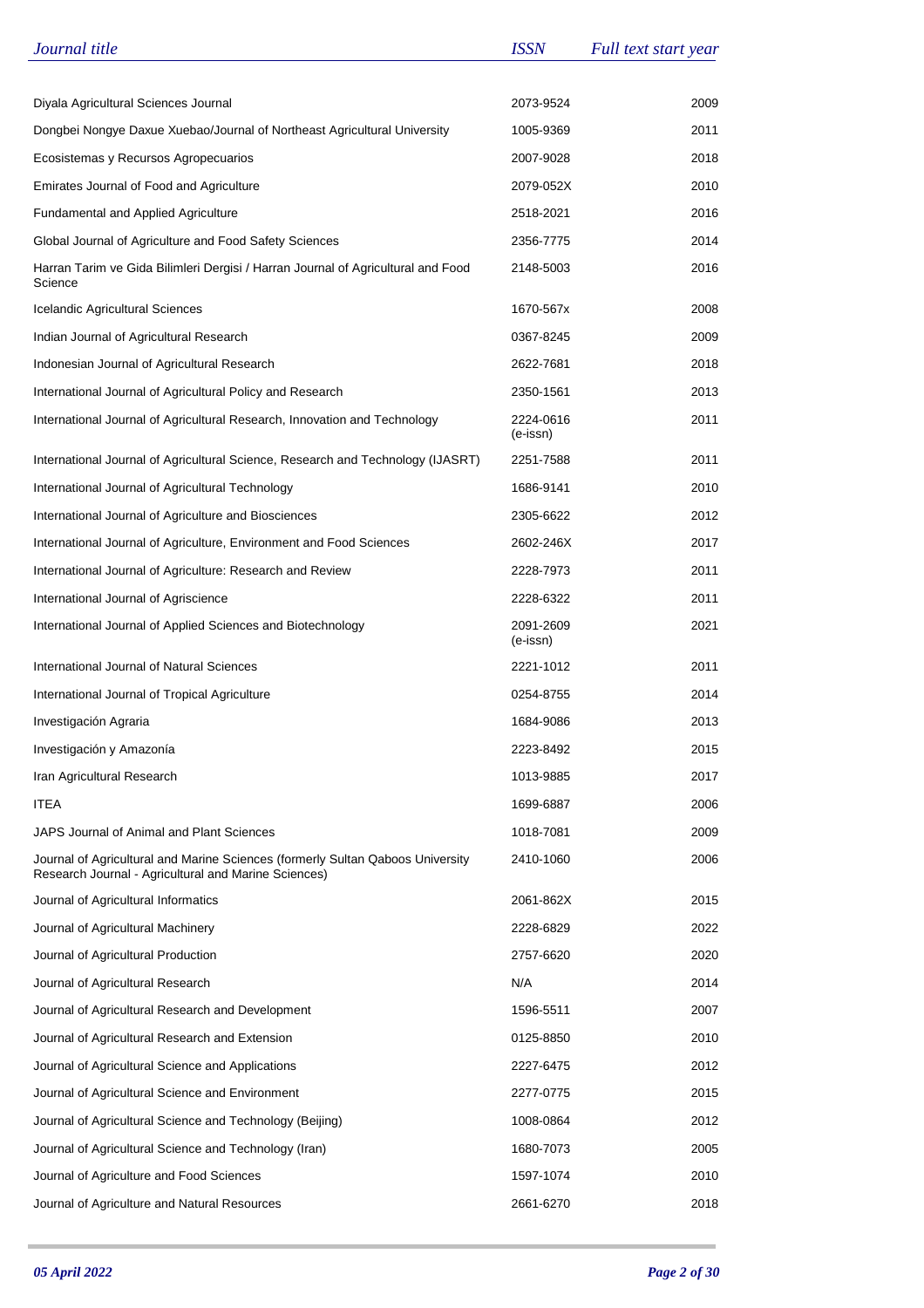| Journal title                                                                                                    | <b>ISSN</b>           | Full text start year |
|------------------------------------------------------------------------------------------------------------------|-----------------------|----------------------|
|                                                                                                                  |                       |                      |
| Journal of Agriculture, Biotechnology and Ecology                                                                | 2006-3938             | 2008                 |
| Journal of AgriSearch                                                                                            | 2348-8808             | 2014                 |
| Journal of Applied Agricultural Science and Technology                                                           | 2621-4709             | 2017                 |
| Journal of Central European Agriculture                                                                          | 1332-9049             | 2005                 |
| Journal of EcoAgriTourism                                                                                        | 1844-8577             | 2009                 |
| Journal of Experimental Biology and Agricultural Sciences                                                        | 2320-8694             | 2014                 |
| Journal of Innovation and Applied Technology                                                                     | 2502-4973             | 2018                 |
| Journal of ISSAAS (International Society for Southeast Asian Agricultural Sciences)                              | 0859-3132             | 2011                 |
| Journal of Mountain Agriculture on the Balkans                                                                   | 1311-0489             | 2015                 |
| Journal of Nanjing Agricultural University                                                                       | 1000-2030             | 2015                 |
| Journal of Natural Resource and Development                                                                      | 0974-5033             | 2015                 |
| Journal of New Sciences                                                                                          | 2286-5314             | 2017                 |
| Journal of Northeast Agricultural University (English Edition)                                                   | 1006-8104             | 2009                 |
| Journal of Research ANGRAU                                                                                       | 0970-0226             | 2008                 |
| Journal of Research PJTSAU                                                                                       | 2395-5945             | 2014                 |
| Journal of South Pacific Agriculture                                                                             | 1016-7774             | 2016                 |
| Journal of Southern Agriculture                                                                                  | 2095-1191             | 2011                 |
| Journal of Sustainable Agriculture and the Environment                                                           | 1119-8152             | 2006                 |
| Journal of Tekirdag Agricultural Faculty                                                                         | 1302-7050             | 2008                 |
| Journal of Tropical Agriculture and Food Science                                                                 | 1394-9829             | 2008                 |
| Jurnal Agribisnis Indonesia                                                                                      | 2354-5690             | 2019                 |
| Matica Srpska Proceedings for Natural Sciences                                                                   | 0352-4906             | 2010                 |
| Mediterranean Agricultural Sciences                                                                              | 2528-9675             | 2017                 |
| Nepal Agriculture Research Journal                                                                               | 1029-533X             | 2009                 |
| Nepalese Journal of Agricultural Sciences                                                                        | 2091-042X             | 2014                 |
| Net Journal of Agricultural Science                                                                              | 2315-9766<br>(e-issn) | 2013                 |
| Organic Farming                                                                                                  | 2297-6485             | 2015                 |
| Pakistan Journal of Agricultural Research                                                                        | 0251-0480             | 2007                 |
| Perm Agrarian Journal                                                                                            | 2307-2873             | 2017                 |
| Policy Brief Series - Southeast Asian Regional Centre for Graduate Study and<br>Research in Agriculture (SEARCA) | 2304-5035             | 2011                 |
| Progressive Agriculture                                                                                          | 0972-6152             | 2010                 |
| Progressive Research                                                                                             | 0973-6417             | 2007                 |
| Quarterly Journal of Agricultural Economics and Development                                                      | 1022-4211             | 2021                 |
| Revista Brasileira de Agricultura Irrigada                                                                       | 1982-7679<br>(e-issn) | 2012                 |
| Revista Brasileira de Ciências Agrárias (Agrária)                                                                | 1981-0997             | 2009                 |
| Revista Brasileira de Tecnologia Aplicada nas Ciências Agrárias                                                  | 1983-6325             | 2012                 |
| Revista Ciencia y Agricultura                                                                                    | 0122-8420             | 2017                 |
| Revista de Ciências Agrárias / Amazonian Journal of Agricultural and Environmental<br>Sciences                   | 1517-591X             | 2009                 |
| Revista de Ciencias Agrícolas                                                                                    | 2256-2273             | 2011                 |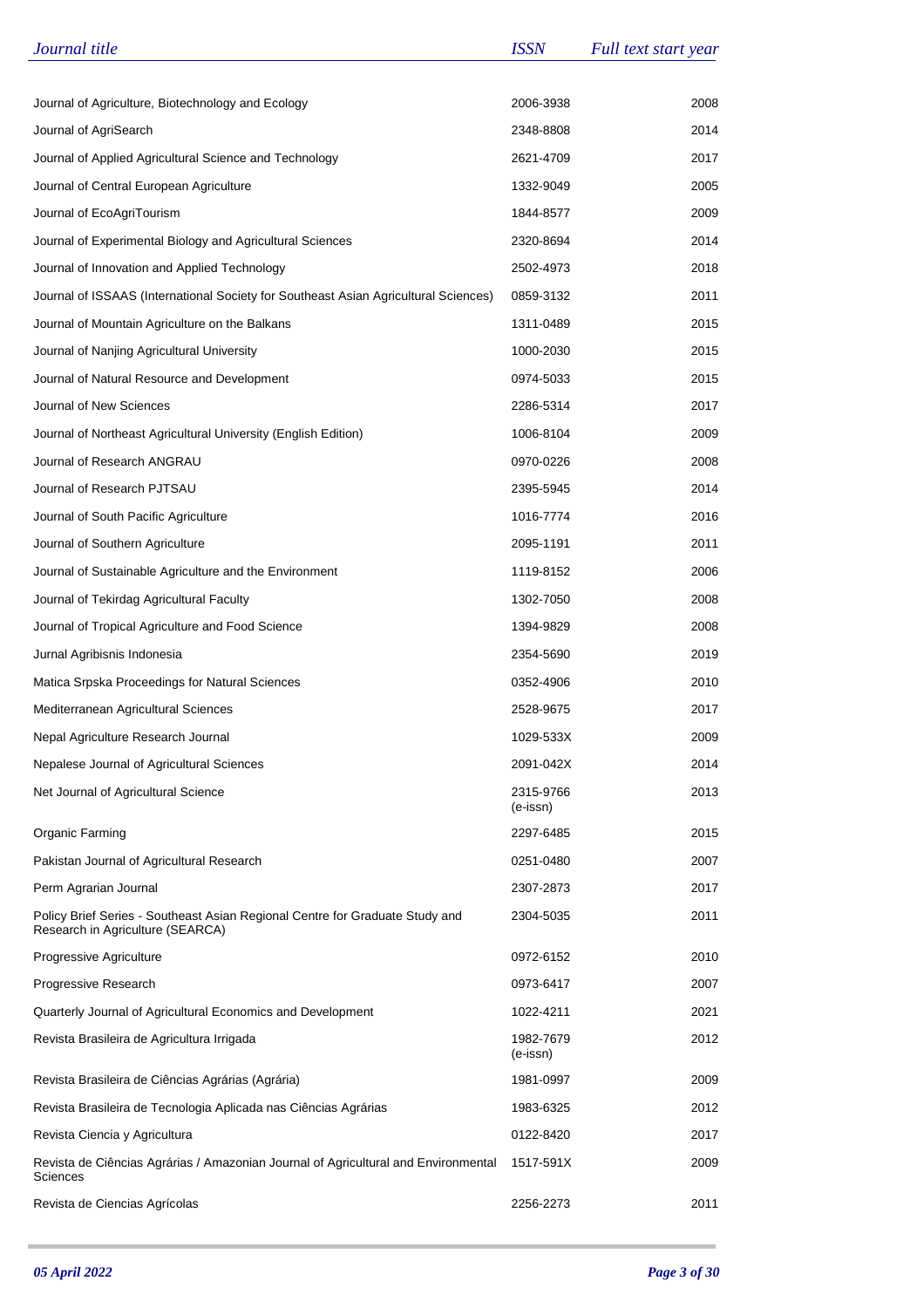| Revista de Ciencias Agroveterinarias (Journal of Agronomy and Veterinary Sciences)<br>1676-9732<br>2002<br>Revista de Investigación en Agroproducción Sustentable<br>2520-5145<br>2017<br>Revista de la Facultad de Ciencias Agropecuarias - FAGROPEC<br>1692-9454<br>2021<br>2015<br>Revista iPecege<br>2359-5078<br>(e-issn)<br>Revista Temas Agrarios<br>0122-7610<br>2012<br>Sarhad Journal of Agriculture<br>1016-4383<br>2012<br>1519-1125<br>2009<br>Scientia Agraria<br>Scientia Agropecuaria<br>2077-9917<br>2017<br>2012<br>Scientific Bulletin. Series F. Biotechnologies<br>2285-1364<br>2016<br>Selcuk Journal of Agriculture and Food Sciences<br>2458-8377<br>1676-546X<br>2011<br>Semina: Ciências Agrárias (Londrina)<br>South Asian Journal of Experimental Biology<br>2230-9799<br>2011<br>Spanish Journal of Agricultural Research<br>1695-971X<br>2005<br>Sri Lankan Journal of Agriculture and Ecosystems<br>2673-1401<br>2020<br>2012<br>Sustainable Agriculture Research<br>1927-050X<br>Tap chi Khoa hoc Nong nghiep Viet Nam / Vietnam Journal of Agricultural Sciences<br>2588-1299<br>2018<br>Tearmann<br>2008<br>1649-1009<br>Thai Journal of Agricultural Science<br>0049-3589<br>2010<br>2010<br><b>Tropical Agricultural Research</b><br>1016-1422<br>Turkish Journal of Agriculture - Food Science and Technology<br>2148-127X<br>2018<br>2014<br>Türkiye Tarimsal Arastirmalar Dergisi<br>2148-2306<br>2015<br>Uluslararasi Tarim ve Yaban Hayati Bilimleri Dergisi<br>2149-8245<br>Vestnik Rossijskogo universiteta druzhby narodov. Seriya Agronomiya i<br>2312-797X<br>2017<br>zhivotnovodstvo<br>Ziraat Fakültesi Dergisi - Süleyman Demirel Üniversitesi<br>1304-9984<br>2009<br>Ziraat Fakültesi Dergisi, Atatürk Üniversitesi<br>2017<br>1300-9036<br>Ziraat Fakultesi Dergisi, Mustafa Kemal Universitesi (now called: Mustafa Kemal<br>1300-9362<br>2011<br>Universitesi Tarım Bilimleri Dergisi (Mustafa Kemal University Journal of Agricultural<br>Sciences))<br>Ziraat Fakültesi Dergisi, Uludag Universitesi<br>1301-3165<br>2010<br><b>Animal Sciences</b><br><b>AACL Bioflux</b><br>1844-8143<br>2008<br><b>ABAH Bioflux</b><br>2066-7612<br>2009<br>Abanico Veterinario<br>2007-428X<br>2018<br>Acta Agraria Kaposváriensis<br>1418-1789<br>2006<br>Acta Scientiae Veterinariae<br>1678-0345<br>2008<br>Acta Scientiarum - Animal Sciences<br>1806-2636<br>2004<br>Acta Scientiarum Polonorum - Medicina Veterinaria<br>1644-0676<br>2002<br>Acta Veterinaria (Beograd)<br>0567-8315<br>2006<br>Acta Veterinaria Scandinavica<br>1751-0147<br>2006<br>Actas Iberoamericanas de Conservación Animal<br>2253-9727<br>2017<br>Advances in Agricultural Sciences<br>1230-1353<br>2008 | Journal title | <b>ISSN</b> | Full text start year |
|--------------------------------------------------------------------------------------------------------------------------------------------------------------------------------------------------------------------------------------------------------------------------------------------------------------------------------------------------------------------------------------------------------------------------------------------------------------------------------------------------------------------------------------------------------------------------------------------------------------------------------------------------------------------------------------------------------------------------------------------------------------------------------------------------------------------------------------------------------------------------------------------------------------------------------------------------------------------------------------------------------------------------------------------------------------------------------------------------------------------------------------------------------------------------------------------------------------------------------------------------------------------------------------------------------------------------------------------------------------------------------------------------------------------------------------------------------------------------------------------------------------------------------------------------------------------------------------------------------------------------------------------------------------------------------------------------------------------------------------------------------------------------------------------------------------------------------------------------------------------------------------------------------------------------------------------------------------------------------------------------------------------------------------------------------------------------------------------------------------------------------------------------------------------------------------------------------------------------------------------------------------------------------------------------------------------------------------------------------------------------------------------------------------------------------------------------------------------------------------------------------------------------------------------------------------------------------------------------------------------------------------------------------------------------------------------------------------------------------------|---------------|-------------|----------------------|
|                                                                                                                                                                                                                                                                                                                                                                                                                                                                                                                                                                                                                                                                                                                                                                                                                                                                                                                                                                                                                                                                                                                                                                                                                                                                                                                                                                                                                                                                                                                                                                                                                                                                                                                                                                                                                                                                                                                                                                                                                                                                                                                                                                                                                                                                                                                                                                                                                                                                                                                                                                                                                                                                                                                                      |               |             |                      |
|                                                                                                                                                                                                                                                                                                                                                                                                                                                                                                                                                                                                                                                                                                                                                                                                                                                                                                                                                                                                                                                                                                                                                                                                                                                                                                                                                                                                                                                                                                                                                                                                                                                                                                                                                                                                                                                                                                                                                                                                                                                                                                                                                                                                                                                                                                                                                                                                                                                                                                                                                                                                                                                                                                                                      |               |             |                      |
|                                                                                                                                                                                                                                                                                                                                                                                                                                                                                                                                                                                                                                                                                                                                                                                                                                                                                                                                                                                                                                                                                                                                                                                                                                                                                                                                                                                                                                                                                                                                                                                                                                                                                                                                                                                                                                                                                                                                                                                                                                                                                                                                                                                                                                                                                                                                                                                                                                                                                                                                                                                                                                                                                                                                      |               |             |                      |
|                                                                                                                                                                                                                                                                                                                                                                                                                                                                                                                                                                                                                                                                                                                                                                                                                                                                                                                                                                                                                                                                                                                                                                                                                                                                                                                                                                                                                                                                                                                                                                                                                                                                                                                                                                                                                                                                                                                                                                                                                                                                                                                                                                                                                                                                                                                                                                                                                                                                                                                                                                                                                                                                                                                                      |               |             |                      |
|                                                                                                                                                                                                                                                                                                                                                                                                                                                                                                                                                                                                                                                                                                                                                                                                                                                                                                                                                                                                                                                                                                                                                                                                                                                                                                                                                                                                                                                                                                                                                                                                                                                                                                                                                                                                                                                                                                                                                                                                                                                                                                                                                                                                                                                                                                                                                                                                                                                                                                                                                                                                                                                                                                                                      |               |             |                      |
|                                                                                                                                                                                                                                                                                                                                                                                                                                                                                                                                                                                                                                                                                                                                                                                                                                                                                                                                                                                                                                                                                                                                                                                                                                                                                                                                                                                                                                                                                                                                                                                                                                                                                                                                                                                                                                                                                                                                                                                                                                                                                                                                                                                                                                                                                                                                                                                                                                                                                                                                                                                                                                                                                                                                      |               |             |                      |
|                                                                                                                                                                                                                                                                                                                                                                                                                                                                                                                                                                                                                                                                                                                                                                                                                                                                                                                                                                                                                                                                                                                                                                                                                                                                                                                                                                                                                                                                                                                                                                                                                                                                                                                                                                                                                                                                                                                                                                                                                                                                                                                                                                                                                                                                                                                                                                                                                                                                                                                                                                                                                                                                                                                                      |               |             |                      |
|                                                                                                                                                                                                                                                                                                                                                                                                                                                                                                                                                                                                                                                                                                                                                                                                                                                                                                                                                                                                                                                                                                                                                                                                                                                                                                                                                                                                                                                                                                                                                                                                                                                                                                                                                                                                                                                                                                                                                                                                                                                                                                                                                                                                                                                                                                                                                                                                                                                                                                                                                                                                                                                                                                                                      |               |             |                      |
|                                                                                                                                                                                                                                                                                                                                                                                                                                                                                                                                                                                                                                                                                                                                                                                                                                                                                                                                                                                                                                                                                                                                                                                                                                                                                                                                                                                                                                                                                                                                                                                                                                                                                                                                                                                                                                                                                                                                                                                                                                                                                                                                                                                                                                                                                                                                                                                                                                                                                                                                                                                                                                                                                                                                      |               |             |                      |
|                                                                                                                                                                                                                                                                                                                                                                                                                                                                                                                                                                                                                                                                                                                                                                                                                                                                                                                                                                                                                                                                                                                                                                                                                                                                                                                                                                                                                                                                                                                                                                                                                                                                                                                                                                                                                                                                                                                                                                                                                                                                                                                                                                                                                                                                                                                                                                                                                                                                                                                                                                                                                                                                                                                                      |               |             |                      |
|                                                                                                                                                                                                                                                                                                                                                                                                                                                                                                                                                                                                                                                                                                                                                                                                                                                                                                                                                                                                                                                                                                                                                                                                                                                                                                                                                                                                                                                                                                                                                                                                                                                                                                                                                                                                                                                                                                                                                                                                                                                                                                                                                                                                                                                                                                                                                                                                                                                                                                                                                                                                                                                                                                                                      |               |             |                      |
|                                                                                                                                                                                                                                                                                                                                                                                                                                                                                                                                                                                                                                                                                                                                                                                                                                                                                                                                                                                                                                                                                                                                                                                                                                                                                                                                                                                                                                                                                                                                                                                                                                                                                                                                                                                                                                                                                                                                                                                                                                                                                                                                                                                                                                                                                                                                                                                                                                                                                                                                                                                                                                                                                                                                      |               |             |                      |
|                                                                                                                                                                                                                                                                                                                                                                                                                                                                                                                                                                                                                                                                                                                                                                                                                                                                                                                                                                                                                                                                                                                                                                                                                                                                                                                                                                                                                                                                                                                                                                                                                                                                                                                                                                                                                                                                                                                                                                                                                                                                                                                                                                                                                                                                                                                                                                                                                                                                                                                                                                                                                                                                                                                                      |               |             |                      |
|                                                                                                                                                                                                                                                                                                                                                                                                                                                                                                                                                                                                                                                                                                                                                                                                                                                                                                                                                                                                                                                                                                                                                                                                                                                                                                                                                                                                                                                                                                                                                                                                                                                                                                                                                                                                                                                                                                                                                                                                                                                                                                                                                                                                                                                                                                                                                                                                                                                                                                                                                                                                                                                                                                                                      |               |             |                      |
|                                                                                                                                                                                                                                                                                                                                                                                                                                                                                                                                                                                                                                                                                                                                                                                                                                                                                                                                                                                                                                                                                                                                                                                                                                                                                                                                                                                                                                                                                                                                                                                                                                                                                                                                                                                                                                                                                                                                                                                                                                                                                                                                                                                                                                                                                                                                                                                                                                                                                                                                                                                                                                                                                                                                      |               |             |                      |
|                                                                                                                                                                                                                                                                                                                                                                                                                                                                                                                                                                                                                                                                                                                                                                                                                                                                                                                                                                                                                                                                                                                                                                                                                                                                                                                                                                                                                                                                                                                                                                                                                                                                                                                                                                                                                                                                                                                                                                                                                                                                                                                                                                                                                                                                                                                                                                                                                                                                                                                                                                                                                                                                                                                                      |               |             |                      |
|                                                                                                                                                                                                                                                                                                                                                                                                                                                                                                                                                                                                                                                                                                                                                                                                                                                                                                                                                                                                                                                                                                                                                                                                                                                                                                                                                                                                                                                                                                                                                                                                                                                                                                                                                                                                                                                                                                                                                                                                                                                                                                                                                                                                                                                                                                                                                                                                                                                                                                                                                                                                                                                                                                                                      |               |             |                      |
|                                                                                                                                                                                                                                                                                                                                                                                                                                                                                                                                                                                                                                                                                                                                                                                                                                                                                                                                                                                                                                                                                                                                                                                                                                                                                                                                                                                                                                                                                                                                                                                                                                                                                                                                                                                                                                                                                                                                                                                                                                                                                                                                                                                                                                                                                                                                                                                                                                                                                                                                                                                                                                                                                                                                      |               |             |                      |
|                                                                                                                                                                                                                                                                                                                                                                                                                                                                                                                                                                                                                                                                                                                                                                                                                                                                                                                                                                                                                                                                                                                                                                                                                                                                                                                                                                                                                                                                                                                                                                                                                                                                                                                                                                                                                                                                                                                                                                                                                                                                                                                                                                                                                                                                                                                                                                                                                                                                                                                                                                                                                                                                                                                                      |               |             |                      |
|                                                                                                                                                                                                                                                                                                                                                                                                                                                                                                                                                                                                                                                                                                                                                                                                                                                                                                                                                                                                                                                                                                                                                                                                                                                                                                                                                                                                                                                                                                                                                                                                                                                                                                                                                                                                                                                                                                                                                                                                                                                                                                                                                                                                                                                                                                                                                                                                                                                                                                                                                                                                                                                                                                                                      |               |             |                      |
|                                                                                                                                                                                                                                                                                                                                                                                                                                                                                                                                                                                                                                                                                                                                                                                                                                                                                                                                                                                                                                                                                                                                                                                                                                                                                                                                                                                                                                                                                                                                                                                                                                                                                                                                                                                                                                                                                                                                                                                                                                                                                                                                                                                                                                                                                                                                                                                                                                                                                                                                                                                                                                                                                                                                      |               |             |                      |
|                                                                                                                                                                                                                                                                                                                                                                                                                                                                                                                                                                                                                                                                                                                                                                                                                                                                                                                                                                                                                                                                                                                                                                                                                                                                                                                                                                                                                                                                                                                                                                                                                                                                                                                                                                                                                                                                                                                                                                                                                                                                                                                                                                                                                                                                                                                                                                                                                                                                                                                                                                                                                                                                                                                                      |               |             |                      |
|                                                                                                                                                                                                                                                                                                                                                                                                                                                                                                                                                                                                                                                                                                                                                                                                                                                                                                                                                                                                                                                                                                                                                                                                                                                                                                                                                                                                                                                                                                                                                                                                                                                                                                                                                                                                                                                                                                                                                                                                                                                                                                                                                                                                                                                                                                                                                                                                                                                                                                                                                                                                                                                                                                                                      |               |             |                      |
|                                                                                                                                                                                                                                                                                                                                                                                                                                                                                                                                                                                                                                                                                                                                                                                                                                                                                                                                                                                                                                                                                                                                                                                                                                                                                                                                                                                                                                                                                                                                                                                                                                                                                                                                                                                                                                                                                                                                                                                                                                                                                                                                                                                                                                                                                                                                                                                                                                                                                                                                                                                                                                                                                                                                      |               |             |                      |
|                                                                                                                                                                                                                                                                                                                                                                                                                                                                                                                                                                                                                                                                                                                                                                                                                                                                                                                                                                                                                                                                                                                                                                                                                                                                                                                                                                                                                                                                                                                                                                                                                                                                                                                                                                                                                                                                                                                                                                                                                                                                                                                                                                                                                                                                                                                                                                                                                                                                                                                                                                                                                                                                                                                                      |               |             |                      |
|                                                                                                                                                                                                                                                                                                                                                                                                                                                                                                                                                                                                                                                                                                                                                                                                                                                                                                                                                                                                                                                                                                                                                                                                                                                                                                                                                                                                                                                                                                                                                                                                                                                                                                                                                                                                                                                                                                                                                                                                                                                                                                                                                                                                                                                                                                                                                                                                                                                                                                                                                                                                                                                                                                                                      |               |             |                      |
|                                                                                                                                                                                                                                                                                                                                                                                                                                                                                                                                                                                                                                                                                                                                                                                                                                                                                                                                                                                                                                                                                                                                                                                                                                                                                                                                                                                                                                                                                                                                                                                                                                                                                                                                                                                                                                                                                                                                                                                                                                                                                                                                                                                                                                                                                                                                                                                                                                                                                                                                                                                                                                                                                                                                      |               |             |                      |
|                                                                                                                                                                                                                                                                                                                                                                                                                                                                                                                                                                                                                                                                                                                                                                                                                                                                                                                                                                                                                                                                                                                                                                                                                                                                                                                                                                                                                                                                                                                                                                                                                                                                                                                                                                                                                                                                                                                                                                                                                                                                                                                                                                                                                                                                                                                                                                                                                                                                                                                                                                                                                                                                                                                                      |               |             |                      |
|                                                                                                                                                                                                                                                                                                                                                                                                                                                                                                                                                                                                                                                                                                                                                                                                                                                                                                                                                                                                                                                                                                                                                                                                                                                                                                                                                                                                                                                                                                                                                                                                                                                                                                                                                                                                                                                                                                                                                                                                                                                                                                                                                                                                                                                                                                                                                                                                                                                                                                                                                                                                                                                                                                                                      |               |             |                      |
|                                                                                                                                                                                                                                                                                                                                                                                                                                                                                                                                                                                                                                                                                                                                                                                                                                                                                                                                                                                                                                                                                                                                                                                                                                                                                                                                                                                                                                                                                                                                                                                                                                                                                                                                                                                                                                                                                                                                                                                                                                                                                                                                                                                                                                                                                                                                                                                                                                                                                                                                                                                                                                                                                                                                      |               |             |                      |
|                                                                                                                                                                                                                                                                                                                                                                                                                                                                                                                                                                                                                                                                                                                                                                                                                                                                                                                                                                                                                                                                                                                                                                                                                                                                                                                                                                                                                                                                                                                                                                                                                                                                                                                                                                                                                                                                                                                                                                                                                                                                                                                                                                                                                                                                                                                                                                                                                                                                                                                                                                                                                                                                                                                                      |               |             |                      |
|                                                                                                                                                                                                                                                                                                                                                                                                                                                                                                                                                                                                                                                                                                                                                                                                                                                                                                                                                                                                                                                                                                                                                                                                                                                                                                                                                                                                                                                                                                                                                                                                                                                                                                                                                                                                                                                                                                                                                                                                                                                                                                                                                                                                                                                                                                                                                                                                                                                                                                                                                                                                                                                                                                                                      |               |             |                      |
|                                                                                                                                                                                                                                                                                                                                                                                                                                                                                                                                                                                                                                                                                                                                                                                                                                                                                                                                                                                                                                                                                                                                                                                                                                                                                                                                                                                                                                                                                                                                                                                                                                                                                                                                                                                                                                                                                                                                                                                                                                                                                                                                                                                                                                                                                                                                                                                                                                                                                                                                                                                                                                                                                                                                      |               |             |                      |
|                                                                                                                                                                                                                                                                                                                                                                                                                                                                                                                                                                                                                                                                                                                                                                                                                                                                                                                                                                                                                                                                                                                                                                                                                                                                                                                                                                                                                                                                                                                                                                                                                                                                                                                                                                                                                                                                                                                                                                                                                                                                                                                                                                                                                                                                                                                                                                                                                                                                                                                                                                                                                                                                                                                                      |               |             |                      |
|                                                                                                                                                                                                                                                                                                                                                                                                                                                                                                                                                                                                                                                                                                                                                                                                                                                                                                                                                                                                                                                                                                                                                                                                                                                                                                                                                                                                                                                                                                                                                                                                                                                                                                                                                                                                                                                                                                                                                                                                                                                                                                                                                                                                                                                                                                                                                                                                                                                                                                                                                                                                                                                                                                                                      |               |             |                      |
|                                                                                                                                                                                                                                                                                                                                                                                                                                                                                                                                                                                                                                                                                                                                                                                                                                                                                                                                                                                                                                                                                                                                                                                                                                                                                                                                                                                                                                                                                                                                                                                                                                                                                                                                                                                                                                                                                                                                                                                                                                                                                                                                                                                                                                                                                                                                                                                                                                                                                                                                                                                                                                                                                                                                      |               |             |                      |
|                                                                                                                                                                                                                                                                                                                                                                                                                                                                                                                                                                                                                                                                                                                                                                                                                                                                                                                                                                                                                                                                                                                                                                                                                                                                                                                                                                                                                                                                                                                                                                                                                                                                                                                                                                                                                                                                                                                                                                                                                                                                                                                                                                                                                                                                                                                                                                                                                                                                                                                                                                                                                                                                                                                                      |               |             |                      |
|                                                                                                                                                                                                                                                                                                                                                                                                                                                                                                                                                                                                                                                                                                                                                                                                                                                                                                                                                                                                                                                                                                                                                                                                                                                                                                                                                                                                                                                                                                                                                                                                                                                                                                                                                                                                                                                                                                                                                                                                                                                                                                                                                                                                                                                                                                                                                                                                                                                                                                                                                                                                                                                                                                                                      |               |             |                      |
|                                                                                                                                                                                                                                                                                                                                                                                                                                                                                                                                                                                                                                                                                                                                                                                                                                                                                                                                                                                                                                                                                                                                                                                                                                                                                                                                                                                                                                                                                                                                                                                                                                                                                                                                                                                                                                                                                                                                                                                                                                                                                                                                                                                                                                                                                                                                                                                                                                                                                                                                                                                                                                                                                                                                      |               |             |                      |
|                                                                                                                                                                                                                                                                                                                                                                                                                                                                                                                                                                                                                                                                                                                                                                                                                                                                                                                                                                                                                                                                                                                                                                                                                                                                                                                                                                                                                                                                                                                                                                                                                                                                                                                                                                                                                                                                                                                                                                                                                                                                                                                                                                                                                                                                                                                                                                                                                                                                                                                                                                                                                                                                                                                                      |               |             |                      |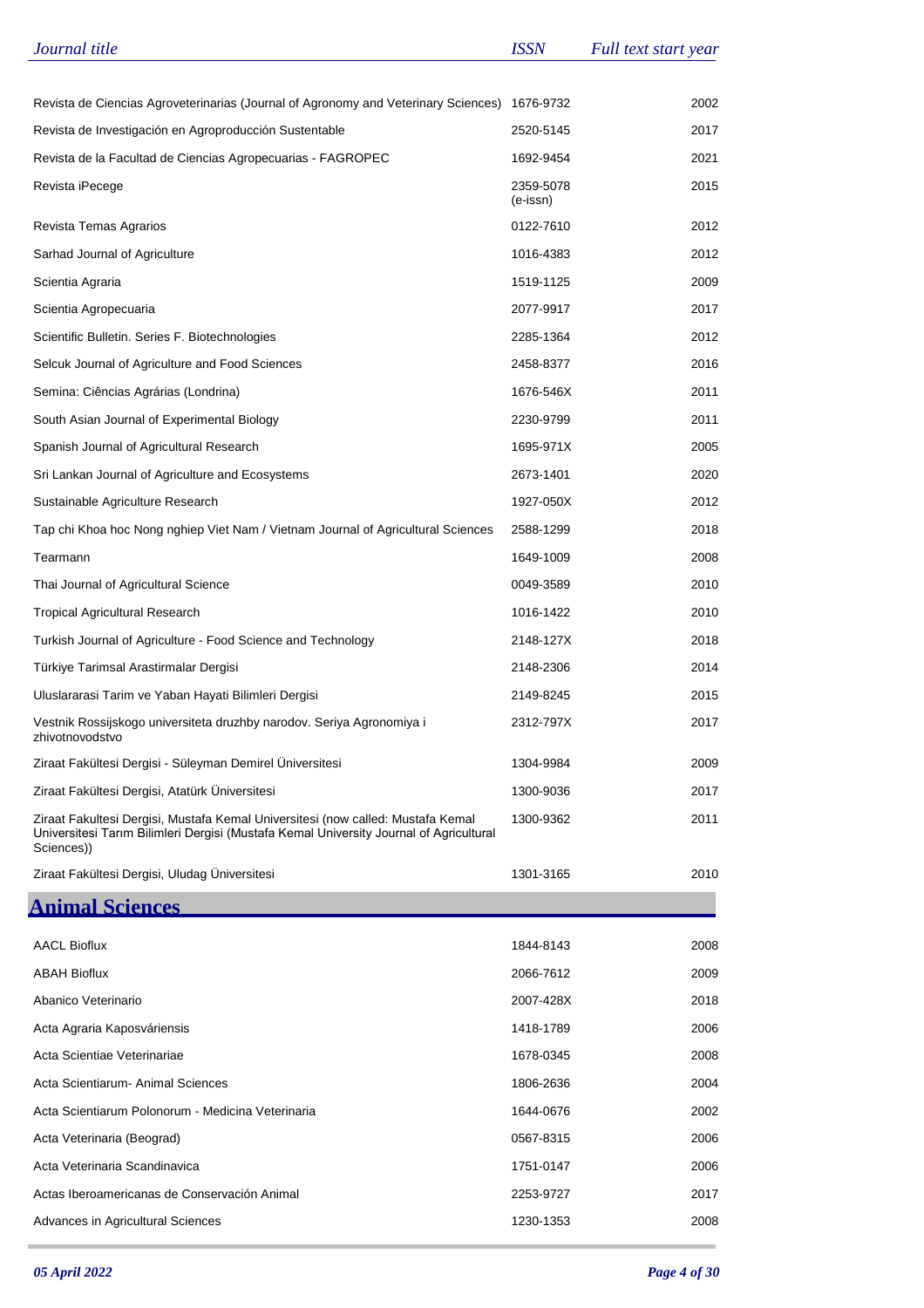| Journal title                                                                                                   | <b>ISSN</b>                        | Full text start year |
|-----------------------------------------------------------------------------------------------------------------|------------------------------------|----------------------|
|                                                                                                                 |                                    |                      |
| Agricultural Biotechnology Journal                                                                              | 2228-6705                          | 2019                 |
| Albéitar (main articles only)                                                                                   | 1699-7883                          | 2010                 |
| Alces                                                                                                           | 0835-5851                          | 2001                 |
| Alexandria Journal of Veterinary Sciences                                                                       | 1110-2047                          | 2010                 |
| Alinteri Journal of Agriculture Science                                                                         | 2564-7814                          | 2019                 |
| Anales de Veterinaria de Murcia                                                                                 | 0213-5434                          | 2007                 |
| Animal Husbandry and Feed Science                                                                               | 1943-9911                          | 2009                 |
| <b>Animal Production Research</b>                                                                               | 2252-0872                          | 2012                 |
| Animal Science Papers and Reports                                                                               | 0860-4037                          | 2005                 |
| Animal Science Reporter                                                                                         | 0974-6307                          | 2009                 |
| Animal Welfare, Ethology and Housing Systems                                                                    | 1786-8440                          | 2011                 |
| Animals                                                                                                         | 2076-2615                          | 2022                 |
| Ankara Universitesi Veteriner Fakultesi Dergisi                                                                 | 1300-0861                          | 2010                 |
| Annales de Medecine Veterinaire                                                                                 | 0003-4118                          | 2009                 |
| Annali della Facoltá di Medicina Veterinaria, Universitá di Parma                                               | 0393-4802                          | 2008                 |
| Annals of Animal Science                                                                                        | 1642-3402                          | 2012                 |
| Annals of Warsaw University of Life Sciences - SGGW, Animal Science                                             | 0208-5739                          | 2008                 |
| Applied Animal Husbandry & Rural Development                                                                    | N/A                                | 2008                 |
| Archiva Zootechnica                                                                                             | 1016-4855                          | 2006                 |
| Archives of Razi Institute                                                                                      | 0365-3439                          | 2005                 |
| Archivos de Zootecnia                                                                                           | 0004-0592                          | 2010                 |
| Archivos Latinoamericanos de Producción Animal                                                                  | 1022-1301                          | 2008                 |
| Argos - Informativo Veterinario (main articles only)                                                            | 1699-7875                          | 2010                 |
| Arhiv Veterinarske Medicine                                                                                     | 1820-9955                          | 2014                 |
| Arquivo Brasileiro de Medicina Veterinária e Zootecnia (Brazilian Journal of<br>Veterinary and Animal Sciences) | 0102-0935<br>(e-ISSN<br>1678-4162) | 2009                 |
| Arquivos de Ciencias Veterinarias e Zoologia da UNIPAR                                                          | 1415-8167                          | 2007                 |
| Asian Journal of Animal Science                                                                                 | 0973-4791                          | 2008                 |
| Asian Journal of Dairy and Food Research                                                                        | 0971-4456                          | 2013                 |
| Ataturk Universitesi Veteriner Bilimleri Dergisi (Ataturk University Journal of<br><b>Veterinary Sciences)</b>  | 1306-6137                          | 2010                 |
| <b>Banfield Journal</b>                                                                                         | N/A                                | 2011                 |
| Bangladesh Journal of Animal Science                                                                            | 0003-3588                          | 2010                 |
| Bangladesh Journal of Veterinary Medicine                                                                       | 1729-7893                          | 2008                 |
| Bangladesh Veterinarian                                                                                         | 1012-5949                          | 2009                 |
| Biotechnology in Animal Husbandry                                                                               | 1450-9156                          | 2009                 |
| Bornova Veteriner Bilimleri Dergisi (formerly: Bornova Veteriner Kontrol ve Arastirma<br>Enstitüsü Dergisi)     | 1300-8307                          | 2008                 |
| Brazilian Journal of Veterinary Pathology                                                                       | 1983-0246                          | 2008                 |
| <b>Buffalo Bulletin</b>                                                                                         | 0125-6726                          | 2009                 |
| Buletinul Universitatii de Stiinte Agricole si Medicina Veterinara Cluj-Napoca. Seria<br>Medicina Veterinara    | 1843-5270                          | 2007                 |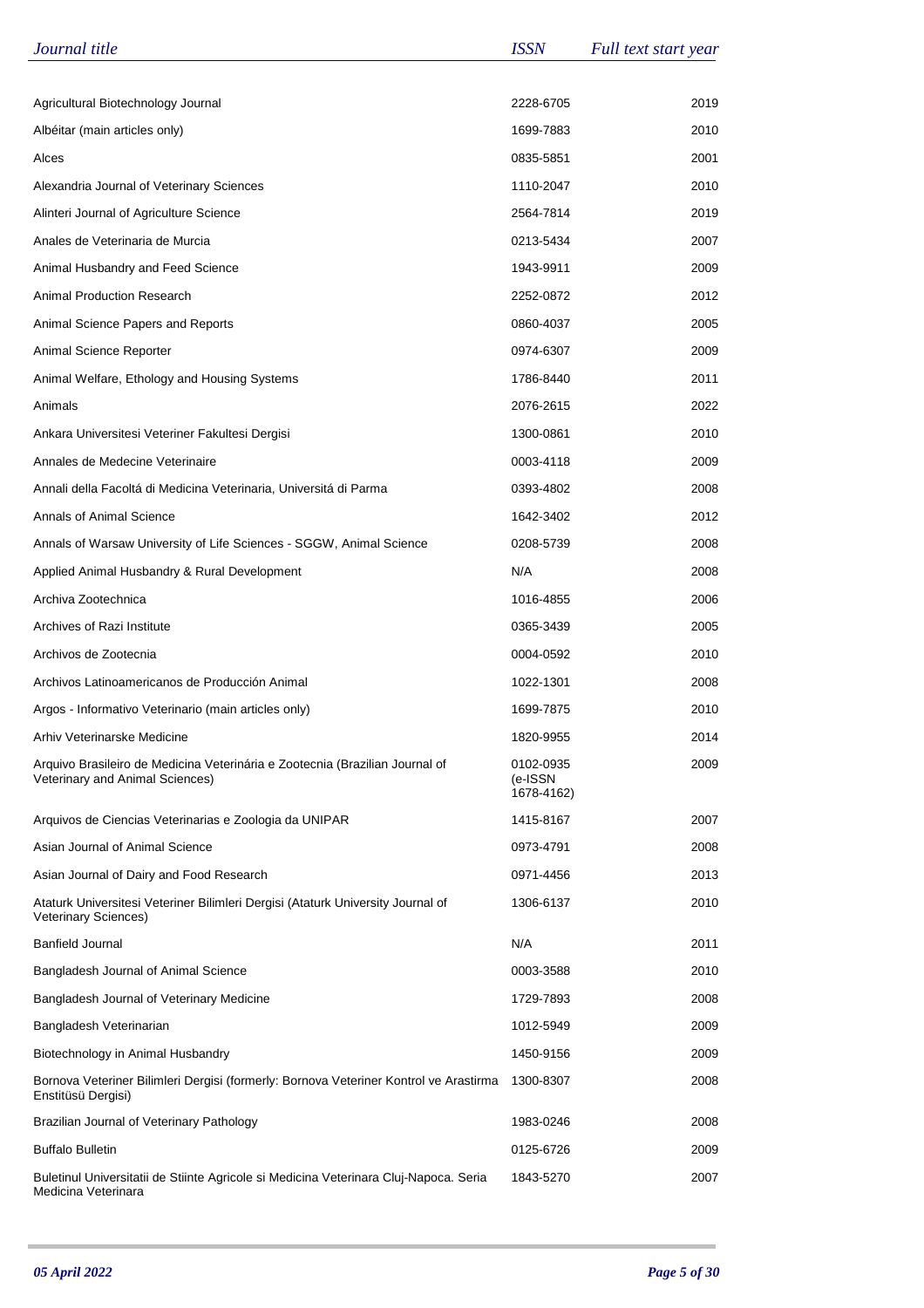| Journal title                                                                                                       | <b>ISSN</b>              | Full text start year |
|---------------------------------------------------------------------------------------------------------------------|--------------------------|----------------------|
|                                                                                                                     |                          |                      |
| Buletinul Universitatii de Stiinte Agricole si Medicina Veterinara Cluj-Napoca. Seria<br>Zootehnie si Biotehnologii | 1843-5262                | 2007                 |
| <b>Bulgarian Journal of Veterinary Medicine</b>                                                                     | 1311-1477                | 2008                 |
| Cahiers de l'IFIP                                                                                                   | N/A                      | 2014                 |
| Centaur                                                                                                             | N/A                      | 2007                 |
| Ciência Animal                                                                                                      | 0104-3773                | 2007                 |
| Ciencia Veterinaria nos Tropicos                                                                                    | 1415-6326                | 2004                 |
| Czech Journal of Animal Science                                                                                     | 1212-1819                | 2009                 |
| <b>Egyptian Journal of Dairy Science</b>                                                                            | 0378-2700                | 2009                 |
| Egyptian Journal of Sheep and Goat Sciences                                                                         | 2090-0368                | 2007                 |
| Egyptian Journal of Sheep, Goat and Desert Animal Sciences                                                          | N/A                      | 2005                 |
| Epidémiologie et Santé Animale (12 month embargo by publisher)                                                      | 0754-2186                | 2008                 |
| Ethiopian Veterinary Journal                                                                                        | 1683-6324                | 2009                 |
| Eurasian Journal of Veterinary Sciences                                                                             | 1309-6958                | 2010                 |
| <b>Exploratory Animal and Medical Research</b>                                                                      | 2319-247X<br>(e-issn)    | 2011                 |
| Genetics and Biodiversity Journal                                                                                   | 2602-5582                | 2017                 |
| Global Journal of Fisheries and Aquaculture Researches                                                              | 2356-6329                | 2014                 |
| Gyvulininkyste: Mokslo Darbai (Animal Husbandry: Scientific Articles)                                               | 1392-6144                | 2009                 |
| Harran Üniversitesi Veteriner Fakültesi Dergisi                                                                     | 2146-717X                | 2018                 |
| Haryana Veterinarian                                                                                                | 0033-4359                | 2003                 |
| Havemeyer Foundation Monograph Series                                                                               | 1472-3158                | 2006                 |
| <b>ICAR Technical Series</b>                                                                                        | 1563-2504                | 2004                 |
| Indian Journal of Animal Research                                                                                   | 0367-6722                | 2009                 |
| Indian Journal of Canine Practice                                                                                   | 2277-6729                | 2019                 |
| Indian Journal of Field Veterinarians                                                                               | 0973-3175                | 2009                 |
| Indian Journal of Small Ruminants                                                                                   | 0971-9857                | 2005                 |
| Indian Journal of Veterinary Anatomy                                                                                | 0971-1937                | 2013                 |
| Indian Journal of Veterinary Research                                                                               | 0971-4251                | 2005                 |
| Indian Journal of Veterinary Sciences and Biotechnology                                                             | 2394-0247                | 2015                 |
| Indian Journal of Virology                                                                                          | 0970-2822                | 2006                 |
| Indonesia Medicus Veterinus                                                                                         | 2301-7848                | 2019                 |
| Intas Polivet                                                                                                       | 0972-1738                | 2000                 |
| Interbull Bulletin                                                                                                  | 1011-6079                | 2012                 |
| International Journal of Veterinary Research (now called: Iranian Journal of<br>Veterinary Medicine)                | 2008-2533<br>(2251-8894) | 2008                 |
| International Journal of Veterinary Science                                                                         | 2304-3075                | 2012                 |
| Ippologia                                                                                                           | 1120-5776                | 2004                 |
| Iranian Journal of Animal Science (IJAS)                                                                            | 2008-4773                | 2021                 |
| Iranian Journal of Animal Science Research                                                                          | 2008-3106                | 2016                 |
| Iranian Journal of Applied Animal Science                                                                           | 2251-628X                | 2011                 |
| Iranian Journal of Fisheries Sciences                                                                               | 1562-2916                | 2009                 |
| Iranian Journal of Veterinary Clinical Sciences                                                                     | 2423-3633                | 2015                 |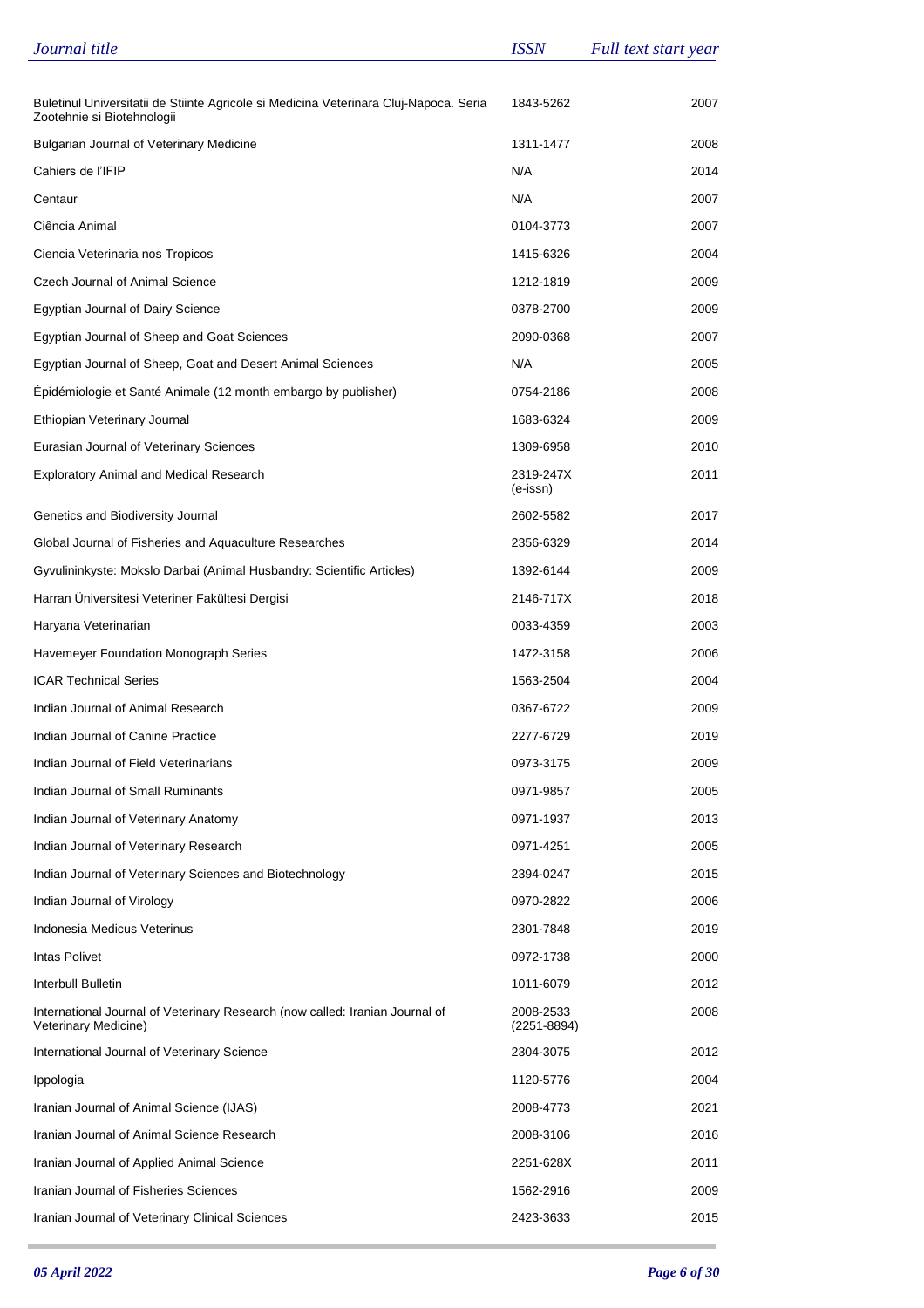| Journal title                                                                                          | <b>ISSN</b>          | Full text start year |
|--------------------------------------------------------------------------------------------------------|----------------------|----------------------|
|                                                                                                        |                      |                      |
| Iranian Journal of Veterinary Research                                                                 | 1728-1997            | 2005                 |
| Iranian Journal of Veterinary Science and Technology                                                   | N/A                  | 2009                 |
| Iranian Journal of Veterinary Surgery                                                                  | N/A                  | 2006                 |
| Iraqi Journal of Veterinary Medicine                                                                   | 1609-5693            | 2018                 |
| Iraqi Journal of Veterinary Sciences                                                                   | 1607-3894            | 2007                 |
| Issue Paper - Council for Agricultural Science and Technology                                          | N/A                  | 2014                 |
| Japanese Journal of Veterinary Research                                                                | 0047-1917            | 2009                 |
| Journal of Advanced Veterinary and Animal Research                                                     | 2311-7710            | 2014                 |
| Journal of Advanced Veterinary Research                                                                | 2090-6269            | 2011                 |
| Journal of Advances in VetBio Science and Techniques                                                   | 2548-1150            | 2019                 |
| Journal of Agrobiology                                                                                 | 1803-4403            | 2008                 |
| Journal of Animal and Feed Sciences                                                                    | 1230-1388            | 2009                 |
| Journal of Animal and Poultry Sciences                                                                 | 2147-9267            | 2012                 |
| Journal of Animal Behaviour and Biometeorology                                                         | 2318-1265            | 2013                 |
| Journal of Animal Production                                                                           | 1411-2027            | 2011                 |
| Journal of Animal Science Research                                                                     | 2008-5125            | 2022                 |
| Journal of Applied Animal Science                                                                      | 1906-2257            | 2008                 |
| Journal of Applied Veterinary Sciences                                                                 | 1687-4072            | 2021                 |
| Journal of Aquaculture Research and Development                                                        | 2155-9546            | 2013                 |
| Journal of Bombay Veterinary College                                                                   | 0971-1643            | 1999                 |
| Journal of Camelid Science                                                                             | 1999-8732            | 2008                 |
| Journal of Commonwealth Veterinary Association                                                         | N/A                  | 2009                 |
| Journal of Dairying, Foods and Home Sciences (now called: Asian Journal of Dairy<br>and Food Research) | 0971-4456            | 2009                 |
| Journal of Exotic Mammal Medicine & Surgery                                                            | N/A                  | 2003                 |
| Journal of Experimental Zoology, India                                                                 | 0972-0030            | 2007                 |
| Journal of FisheriesSciences.com                                                                       | 1307-234X            | 2007                 |
| Journal of Indian Veterinary Association, Kerala                                                       | 0975-5195            | 2011                 |
| Journal of Kasetsart Veterinarians (formerly Kasetsart Veterinarians)                                  | 0125-5169            | 2009                 |
| Journal of Livestock Science                                                                           | e-issn:<br>2277-6214 | 2010                 |
| Journal of Mahanakorn Veterinary Medicine                                                              | 1905-7571            | 2006                 |
| Journal of the Bangladesh Agricultural University                                                      | 1810-3030            | 2016                 |
| Journal of the Indonesian Tropical Animal Agriculture (Jurnal Pengembangan<br>Peternakan Tropis)       | 2087-8273            | 2010                 |
| Journal of the South African Veterinary Association                                                    | 1019-9128            | 2009                 |
| Journal of Veterinary Anatomy                                                                          | 1687-9988            | 2010                 |
| Journal of Veterinary and Animal Sciences                                                              | 1999-2343            | 2008                 |
| Journal of Veterinary and Animal Sciences                                                              | 0971-0701            | 2020                 |
| Journal of Veterinary Clinical Pathology                                                               | 2322-4746            | 2020                 |
| Journal of Veterinary Medicine                                                                         | 1735-9783            | 2011                 |
| Journal of Veterinary Public Health                                                                    | 0972-7485            | 2004                 |
| Journal of Veterinary Research                                                                         | 2008-2525            | 2009                 |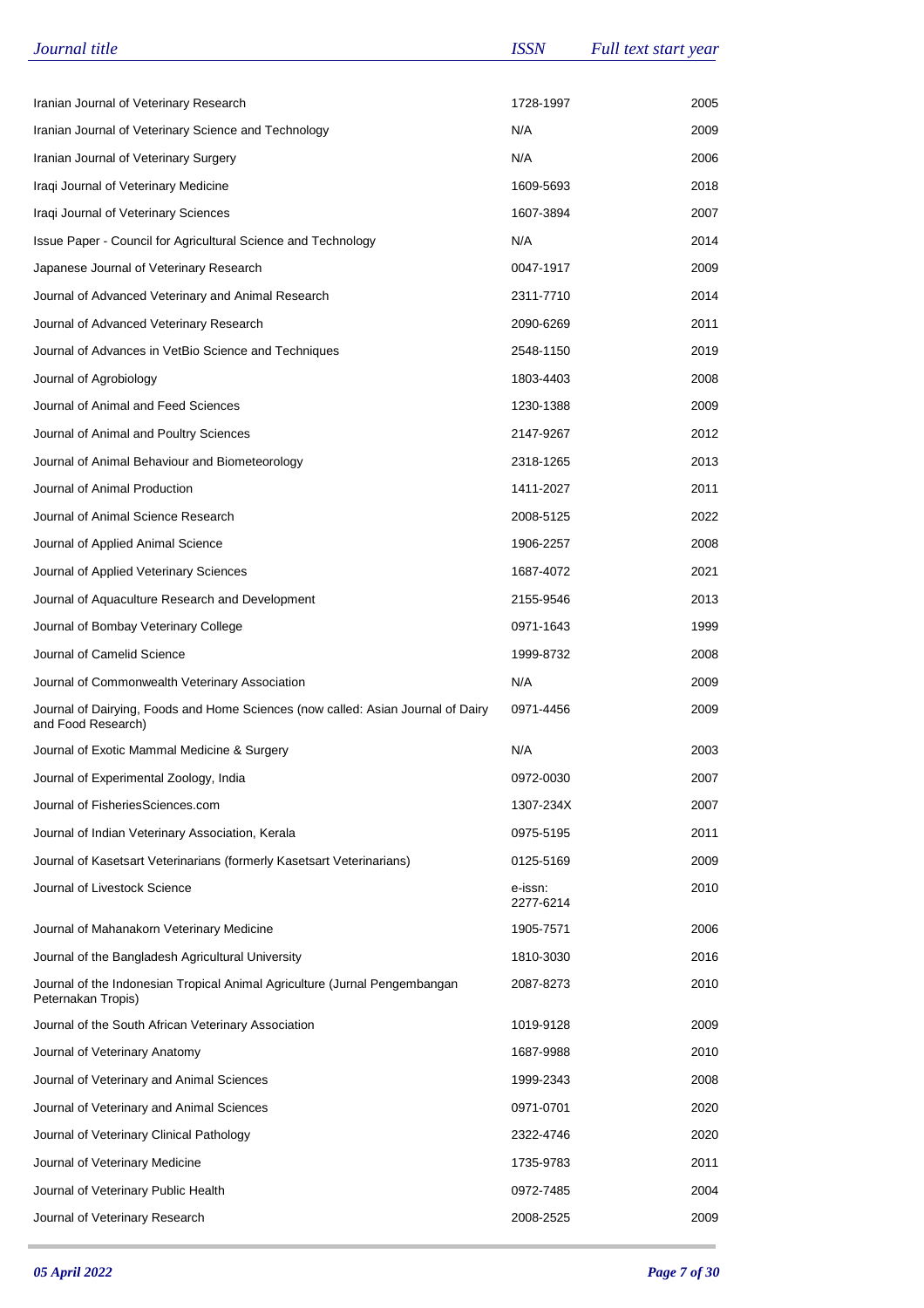| Journal title                                                                                                                    | <b>ISSN</b>                 | Full text start year |
|----------------------------------------------------------------------------------------------------------------------------------|-----------------------------|----------------------|
|                                                                                                                                  |                             |                      |
| Journal of Veterinary Science                                                                                                    | 1229-845X                   | 2010                 |
| Journal of Veterinary Science and Technology                                                                                     | 2157-7579                   | 2013                 |
| Journal of Zoonotic Diseases                                                                                                     | 2476-535X                   | 2020                 |
| Journées de la recherche porcine                                                                                                 | 0767-9874                   | 2010                 |
| Jurnal Akuakultur Indonesia                                                                                                      | 1412-5269                   | 2016                 |
| Jurnal Ilmu Ternak dan Veteriner                                                                                                 | 0853-7380                   | 2010                 |
| Jurnal Veteriner                                                                                                                 | 1411-8327                   | 2011                 |
| Kafkas Üniversitesi Veteriner Fakültesi Dergis                                                                                   | 1300-6045                   | 2010                 |
| Kasetsart University Fisheries Research Bulletin                                                                                 | 0125-796X                   | 2006                 |
| Kenya Veterinarian (Journal of the Kenya Veterinary Association)                                                                 | 0256-5161                   | 2000                 |
| <b>KKU Veterinary Journal</b>                                                                                                    | 0858-2297                   | 2011                 |
| Kocatepe Veterinary Journal                                                                                                      | 1308-1594                   | 2017                 |
| Krmiva                                                                                                                           | 0023-4850                   | 2013                 |
| Lalahan Hayvancilik Arastirma Enstitusu Dergisi                                                                                  | 1016-877X                   | 2009                 |
| Large Animal Review                                                                                                              | 1124-4593                   | 2006                 |
| Large Animal Veterinary Rounds                                                                                                   | N/A                         | 2001                 |
| Latvijas Lauksaimniecibas Universitate - Raksti                                                                                  | 1407-4427                   | 2010                 |
| Lohmann Information                                                                                                              | N/A                         | 2009                 |
| Lucrări Științifice - Seria Zootehnie, Universitatea de Științe Agricole și Medicină<br>Veterinară "Ion Ionescu de la Brad" lași | 1454-7368                   | 2009                 |
| Lucrari Stiintifice - Universitatea de Stiinte Agricole a Banatului Timisoara, Medicina<br>Veterinara                            | 1221-5295                   | 2007                 |
| Macedonian Journal of Animal Science                                                                                             | 1857-6907                   | 2011                 |
| Macedonian Veterinary Review                                                                                                     | 1409-7621                   | 2012                 |
| Malaysian Journal of Animal Science                                                                                              | 1394-3227                   | 2012                 |
| Malaysian Journal of Veterinary Research                                                                                         |                             | 2017                 |
| Mansoura Veterinary Medical Journal                                                                                              | 1110-7219                   | 2021                 |
| Mappe Parassitologiche                                                                                                           |                             | 2005                 |
| Media Peternakan                                                                                                                 | 0126-<br>0472/2087-<br>4634 | 2011                 |
| Medicamentul Veterinar/Veterinary Drug                                                                                           | 1843-9527                   | 2012                 |
| Medvep (Revista Cientifica de Medicina Veterinaria)                                                                              | 1678-1430                   | 2006                 |
| Medycyna Weterynaryjna                                                                                                           | 0025-8628                   | 2006                 |
| Microbes and Health                                                                                                              | 2226-0153                   | 2012                 |
| Mljekarstvo                                                                                                                      | 0026-704X                   | 2009                 |
| NAVTA Journal                                                                                                                    | N/A                         | 2019                 |
| Nepalese Journal of Zoology                                                                                                      | 2705-4403                   | 2013                 |
| Nigerian Veterinary Journal                                                                                                      | 0331 - 3026                 | 2011                 |
| North-East Veterinarian                                                                                                          | 0973-2004                   | 2004                 |
| Onderstepoort Journal of Veterinary Research                                                                                     | 0030-2465                   | 2016                 |
| Open Journal of Animal Sciences                                                                                                  | 2161-7597                   | 2011                 |
| Open Journal of Veterinary Medicine                                                                                              | 2165-3356                   | 2011                 |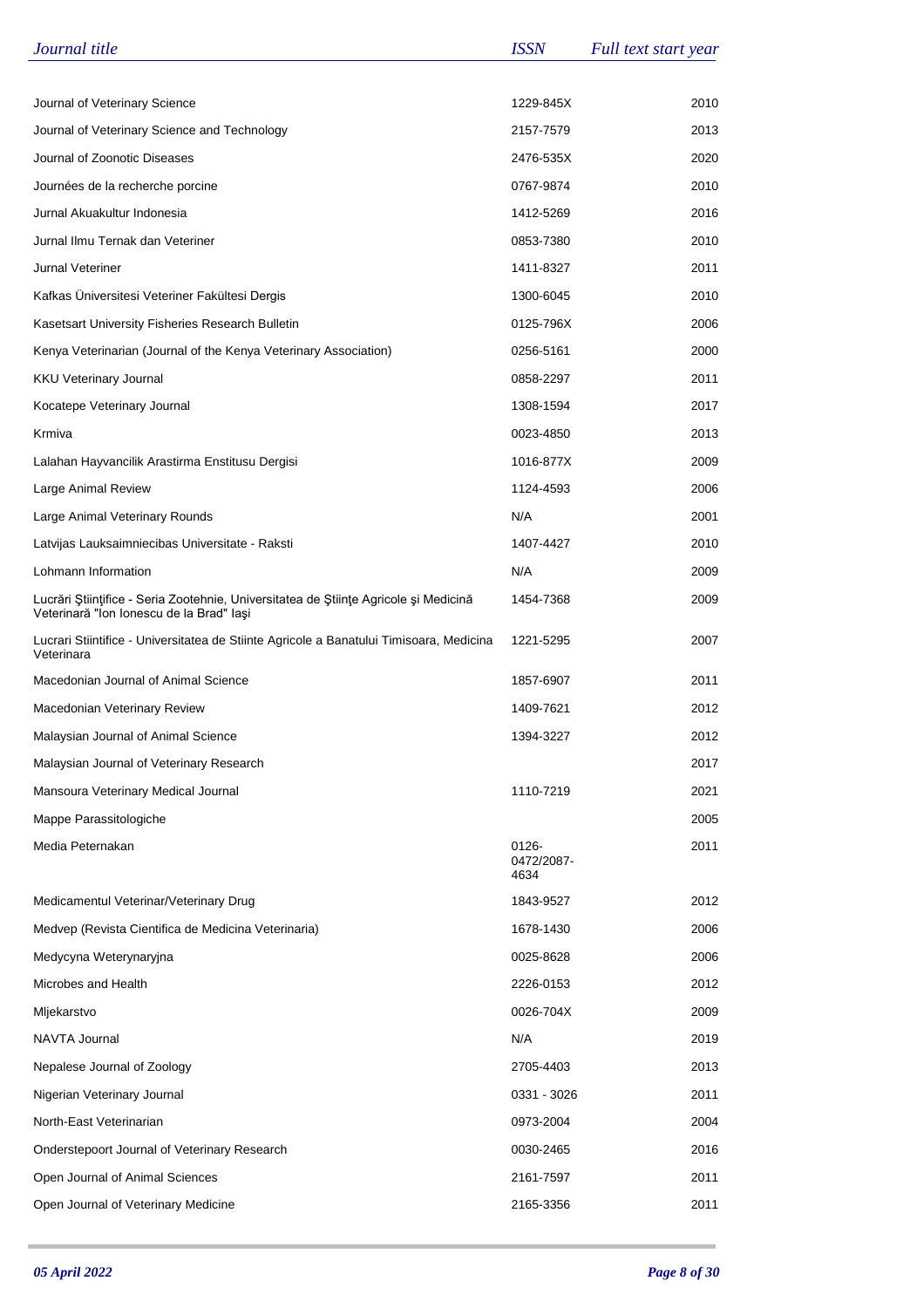| Journal title                                                                                                                                                                                             | <b>ISSN</b>                 | Full text start year |
|-----------------------------------------------------------------------------------------------------------------------------------------------------------------------------------------------------------|-----------------------------|----------------------|
|                                                                                                                                                                                                           |                             |                      |
| Open Veterinary Journal                                                                                                                                                                                   | 2226-4485                   | 2011                 |
| Pakistan Journal of Zoology                                                                                                                                                                               | 0030-9923                   | 2009                 |
| Pakistan Veterinary Journal                                                                                                                                                                               | 0253-8318                   | 2005                 |
| Pan African Animal Health Yearbook                                                                                                                                                                        | 1811-007X                   | 2003                 |
| Philippine Journal of Veterinary and Animal Sciences                                                                                                                                                      | 0155-2173                   | 2012                 |
| Polish Journal of Veterinary Sciences                                                                                                                                                                     | 1505-1773                   | 2008                 |
| Porcine Research                                                                                                                                                                                          | 2248-311X                   | 2012                 |
| Poultry Science Journal                                                                                                                                                                                   | 2345-6604                   | 2013                 |
| Praxis Veterinaria (Milano)                                                                                                                                                                               | N/A                         | 2010                 |
| <b>PUBVET</b>                                                                                                                                                                                             | 1982-1263                   | 2007                 |
| <b>Rabbit Genetics</b>                                                                                                                                                                                    | 2248-3098                   | 2011                 |
| Rangifer                                                                                                                                                                                                  | 1890-6729                   | 2011                 |
| Research Journal of Animal Husbandry and Dairy Science                                                                                                                                                    | 0976-5646                   | 2015                 |
| Research Opinions in Animal and Veterinary Sciences                                                                                                                                                       | 2221-1896                   | 2013                 |
| Revista Acadêmica: Ciência Animal                                                                                                                                                                         | 1981-4178                   | 2016                 |
| Revista Argentina de Lactologia                                                                                                                                                                           | 0327-5418                   | 2004                 |
| Revista Argentina de Produccion Animal                                                                                                                                                                    | 0326-0550                   | 2006                 |
| Revista Brasileira de Parasitologia Veterinaria (Brazilian Journal of Veterinary<br>Parasitology)                                                                                                         | 0103-846X                   | 2010                 |
| Revista Brasileira de Saude e Producao Animal                                                                                                                                                             | 1519-9940                   | 2007                 |
| Revista CES Medicina Veterinaria y Zootecnia                                                                                                                                                              | 1900-9607                   | 2010                 |
| Revista de Investigaciones Veterinarias del Perú (RIVEP)                                                                                                                                                  | 1682-<br>3419/1609-<br>9117 | 2009                 |
| Revista de la Facultad de Medicina Veterinaria y de Zootecnia                                                                                                                                             | 0120-2952                   | 2011                 |
| Revista de Medicina Veterinaria                                                                                                                                                                           | 0122-9354                   | 2010                 |
| Revista de Medicina Veterinaria (Buenos Aires)                                                                                                                                                            | 1852-771X<br>(e-issn)       | 2018                 |
| Revista de Salud Animal                                                                                                                                                                                   | 0253-570X                   | 2007                 |
| Revista do Instituto de Laticínios Cândido Tostes                                                                                                                                                         | 0100-3674                   | 2014                 |
| Revista Veterinaria                                                                                                                                                                                       | 1668-4834                   | 2011                 |
| Romanian Journal of Veterinary Medicine & Pharmacology                                                                                                                                                    | 2537-4095                   | 2016                 |
| Romanian Journal of Veterinary Orthopedics & Imagistic                                                                                                                                                    | 2392-8700                   | 2014                 |
| Royal Veterinary Journal of India                                                                                                                                                                         | 0973-0443                   | 2005                 |
| Savannah Veterinary Journal                                                                                                                                                                               | 2636-6142                   | 2018                 |
| Sbornik dokladi ot nauchnata konferentsiya: Traditsii i s'vremennost v'v<br>veterinarnata meditsina                                                                                                       | 1313-4337                   | 2009                 |
| Science and Animal Health                                                                                                                                                                                 | 2318-356X                   | 2013                 |
| Scientific Papers. Series D. Animal Science                                                                                                                                                               | 2285-5750                   | 2012                 |
| Scientific Papers: Animal Science and Biotechnologies (formerly 'Lucrari Stiintifice -<br>Zootehnie si Biotehnologii, Universitatea de Stiinte Agricole si Medicina Veterinara a<br>Banatului Timisoara') | 1221-5287                   | 2008                 |
| Scientific Works - University of Agronomical Sciences and Veterinary Medicine,<br>Bucharest. Series C, Veterinary Medicine                                                                                | 1222-5304                   | 2009                 |
| Sheep & Goat Research Journal                                                                                                                                                                             | N/A                         | 2009                 |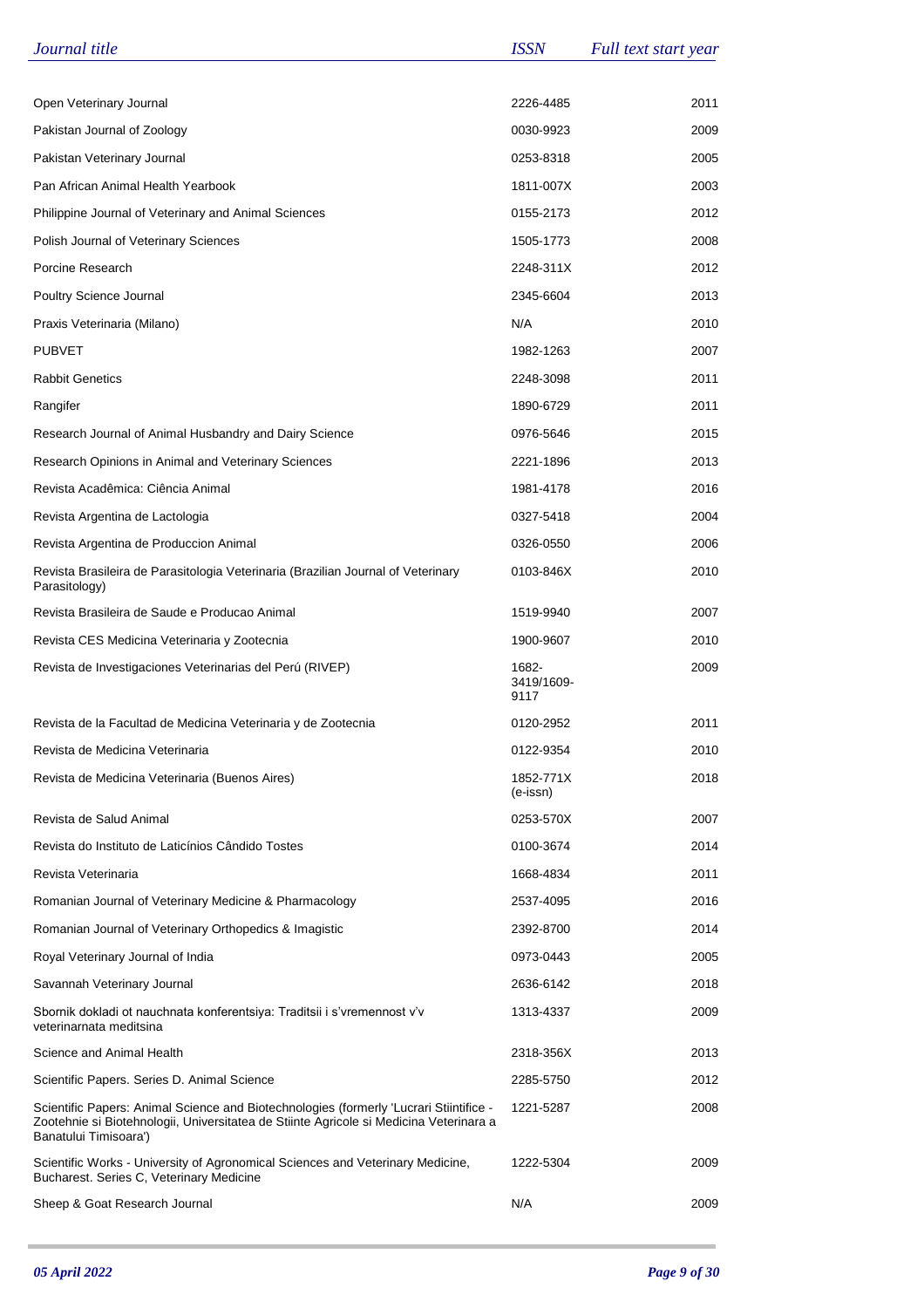| Journal title                                                                                    | <b>ISSN</b>           | Full text start year |
|--------------------------------------------------------------------------------------------------|-----------------------|----------------------|
|                                                                                                  |                       |                      |
| Slovak Journal of Animal Science                                                                 | 1337-9984             | 2011                 |
| Slovenian Veterinary Research                                                                    | 1580-4003             | 2005                 |
| Sokoto Journal of Veterinary Science                                                             | 1595-093X             | 1991                 |
| South African Journal of Animal Science                                                          | 0375-1589             | 2012                 |
| SRAC Publication - Southern Regional Aquaculture Center                                          | N/A                   | 2009                 |
| Sudan Journal of Veterinary Research                                                             | 1028-9437             | 2016                 |
| Tanzania Veterinary Journal                                                                      | 0856-1451             | 2009                 |
| Thai Journal of Veterinary Medicine                                                              | 0125-6491             | 2009                 |
| Tradition and Modernity in Veterinary Medicine                                                   | 2534-9333             | 2016                 |
| <b>Tropical Animal Science Journal</b>                                                           | 2615-787X             | 2018                 |
| Turkish Journal of Veterinary Research                                                           | 2602-3695             | 2017                 |
| Van Veterinary Journal (formerly: Yüzüncü Yıl Üniversitesi Veteriner Fakültesi Dergisi 1308-3651 |                       | 2007                 |
| Veterinaria (Cremona)                                                                            | 0394-3151             | 2006                 |
| Veterinaria (Montevideo)                                                                         | 0376-4362             | 2008                 |
| Veterinaria (Sarajevo)                                                                           | 0372-6827             | 2010                 |
| Veterinaria e Zootecnia                                                                          | 0102-5716             | 2010                 |
| Veterinária em Foco                                                                              | 1679-5237             | 2007                 |
| Veterinaria Italiana                                                                             | 0505-401X             | 2009                 |
| Veterinária Notícias                                                                             | 0104-3463             | 2016                 |
| Veterinaria y Zootecnia                                                                          | 2011-5415             | 2007                 |
| Veterinarni Medicina                                                                             | 0375-8427             | 2009                 |
| Veterinarska Stanica                                                                             | 0350-7149             | 2011                 |
| Veterinarski Arhiv                                                                               | 0372-5480             | 2010                 |
| Veterinarski Glasnik                                                                             | 0350-2457             | 2009                 |
| Veterinarski žurnal Republike Srpska                                                             | 1840-2887             | 2017                 |
| Veterinary Integrative Sciences (formerly Chiangmai Veterinary Journal)                          | 2629-9963             | 2018                 |
| Veterinary Journal of Mehmet Akif Ersoy University                                               | 2458-9268             | 2016                 |
| <b>Veterinary Practitioner</b>                                                                   | 0972-4036             | 2000                 |
| Veterinary Research Forum                                                                        | 2008-8140             | 2010                 |
| Veterinary Science Research                                                                      | 0976-996X             | 2010                 |
| Veterinary Science Research Journal                                                              | 0976-1284             | 2013                 |
| <b>Veterinary Sciences</b>                                                                       | 2306-7381<br>(e-issn) | 2022                 |
| <b>Veterinary World</b>                                                                          | 0972-8988             | 2009                 |
| Veteriner Fakultesi Dergisi (Journal of the Faculty of Veterinary Medicine)                      | 1301-3173             | 2005                 |
| Veteriner Hekimler Derneği Dergisi                                                               | 0377-6395             | 2020                 |
| <b>Vets Communications</b>                                                                       | 0973-872X             | 2007                 |
| Vom Journal of Veterinary Science                                                                | 0331-8753             | 2015                 |
| Wayamba Journal of Animal Science                                                                | 2012-578X             | 2014                 |
| WorldFish Center Conference Proceedings                                                          | N/A                   | 2006                 |
| WorldFish Center Issues Brief                                                                    | N/A                   | 2008                 |
| WorldFish Center Lessons Learned                                                                 | N/A                   | 2007                 |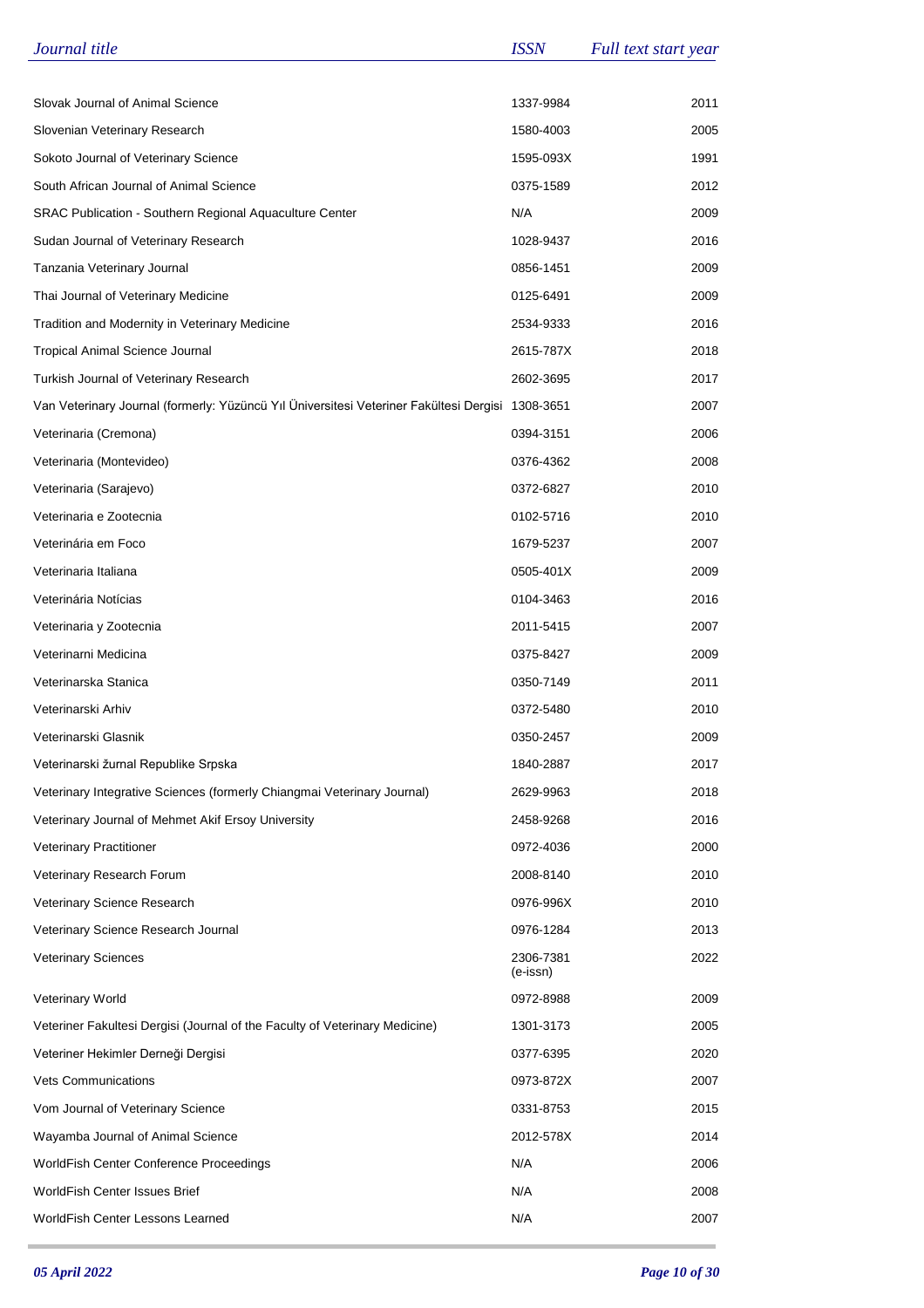| Journal title                                                                      | <b>ISSN</b>           | Full text start year |
|------------------------------------------------------------------------------------|-----------------------|----------------------|
|                                                                                    |                       |                      |
| WorldFish Center Policy Brief                                                      | N/A                   | 2008                 |
| WorldFish Center Project Report                                                    | N/A                   | 2009                 |
| <b>WorldFish Center Studies and Reviews</b>                                        | N/A                   | 2008                 |
| WorldFish Center Technical Manual                                                  | N/A                   | 2009                 |
| WorldFish Center Working Paper                                                     | N/A                   | 2009                 |
| Zagazig Veterinary Journal                                                         | 1110-1458             | 2017                 |
| Zhivotnov'dni Nauki                                                                | 0514-7441             | 2016                 |
| <b>Human Sciences</b>                                                              |                       |                      |
|                                                                                    |                       |                      |
| Academica Turistica                                                                | 1855-3303             | 2008                 |
| Acta Agronomica Óváriensis                                                         | 1416-647X             | 2011                 |
| Acta Medica Academica                                                              | 1840-2879             | 2009                 |
| Acta Scientiarum Polonorum - Technologia Alimentaria                               | 1644-0730             | 2012                 |
| Acta Turistica Nova                                                                | 1846-4394             | 2007                 |
| Acta Universitatis Sapientiae - Alimentaria                                        | 1844-7449             | 2008                 |
| Advances in Hospitality and Tourism Research                                       | 2147-9100             | 2013                 |
| Advances in Medical and Dental Sciences                                            | 1995-0764             | 2007                 |
| <b>AFBM Journal</b>                                                                | 1449-5937             | 2011                 |
| African Journal of Agricultural and Resource Economics                             | 1993-3738             | 2006                 |
| African Journal of Disability                                                      | 2223-9170             | 2015                 |
| African Journal of Food, Agriculture, Nutrition and Development                    | 1684-5358             | 2009                 |
| African Journal of Laboratory Medicine                                             | 2225-2002             | 2016                 |
| Agricultural and Resource Economics: International Scientific E-Journal            | 2414-584X             | 2015                 |
| Agricultural Economics & Development                                               | 2008-4722             | 2020                 |
| Agricultural Economics (Karaj)                                                     | 2008-5524             | 2018                 |
| Agricultural Economics (Zemedelska Ekonomika)                                      | 0139-570X             | 2009                 |
| Agricultural Economics Research Review                                             | 0971-3441             | 2010                 |
| <b>Agricultural Economics Review</b>                                               | 1109-2580             | 2008                 |
| <b>Agriculture Update</b>                                                          | 0973-1520             | 2008                 |
| Agroeconomia Croatica                                                              | 1333-2422             | 2016                 |
| Al Ameen Journal of Medical Sciences                                               | 0974-1143             | 2019                 |
| Allergy, Asthma & Immunology Research                                              | 2092-7355             | 2009                 |
| Anatolia                                                                           | 1303-2917             | 2005                 |
| Anatolia: Turizm Arastirmalari Dergisi                                             | 1300-4220             | 2011                 |
| Annals of Laboratory Medicine                                                      | 2234-3806             | 2012                 |
| Annals of Medical Entomology                                                       | 0971-135x             | 2003                 |
| Annals of Parasitology                                                             | 2299-0631             | 2020                 |
| Annals of the University "Dunarea de Jos" of Galati - Fascicle VI: Food Technology | 1843-5157             | 2010                 |
| Antibiotics                                                                        | 2079-6382<br>(e-issn) | 2022                 |
| <b>Applied Medical Informatics</b>                                                 | 1224-5593             | 2008                 |
| Archives of Clinical Infectious Diseases                                           | 2641-2345<br>(e-issn) | 2012                 |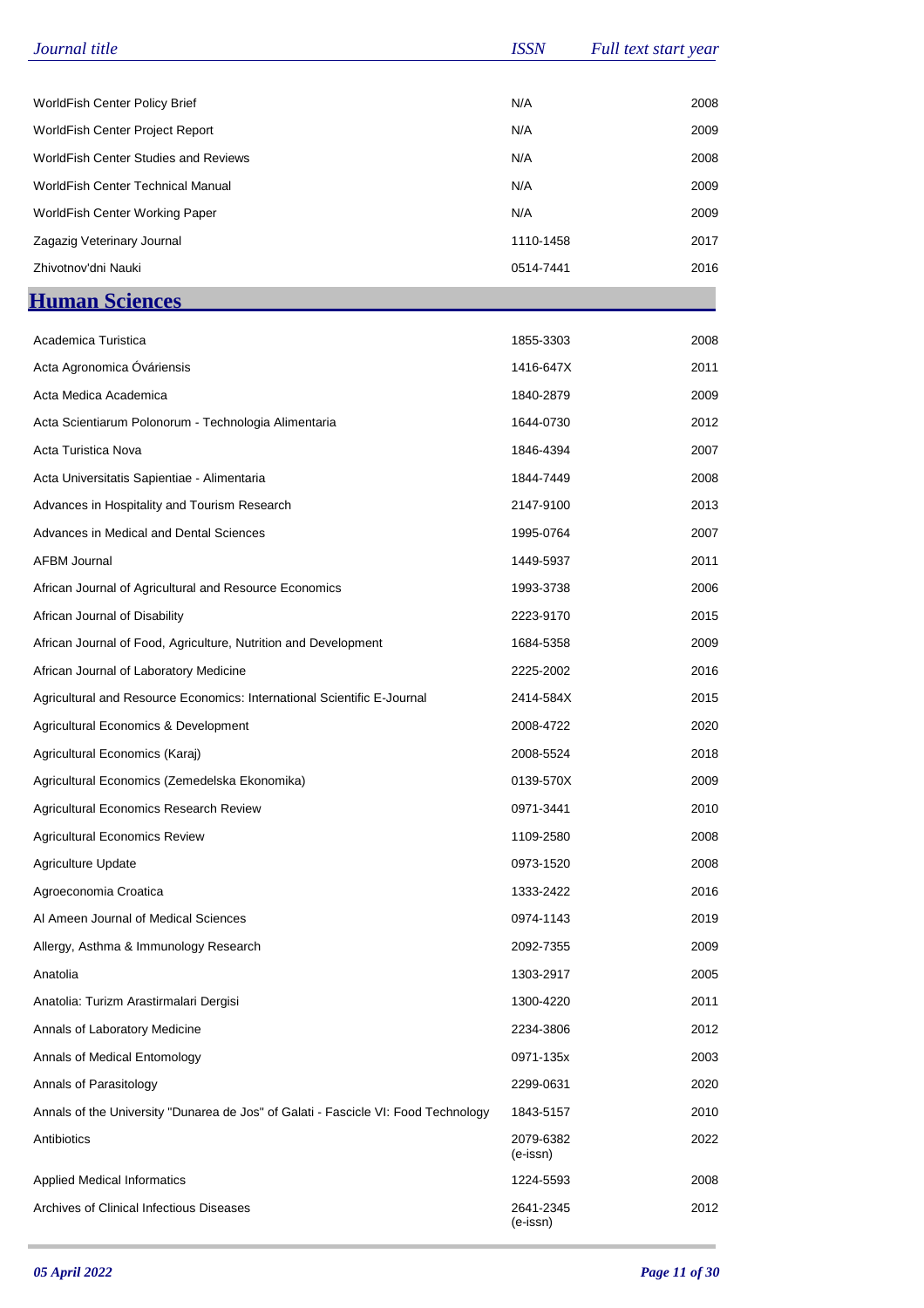| Journal title                                                                                                       | <b>ISSN</b>           | Full text start year |
|---------------------------------------------------------------------------------------------------------------------|-----------------------|----------------------|
|                                                                                                                     |                       |                      |
| Arquivos de Ciencias da Saude da UNIPAR                                                                             | 1415-076x             | 2008                 |
| Asia Pacific Journal of Rural Development                                                                           | 1018-5291             | 2003                 |
| Asian Agricultural Research                                                                                         | 1943-9903             | 2009                 |
| Asian Journal of Agriculture and Development                                                                        | 1656-4383             | 2004                 |
| Asian Journal of Home Science                                                                                       | 0973-4732             | 2007                 |
| Asian Journal of Medical and Biological Research                                                                    | 2411-4472             | 2021                 |
| Asia-Pacific Journal of Innovation in Hospitality Tourism                                                           | 2289 - 1471           | 2012                 |
| Bangladesh Journal of Agricultural Economics                                                                        | 0237-3539             | 2006                 |
| Bangladesh Journal of Infectious Diseases                                                                           | 2411-4820             | 2014                 |
| Bangladesh Journal of Pharmacology                                                                                  | 1991-0088             | 2017                 |
| Baqai Journal of Health Sciences                                                                                    | 2312-4423             | 2016                 |
| Bio-based and Applied Economics                                                                                     | 2280-6180             | 2012                 |
| Biometrie Humaine et Anthropologie                                                                                  | 1279-7863             | 2008                 |
| Boletín de Malariología y Salud Ambiental                                                                           | 1690-4648             | 2008                 |
| Bulgarian Journal of Public Health                                                                                  | 1313-860X             | 2012                 |
| Bulletin of University of Agricultural Sciences and Veterinary Medicine Cluj-Napoca.<br>Food Science and Technology | 2344-2344             | 2018                 |
| Canadian Journal of Rural Medicine                                                                                  | 1488-237x             | 2017                 |
| Carpathian Journal of Food Science and Technology                                                                   | 2066-6845             | 2020                 |
| <b>Chinese Food Science</b>                                                                                         | 2164-4985             | 2012                 |
| Chronic Diseases Journal                                                                                            | 2345-2226             | 2016                 |
| Ciência & Saúde Coletiva                                                                                            | 1413-8123             | 2020                 |
| Ciência e Tecnologia de Alimentos                                                                                   | 0101-2061             | 2010                 |
| Ciencia y Tecnologia Alimentaria                                                                                    | 1135-8122             | 2008                 |
| Communicable Diseases Intelligence                                                                                  | 1445-4866<br>(e-issn) | 2019                 |
| Community Eye Health Journal                                                                                        | 0953-6833             | 2009                 |
| <b>Contemporary Rural Social Work</b>                                                                               | e-issn:<br>2165-4611  | 2009                 |
| Continental Journal of Food Science and Technology                                                                  | 2141-422X             | 2011                 |
| Continental Journal of Tropical Medicine                                                                            | 2141-4167             | 2011                 |
| Crescent Journal of Medical and Biological Sciences                                                                 | 2148-9696<br>(e-issn) | 2014                 |
| Croatian Journal of Food Science and Technology                                                                     | 1847-3466             | 2009                 |
| Cuadernos de Turismo                                                                                                | 1139-7861             | 2012                 |
| Czech Journal of Food Sciences                                                                                      | 1212-1800             | 2009                 |
| Diabetologia Croatica                                                                                               | 0351-0042             | 2008                 |
| Discussion Paper - Food and Resource Economics, Institute for Food and Resource<br>Economics, University of Bonn    | N/A                   | 2011                 |
| East African Journal of Public Health                                                                               | 0856-8960             | 2004                 |
| Economía Agraria                                                                                                    | 0717-3520             | 2007                 |
| Economics of Agriculture                                                                                            | 0352-3462             | 2012                 |
| <b>EFSA Journal</b>                                                                                                 | 1831-4732             | 2009                 |
| Ekologiya Cheloveka / Human Ecology                                                                                 | 1728-0869             | 2008                 |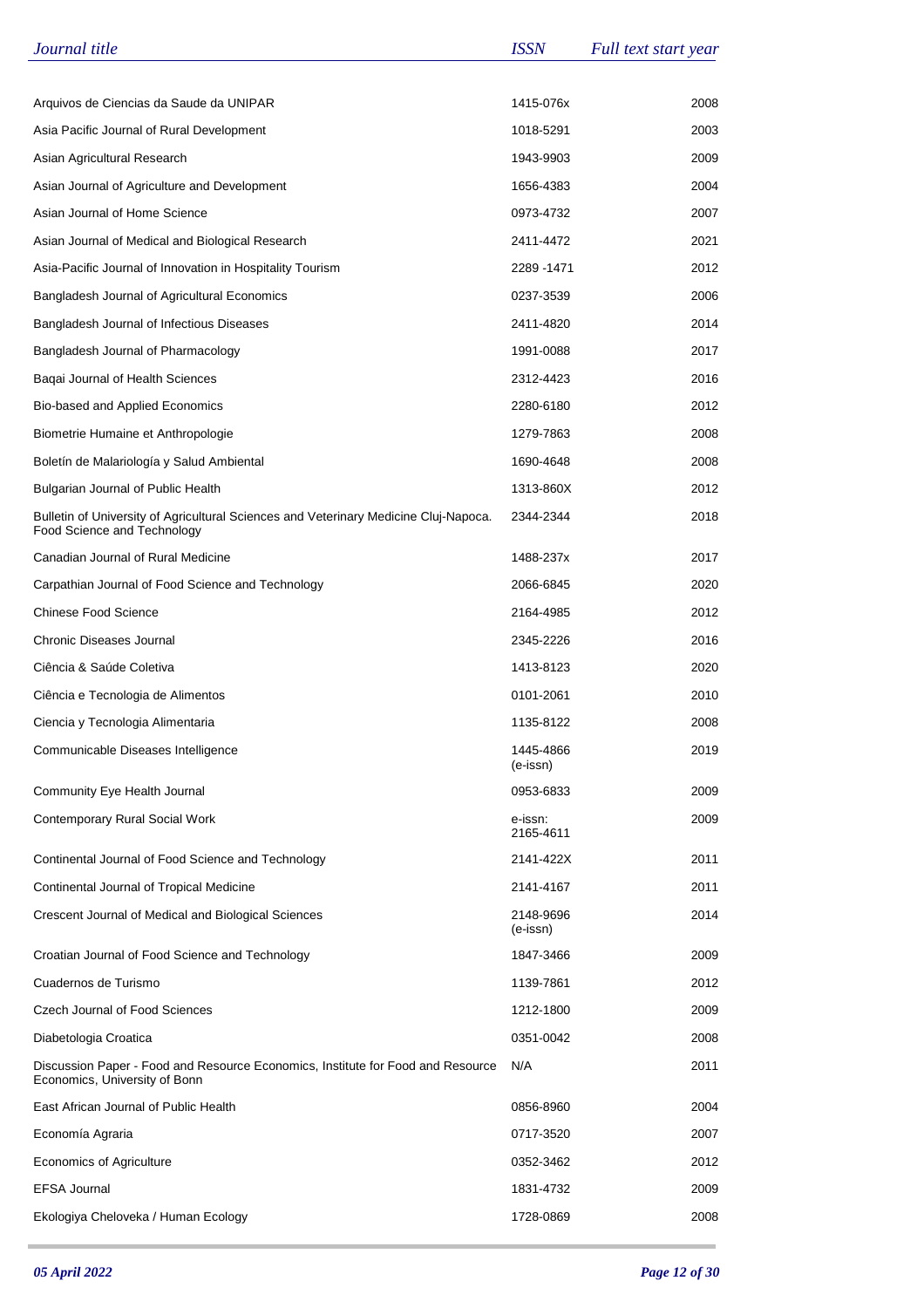| Journal title                                                                                                                                    | <b>ISSN</b>                  | Full text start year |
|--------------------------------------------------------------------------------------------------------------------------------------------------|------------------------------|----------------------|
|                                                                                                                                                  |                              |                      |
| Ekonomiczne Problemy Turystyki                                                                                                                   | 1644-0501                    | 2014                 |
| Electronic Journal of Environmental, Agricultural and Food Chemistry                                                                             | 1579-4377                    | 2010                 |
| Epidemiologia e Serviços de Saúde                                                                                                                | 1679-4974                    | 2017                 |
| Epidemiology and Health                                                                                                                          | e-issn:<br>2092-7913         | 2011                 |
| EpiNorth: Journal of the Network for Communicable Disease Control in Northern and<br>Eastern Europe                                              | 1502-1246                    | 2008                 |
| Erciyes Medical Journal                                                                                                                          | 1300-199X                    | 2011                 |
| Estudios y Perspectivas en Turismo                                                                                                               | 1851-1732                    | 2010                 |
| Ethiopian Journal of Health Development                                                                                                          | 1021-6790                    | 2009                 |
| European Journal of Tourism Research                                                                                                             | 1994-7658                    | 2008                 |
| Evaluation and Analysis of Drug-Use in Hospitals of China                                                                                        | 1672-2124                    | 2015                 |
| Extensão Rural                                                                                                                                   | 1415-7802                    | 2013                 |
| Florida Public Health Review                                                                                                                     | N/A                          | 2007                 |
| Folia Parasitologica (6 month embargo by publisher)                                                                                              | 0015-5683                    | 2005                 |
| Food Chemistry and Technology (Maisto Chemija ir Technologija)                                                                                   | 1392-0227                    | 2009                 |
| Food Hygiene                                                                                                                                     | 2228-7647                    | 2020                 |
| Food Processing: Techniques and Technology                                                                                                       | 2074-9414                    | 2016                 |
| Food Science and Technology (Campinas)                                                                                                           | 0101-2061                    | 2013                 |
| Food Science Research Journal                                                                                                                    | 0976-1276                    | 2010                 |
| Food Technology and Biotechnology                                                                                                                | 1330-9862                    | 2008                 |
| Foods                                                                                                                                            | 2304-8158<br>(e-issn)        | 2022                 |
| <b>Foods and Raw Materials</b>                                                                                                                   | 2308-4057                    | 2016                 |
| Functional Foods in Health and Disease                                                                                                           | 2160-3855                    | 2015                 |
| Geospatial Health                                                                                                                                | 1827-1987                    | 2009                 |
| Ghana Medical Journal                                                                                                                            | N/A                          | 2007                 |
| GIDA - Journal of Food                                                                                                                           | 1300-3070                    | 2009                 |
| Global Approaches to Extension Practice: A Journal of Agricultural Extension                                                                     | 0794-1005                    | 2010                 |
| Govaresh                                                                                                                                         | 1560-7186                    | 2007                 |
| Güncel Turizm Araştırmaları Dergisi                                                                                                              | 2602-3008                    | 2017                 |
| Health Promotion and Chronic Disease Prevention in Canada (formerly titled:<br>Chronic Diseases in Canada)                                       | 2368-738X<br>$(0228 - 8699)$ | 2011                 |
| Healthline, Journal of Indian Association of Preventive and Social Medicine                                                                      | 2229-337X                    | 2010                 |
| Hrana u Zdravlju i Bolesti / Food in Health and Disease                                                                                          | 2233-1220                    | 2012                 |
| Hrvatski Casopis za Prehrambenu Tehnologiju Biotehnologiju i Nutricionizam -<br>Croatian Journal of Food Technology, Biotechnology and Nutrition | 1847-3423                    | 2009                 |
| HSB (Health Science Bulletin)                                                                                                                    | 1729-343x                    | 2009                 |
| Hungarian Health System Scan                                                                                                                     | N/A                          | 2007                 |
| <b>HVM Bioflux</b>                                                                                                                               | 2066-7655                    | 2009                 |
| <b>ICIMOD Working Paper</b>                                                                                                                      | N/A                          | 2012                 |
| <b>ICRT Occasional Paper</b>                                                                                                                     | N/A                          | 2005                 |
| Ikonomika i Upravlenie na Selskoto Stopanstvo                                                                                                    | 0205-3845                    | 2016                 |
| Indian Journal of Community Health                                                                                                               | 0971-7587                    | 2012                 |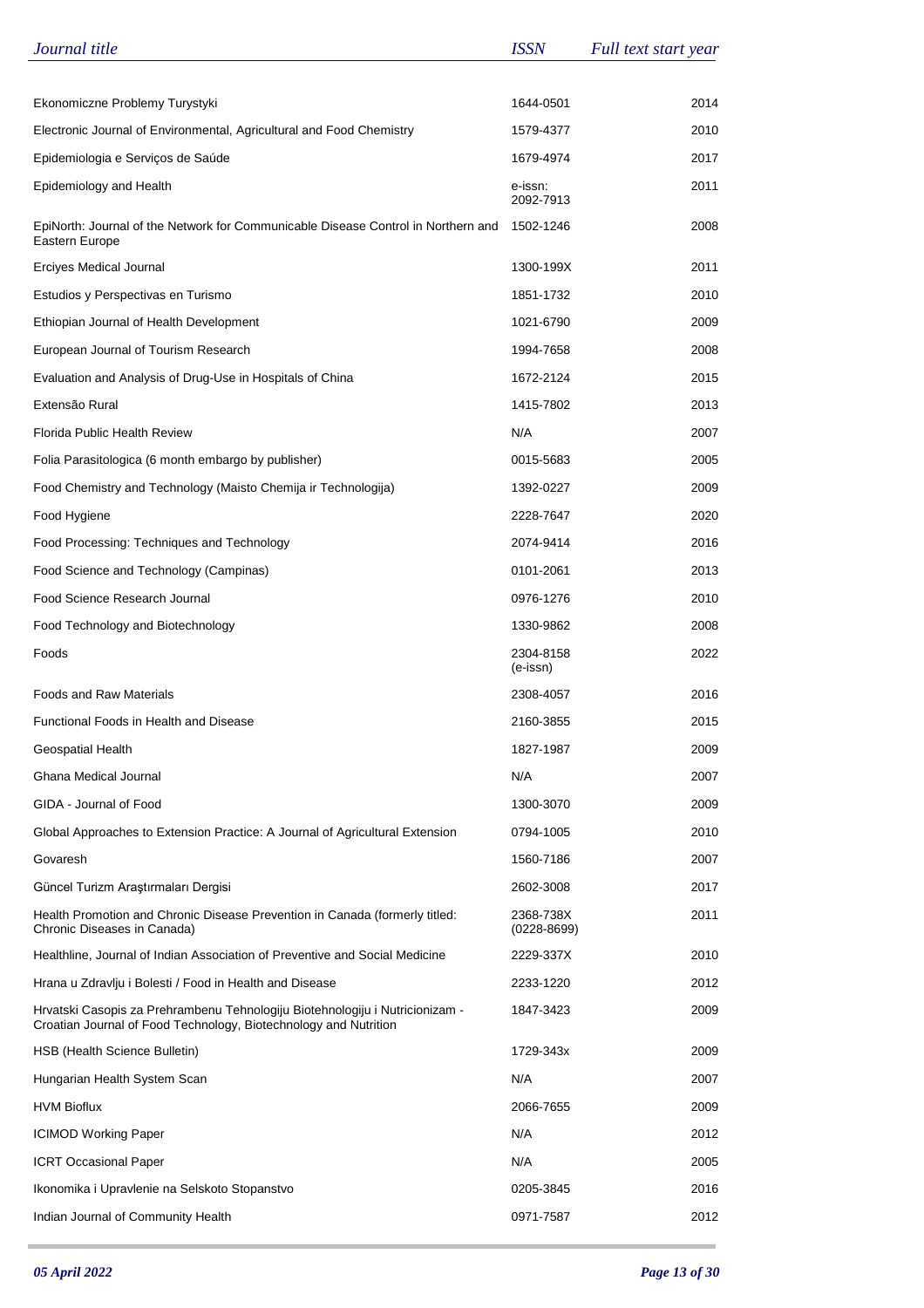| Journal title                                                                                       | <b>ISSN</b>           | Full text start year |
|-----------------------------------------------------------------------------------------------------|-----------------------|----------------------|
|                                                                                                     |                       |                      |
| Indonesian Journal of Medicine                                                                      | 2549-0265             | 2016                 |
| Industria: Jurnal Teknologi dan Manajemen Agroindustri                                              | 2252-7877             | 2018                 |
| Infection and Chemotherapy                                                                          | 2093-2340             | 2011                 |
| Infectious Disease Reports                                                                          | 2036-7430             | 2022                 |
| Innovative Romanian Food Biotechnology                                                              | 1843-6099             | 2007                 |
| <b>INSTARS: A Journal of Undergraduate Research</b>                                                 | 2374-7595             | 2014                 |
| International Food Research Journal                                                                 | 1985-4668             | 2012                 |
| International Journal for Responsible Tourism                                                       | 2285-7958<br>(e-issn) | 2013                 |
| International Journal of Agricultural Extension                                                     | 2311-8547             | 2013                 |
| International Journal of Agricultural Management and Development                                    | 2159-5852             | 2011                 |
| International Journal of Contemporary Tourism Research                                              | 2587-1528             | 2017                 |
| International Journal of Endocrinology and Metabolism                                               | 1726-913X             | 2009                 |
| International Journal of Environmental and Rural Development                                        | 2185-159X             | 2014                 |
| International Journal of Food and Agricultural Economics                                            | 2147-8988<br>(e-issn) | 2013                 |
| International Journal of Food Science and Agriculture                                               | 2578-3467             | 2022                 |
| International Journal of Medical and Health Sciences                                                | 2277-4505             | 2014                 |
| International Journal of Medicine and Public Health                                                 | 2230-8598             | 2011                 |
| International Journal of Mosquito Research                                                          | 2348-7941             | 2018                 |
| International Journal of One Health                                                                 | 2455-5673             | 2015                 |
| International Journal of Safety and Security in Tourism/Hospitality                                 | 2250-5105             | 2011                 |
| International Journal of Sociology of Agriculture and Food                                          | 0798-1759             | 2002                 |
| International Journal of Sport Management, Recreation and Tourism                                   | 1791-874X             | 2010                 |
| International Journal on Food System Dynamics                                                       | 1869-6945             | 2010                 |
| International Research Journal of Agricultural Economics and Statistics                             | 0976-5638             | 2016                 |
| Investigaciones Turísticas                                                                          | 2174-5609             | 2011                 |
| Iranian Agricultural Extension and Education Journal                                                | 2008-1758             | 2010                 |
| Iranian Food Science & Technology Research Journal                                                  | 1735-4161             | 2021                 |
| Iranian Journal of Agricultural Economics and Development Research (IJAEDR)                         | 2008-4838             | 2021                 |
| Iranian Journal of Arthropod-Borne Diseases                                                         | 1735-7179             | 2007                 |
| Iranian Journal of Cancer Prevention                                                                | 2008-2398             | 2009                 |
| Iranian Journal of Child Neurology                                                                  | 1735-4668             | 2007                 |
| Iranian Journal of Clinical Infectious Diseases                                                     | 1735-5109             | 2007                 |
| Iranian Journal of Health, Safety and Environment                                                   | 2345-3206<br>(e-issn) | 2014                 |
| Iranian Journal of Microbiology                                                                     | 2008-3289             | 2009                 |
| Iranian Journal of Nutrition Sciences & Food Technology                                             | 1735-7756             | 2009                 |
| Iranian Journal of Pediatrics                                                                       | 2008-2142             | 2009                 |
| Iranian Journal of Public Health                                                                    | 0304-4556             | 2008                 |
| Iranian Journal of Radiology                                                                        | 2008-2711             | 2009                 |
| Izmir Dr. Behçet uz Çocuk Hastaliklari ve Cerrahisi Egitim ve Arascedillãtirma<br>Hastanesi Dergisi | 2146-2372             | 2011                 |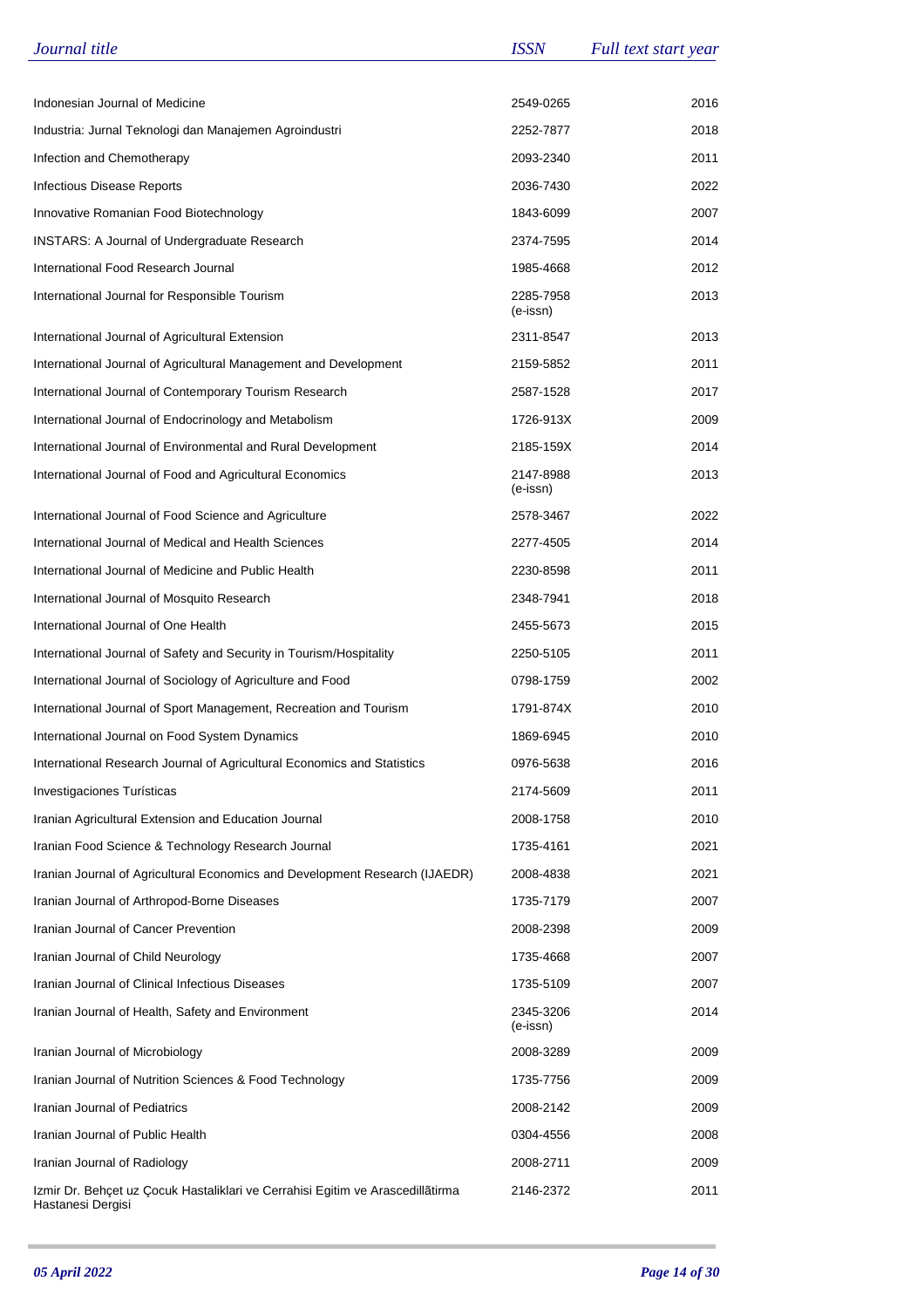| Journal title                                            | <b>ISSN</b>           | Full text start year |
|----------------------------------------------------------|-----------------------|----------------------|
|                                                          |                       |                      |
| JNMA, Journal of the Nepal Medical Association           | 1815-672x             | 2008                 |
| Journal of Agricultural Extension                        | 1119-944X             | 2015                 |
| Journal of Agriculture and Environment                   | N/A                   | 2009                 |
| Journal of Applied Biology                               | 0971-4324             | 2007                 |
| Journal of Arthropod-Borne Diseases                      | 2322-1984             | 2012                 |
| Journal of Asian Rural Studies                           | 2548-3269             | 2017                 |
| Journal of Chinese Clinical Medicine                     | 1562-9023             | 2009                 |
| Journal of Clinical and Health Sciences                  | 0127-984X             | 2016                 |
| Journal of Community Health Research                     | 2322-5688             | 2017                 |
| Journal of Education and Community Health                | 2383-2150             | 2020                 |
| Journal of Environmental and Tourism Analyses            | 2286-3745             | 2013                 |
| Journal of Epidemiology and Public Health                | 2549-0273             | 2019                 |
| Journal of Extension Education                           | 0971-3123             | 2016                 |
| Journal of Food and Nutrition Research                   | 1336-8672             | 2018                 |
| Journal of Food Chemistry and Nutrition                  | 2308-7943             | 2013                 |
| Journal of Food Quality and Hazards Control              | 2345-685X             | 2018                 |
| Journal of Food Research                                 | 1927-0887             | 2012                 |
| Journal of Food Safety and Quality                       | 2095-0381             | 2012                 |
| Journal of Global Health                                 | 2047-2986             | 2011                 |
| Journal of Global Tourism and Technology Research        | 2717-6924             | 2020                 |
| Journal of Gorgan University of Medical Sciences         | 1562-4765             | 2009                 |
| Journal of Health Administration                         | 2008-1200             | 2011                 |
| Journal of Health Policy and Management                  | 2549-0281             | 2016                 |
| Journal of Health Promotion and Behavior                 | 2549-1172             | 2016                 |
| Journal of Health, Population and Nutrition              | 1606-0997             | 2008                 |
| Journal of Hospitality and Tourism                       | 0972-7787             | 2021                 |
| Journal of Hospitality and Tourism Issues (JOHTI)        | 2687-5543             | 2019                 |
| Journal of Hygienic Engineering and Design               | 1857-8489             | 2012                 |
| Journal of Indonesian Tourism and Development Studies    | 2355-3979             | 2013                 |
| Journal of Innovation in Food Science and Technology     | 2251-6476             | 2013                 |
| Journal of Maternal and Child Health                     | 2549-0257             | 2016                 |
| Journal of Microbiology, Biotechnology and Food Sciences | 1338-5178             | 2011                 |
| Journal of Multidisciplinary Academic Tourism            | 2645-9078             | 2016                 |
| Journal of New Studies in Sport Management               | 2717-4069<br>(e-issn) | 2020                 |
| Journal of Nutrition and Food Security                   | 2476-7417             | 2016                 |
| Journal of Ophthalmic & Vision Research                  | 2008-2010             | 2008                 |
| Journal of Organic Systems                               | 1177-4258             | 2006                 |
| Journal of Pediatric Infection                           | 2148-2926             | 2020                 |
| Journal of Population and Social Studies                 | N/A                   | 2009                 |
| Journal of Public Health Research                        | 2279-9028             | 2012                 |
| Journal of Research and Rural Planning                   | 2322-2514             | 2021                 |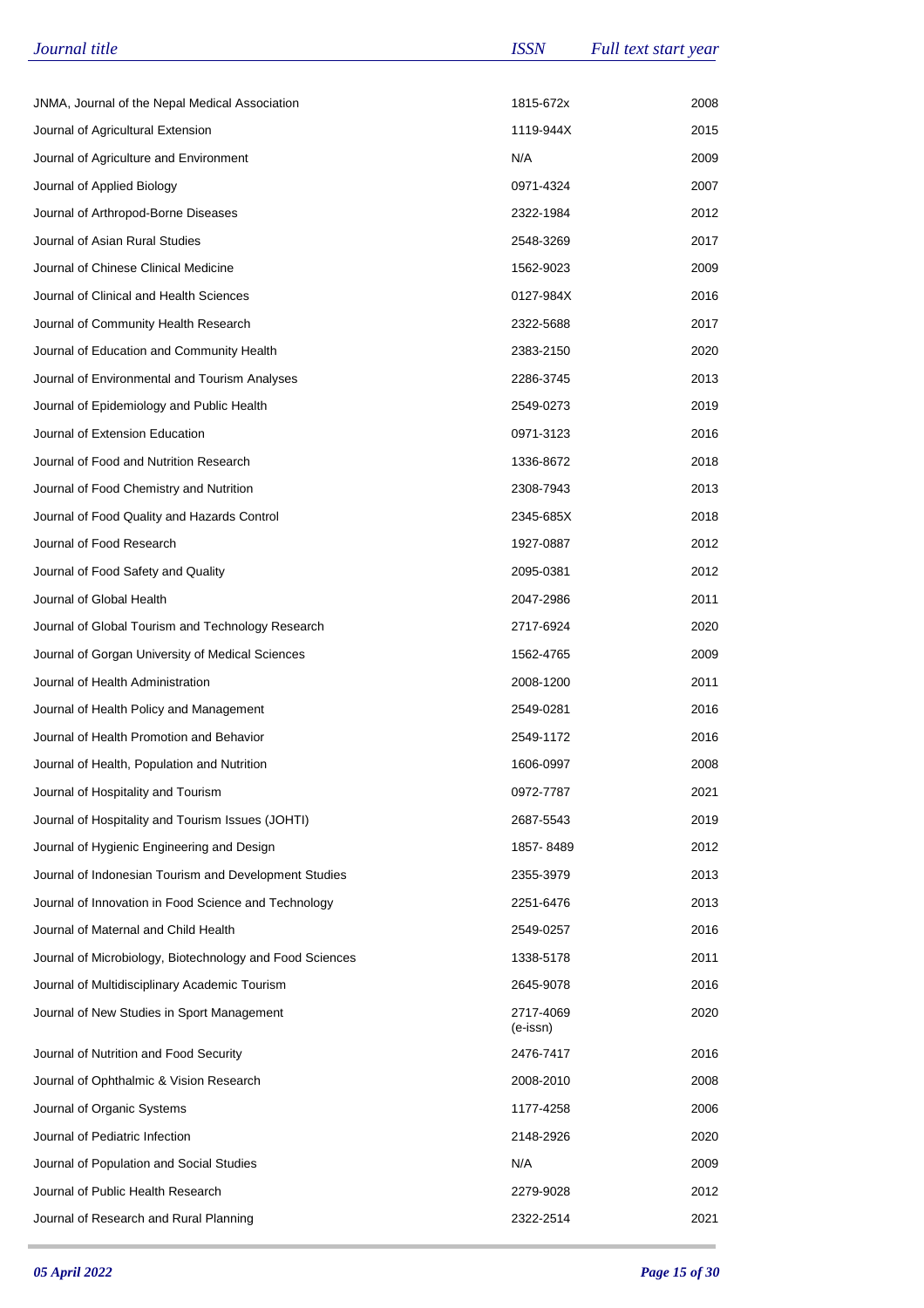| Journal title                                                                                                                        | <b>ISSN</b> | Full text start year |
|--------------------------------------------------------------------------------------------------------------------------------------|-------------|----------------------|
|                                                                                                                                      |             |                      |
| Journal of Research in Health Sciences                                                                                               | 2228-7795   | 2006                 |
| Journal of Rural and Tropical Public Health                                                                                          | 1832-2921   | 2002                 |
| Journal of Rural Development and Agriculture                                                                                         | 2518-8232   | 2016                 |
| Journal of Rural Enterprise and Management                                                                                           | 1749-5598   | 2005                 |
| Journal of Rural Research                                                                                                            | 2008-7373   | 2021                 |
| Journal of Socioeconomics and Development                                                                                            | 2615-6946   | 2018                 |
| Journal of the Bahrain Medical Society                                                                                               | 1015-6321   | 2011                 |
| Journal of the Dow University of Health Sciences                                                                                     | 1995-2198   | 2007                 |
| Journal of Theory and Practice of Dental Public Health                                                                               | 2325-0968   | 2013                 |
| Journal of Tourism Management Research                                                                                               | 2408-9117   | 2014                 |
| Journal of Tourism, Hospitality, and Culinary Arts                                                                                   | 2590-3837   | 2018                 |
| Journal of Tourismology                                                                                                              | 2459-1939   | 2020                 |
| Journal of Tropical Medicine and Parasitology                                                                                        | N/A         | 2008                 |
| Journal of Vector Borne Diseases                                                                                                     | 0972-9062   | 2008                 |
| Jurnal Kesehatan Komunitas / Journal of Community Health                                                                             | 2088-7612   | 2015                 |
| Jurnal Teknologi dan Industri Pangan                                                                                                 | 1979-7788   | 2013                 |
| Koomesh                                                                                                                              | 1608-7046   | 2008                 |
| Korean Journal of Laboratory Medicine                                                                                                | 1598-6535   | 2009                 |
| Korean Journal of Parasitology                                                                                                       | 0023-4001   | 2008                 |
| Lipid Insights                                                                                                                       | 1178-6353   | 2010                 |
| Lucrari Stiintifice, Universitatea de Stiinte Agricole Si Medicina Veterinara a<br>Banatului, Timisoara, Seria I, Management Agricol | 1453-1410   | 2009                 |
| Macedonian Journal of Medical Sciences                                                                                               | 1857-5749   | 2008                 |
| Makedonski Medicinski Pregled [Macedonian Medical Review]                                                                            | 0025-1097   | 2006                 |
| Malaysian Journal of Nutrition                                                                                                       | N/A         | 2009                 |
| Meat Research / Roulei Yanjiu                                                                                                        | 1001-8123   | 2019                 |
| Medical Entomology and Zoology                                                                                                       | 0424-7086   | 2009                 |
| Medical Journal of Indonesia                                                                                                         | 0853-1773   | 2012                 |
| Medical Sciences Journal of Islamic Azad University                                                                                  | 1023-5922   | 2019                 |
| <b>MEDICC Review</b>                                                                                                                 | 1555-7960   | 2007                 |
| Meditsinski Pregled Sestrinsko delo/Medical Review - Information for Nursing Staff                                                   | 1310-7496   | 2008                 |
| Meditsinski Pregled/Medical Review                                                                                                   | 1312-2193   | 2007                 |
| Nacameh                                                                                                                              | 2007-0373   | 2014                 |
| NACCHO Exchange                                                                                                                      | N/A         | 2008                 |
| National Journal of Medical Research                                                                                                 | 2249-4995   | 2018                 |
| Neotropical Helminthology                                                                                                            | 1995-1043   | 2020                 |
| Norsk Epidemiologi                                                                                                                   | 0803-2491   | 2008                 |
| Nutrición Clínica y Dietética Hospitalaria                                                                                           | 0211-6057   | 2019                 |
| <b>Nutrients</b>                                                                                                                     | 2072-6643   | 2022                 |
| Nutrition Information in Crisis Situations                                                                                           | 1564-376X   | 2012                 |
| <b>Nutrition Research and Practice</b>                                                                                               | 1976-1457   | 2009                 |
| Ottoman: Journal of Tourism and Management Research                                                                                  | 2149-6528   | 2016                 |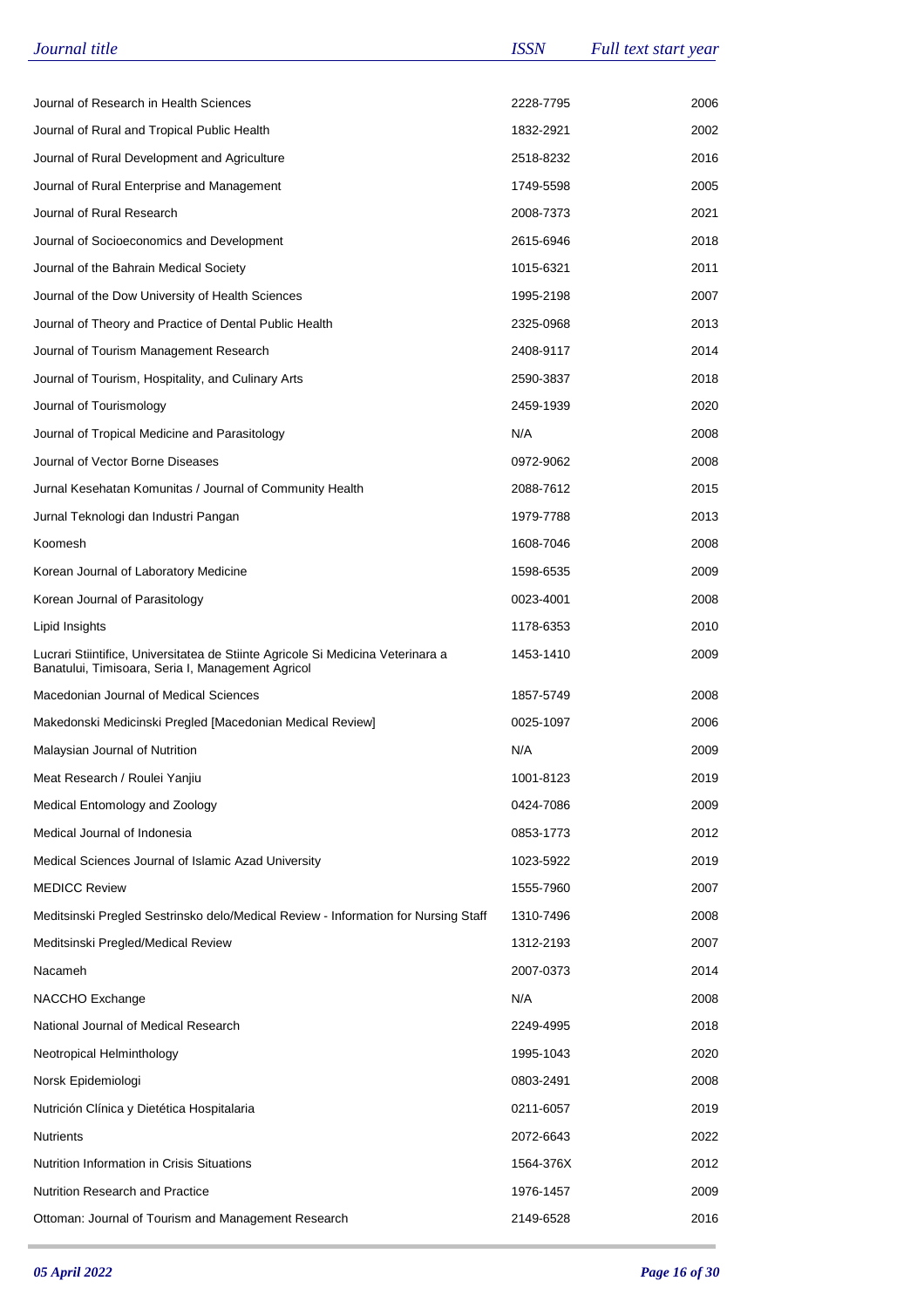| Journal title                                                                                              | <b>ISSN</b>                 | Full text start year |
|------------------------------------------------------------------------------------------------------------|-----------------------------|----------------------|
|                                                                                                            |                             |                      |
| Pakistan Journal of Food Sciences                                                                          | 1605-2552                   | 2013                 |
| Pakistan Journal of Public Health                                                                          | 2225-0891                   | 2011                 |
| PASOS: Revista de Turismo y Patrimonio Cultural                                                            | 1695-7121                   | 2009                 |
| Perspectivas en Nutrición Humana                                                                           | 0124-4108                   | 2017                 |
| PODIUM: Sport, Leisure and Tourism Review                                                                  | 2316-932X<br>(e-issn)       | 2014                 |
| Policy Brief - Future Agricultures                                                                         | N/A                         | 2014                 |
| Policy Brief - PLAAS                                                                                       | N/A                         | 2001                 |
| Policy Paper - National Centre for Agricultural Economics and Policy Research                              | N/A                         | 2014                 |
| Polish Journal of Food and Nutrition Sciences                                                              | 1230-0322                   | 2006                 |
| Potravinarstvo: Scientific Journal for Food Industry                                                       | 1337-0960                   | 2013                 |
| <b>Pravara Medical Review</b>                                                                              | 0975-0533                   | 2009                 |
| Proceedings of Parasitology                                                                                | 1018-2500                   | 2010                 |
| <b>Public Health Reviews</b>                                                                               | 2107-6952                   | 2010                 |
| RADS Journal of Biological Research & Applied Sciences                                                     | 2305-8722                   | 2017                 |
| Research Report - PLAAS                                                                                    | N/A                         | 2000                 |
| Retratos de Assentamentos                                                                                  | 1516-8182                   | 2016                 |
| Reviews in Infection                                                                                       | 1837-6746                   | 2010                 |
| Revista Agrarian                                                                                           | 1984-252X                   | 2008                 |
| Revista Brasileira de Epidemiologia                                                                        | 1415-790X                   | 2019                 |
| Revista Brasileira de Pesquisa em Turismo                                                                  | 1982-6125                   | 2007                 |
| Revista Brasileira de Saude Materno Infantil                                                               | 1519-3829                   | 2009                 |
| Revista Ciencias de la Salud                                                                               | 1692-7273                   | 2009                 |
| Revista de Turism                                                                                          | 1844-2994                   | 2006                 |
| Revista Venezolana de Ciencia y Tecnología de Alimentos                                                    | 2218-4384                   | 2010                 |
| Romanian Journal of Biochemistry                                                                           | 1582-3318                   | 2008                 |
| Rossiiskii Parazitologicheskii Zhurnal                                                                     | 1998-8435                   | 2013                 |
| <b>Rural Development Strategies</b>                                                                        | 2383-2657                   | 2014                 |
| Scientific Journal of Kurdistan University of Medical Sciences                                             | 1560-652X                   | 2008                 |
| Scientific Papers Series - Management, Economic Engineering in Agriculture and<br><b>Rural Development</b> | 1844-<br>5640/2284-<br>7995 | 2011                 |
| <b>SCN News</b>                                                                                            | 1564-3743                   | 2011                 |
| Shipin Kexue / Food Science                                                                                | 1002-6630                   | 2018                 |
| Shiraz E Medical Journal                                                                                   | 1735-1391                   | 2008                 |
| South Sudan Medical Journal                                                                                | N/A                         | 2011                 |
| Southeast Asian Journal of Tropical Medicine and Public Health                                             | 0125-1562                   | 2018                 |
| Southern Med Review                                                                                        | 1174-2704                   | 2008                 |
| S'rdechno-s'dovi Zabolyavaniya/Medical Review - Cardiovascular Diseases                                    | 0204-6865                   | 2007                 |
| Statens Folkhälsoinstitut, Rapport A                                                                       | 1653-0802                   | 2009                 |
| Statens Folkhälsoinstitut, Rapport R                                                                       | 1651-8624                   | 2008                 |
| Studies in Agricultural Economics (Budapest)                                                               | 1418-2160                   | 2005                 |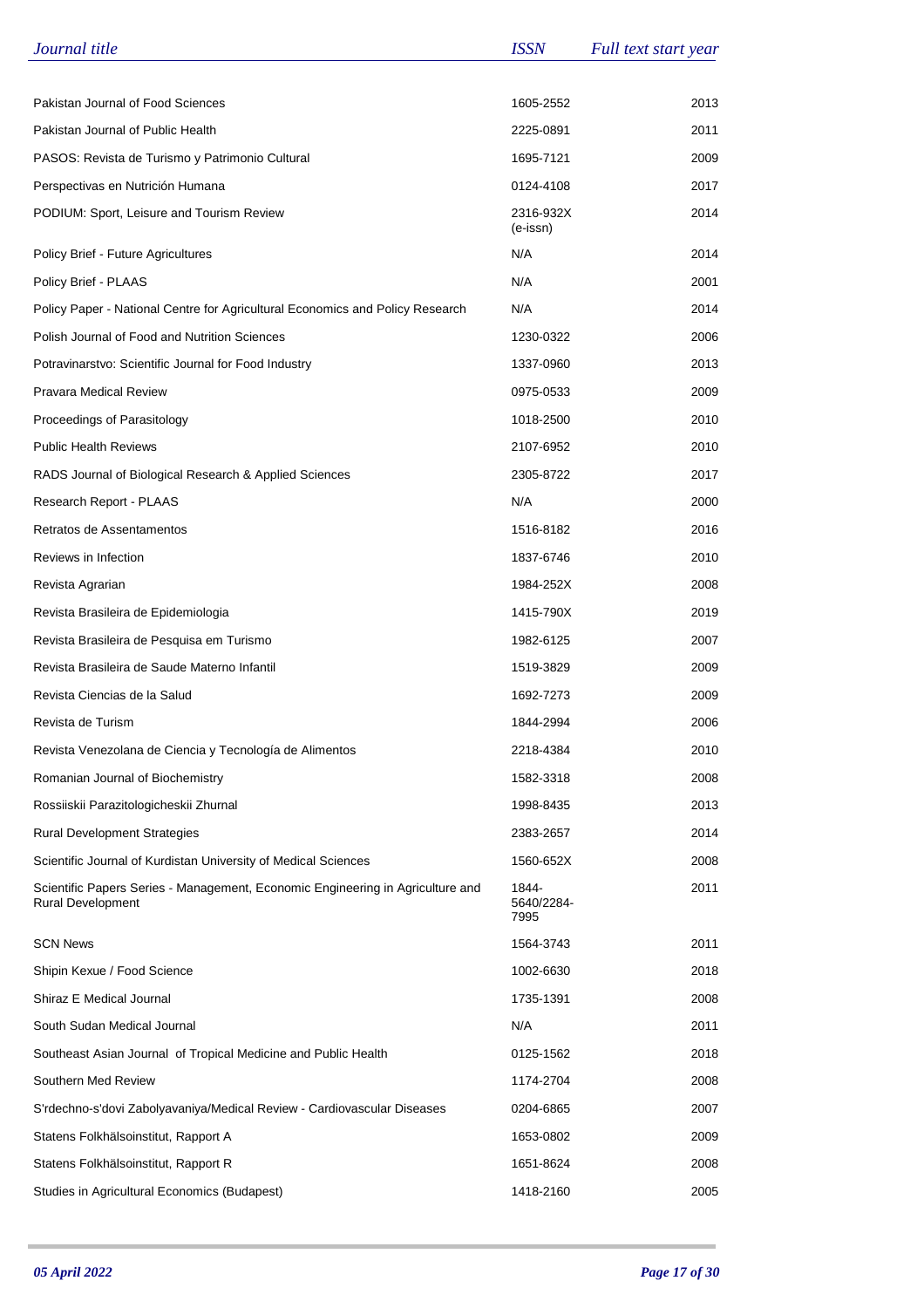| Journal title                                                                                             | <b>ISSN</b>               | Full text start year |
|-----------------------------------------------------------------------------------------------------------|---------------------------|----------------------|
|                                                                                                           |                           |                      |
| TANAFFOS - Journal of Respiratory Disease, Thoracic Surgery, Intensive Care and<br>Tuberculosis           | 1735-0344                 | 2009                 |
| Tanzania Journal of Health Research (previously, Tanzania Health Research<br>Bulletin)                    | N/A                       | 2008                 |
| TEAM Journal of Hospitality and Tourism                                                                   | N/A                       | 2012                 |
| Tehnologija Mesa                                                                                          | 0494-9846                 | 2009                 |
| Tobacco Control and Public Health in Eastern Europe                                                       | 2222-2693                 | 2011                 |
| Tourism (Zagreb)                                                                                          | 1332-7461                 | 2010                 |
| Tourism and Hospitality Management                                                                        | 1330-7533                 | 2008                 |
| Tourism and Recreation                                                                                    | 2687-1971                 | 2019                 |
| Tourism, Leisure and Global Change                                                                        | 2312-0630                 | 2016                 |
| Tourismos                                                                                                 | 1790-8418                 | 2006                 |
| <b>Tropical Biomedicine</b>                                                                               | 0127-5720                 | 2007                 |
| Tropical Medicine and Health                                                                              | 1348-8945                 | 2009                 |
| Turismo e Sociedade                                                                                       | 1983-5442                 | 2008                 |
| Turismo y Sociedad                                                                                        | 0120-7555                 | 2015                 |
| Turist Rehberliği Nitel Araştırmalar Dergisi                                                              | 2757-6302                 | 2020                 |
| Turizm ve İşletme Bilimleri Dergisi                                                                       | 2757-8933                 | 2021                 |
| Ukrainian Food Journal                                                                                    | 2304-974X                 | 2012                 |
| Universa Medicina                                                                                         | 1907-3062                 | 2017                 |
| Village and Development                                                                                   | 1563-3322                 | 2021                 |
| Voprosy Pitaniya                                                                                          | 0042-8833                 | 2019                 |
| Wieś i Rolnictwo                                                                                          | 0137-1673                 | 2020                 |
| <b>Working Paper - Future Agricultures</b>                                                                | N/A                       | 2014                 |
| Zdravniski Vestnik                                                                                        | 1581-0224                 | 2008                 |
| <b>Natural Resources</b>                                                                                  |                           |                      |
| Acta Botanica Mexicana                                                                                    | 0187-7151                 | 2011                 |
| Acta Iguazu                                                                                               | 2316-4093                 | 2012                 |
|                                                                                                           | (e-issn)                  |                      |
| Acta Silvae et Ligni                                                                                      | 2335-3112                 | 2013                 |
| Advances in Forestry Science                                                                              | 2357-8181<br>(electronic) | 2014                 |
| <b>AES Bioflux</b>                                                                                        | 2065-7647                 | 2009                 |
| Agricultural Engineering, Research Papers (formerly Zemes Ukio Inzinerija, Mokslo<br>Darbai)              | 1392-1134                 | 2011                 |
| Agriculture and Forestry Journal                                                                          | 2602-5795                 | 2017                 |
| Agroambiente On-line                                                                                      | 1982-8470                 | 2010                 |
| Annales de l'INRGREF                                                                                      | 1737-0515                 | 2015                 |
| Annals of Forest Research                                                                                 | 2065-2445                 | 2008                 |
| Annals of Warsaw University of Life Sciences - SGGW, Agriculture (Agricultural and<br>Forest Engineering) | 0208-5712                 | 2008                 |
| Asian Journal of Environmental Science                                                                    | 0973-4759                 | 2007                 |
| Asian Journal of Soil Science                                                                             | 0973-4775                 | 2007                 |
| Bartin Orman Fakültesi Dergisi                                                                            | 1302-0943                 | 2008                 |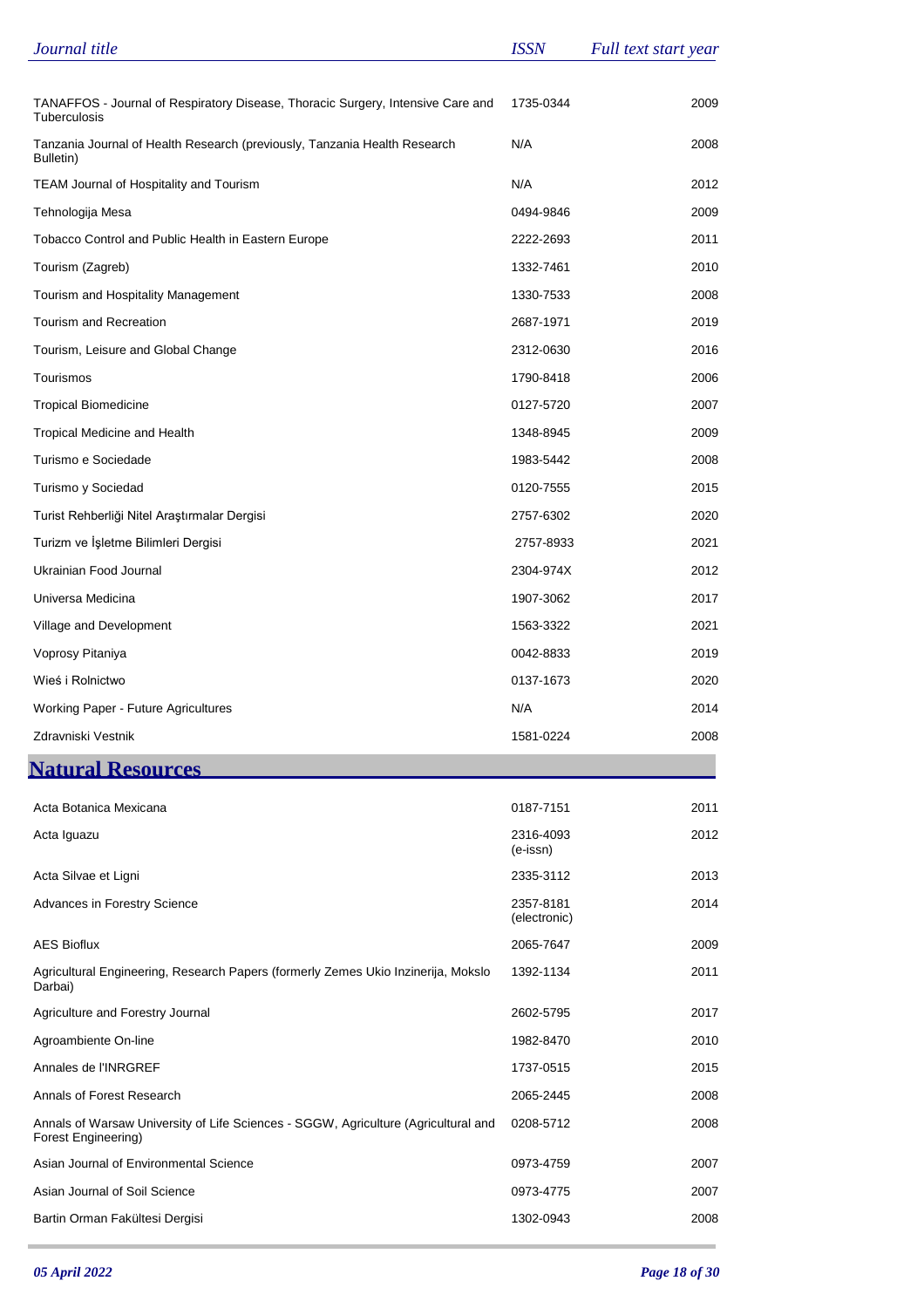| Journal title                                                                                                            | <b>ISSN</b>             | Full text start year |
|--------------------------------------------------------------------------------------------------------------------------|-------------------------|----------------------|
|                                                                                                                          |                         |                      |
| Beskydy                                                                                                                  | 1803-2451               | 2011                 |
| <b>Biofuel Research Journal</b>                                                                                          | 2292-8782               | 2014                 |
| Bucovina Forestieră                                                                                                      | 1582-0769               | 2016                 |
| <b>Bulgarian Journal of Soil Science</b>                                                                                 | 2367-9212               | 2016                 |
| Bulletin of the Transilvania University of Brasov, Series II - Forestry, Wood Industry,<br>Agricultural Food Engineering | 2065-2135               | 2009                 |
| Cerne                                                                                                                    | 0104-7760               | 2009                 |
| Ciência da Madeira                                                                                                       | 2177-6830               | 2010                 |
| <b>CIFOR Infobrief</b>                                                                                                   | N/A                     | 2010                 |
| <b>CIFOR Occasional Paper</b>                                                                                            | 0854-9818               | 2008                 |
| <b>CIFOR Working Paper</b>                                                                                               | N/A                     | 2008                 |
| Climate Change Research Information Note - Ontario Forest Research Institute                                             | N/A                     | 2003                 |
| Climate Change Research Note - Ontario Forest Research Institute                                                         | N/A                     | 2009                 |
| Climate Change Research Report - Ontario Forest Research Institute                                                       | N/A                     | 2005                 |
| <b>CMCC Research Paper</b>                                                                                               | N/A                     | 2008                 |
| <b>CMCC Working Paper</b>                                                                                                | N/A                     | 2005                 |
| Contributii Botanice                                                                                                     | 0069-9616               | 2011                 |
| Dendrobiology                                                                                                            | 1641-1307               | 2011                 |
| Desert                                                                                                                   | 2008-0875               | 2008                 |
| Discussion Paper - European Forest Institute (EFI)                                                                       | 1455-6936               | 2011                 |
| Documentos - Embrapa Solos                                                                                               | 1517-2627               | 2010                 |
| Düzce Üniversitesi Orman Fakültesi Ormancilik Dergisi                                                                    | 2148-7871               | 2012                 |
| Ecologia e Nutrição Florestal / Ecology and Forest Nutrition                                                             | 2316-980X               | 2018                 |
| Ecology and Future - Bulgarian Journal of Ecological Science                                                             | 1312-076x               | 2009                 |
| Ecology and Future - Journal of Agricultural Science and Forest Science                                                  | 1312-0751               | 2009                 |
| <b>EFI Policy Brief</b>                                                                                                  | N/A                     | 2010                 |
| <b>EFI Technical Report</b>                                                                                              | N/A                     | 2017                 |
| <b>Environment and Ecology</b>                                                                                           | 0970-0420               | 2012                 |
| <b>Environment Conservation Journal</b>                                                                                  | 0972-3099               | 2007                 |
| Erdeszeti Kutatasok                                                                                                      | 0521-3851               | 1997                 |
| FEPAM em Revista                                                                                                         | 1980-797X               | 2007                 |
| Floresta                                                                                                                 | 0015-3826               | 2011                 |
| Floresta e Ambiente                                                                                                      | 2179-8087<br>$(e-issn)$ | 2020                 |
| <b>Forest and Society</b>                                                                                                | 2549-4724               | 2017                 |
| <b>Forest Engineering</b>                                                                                                | 1006-8023               | 2018                 |
| Forest Research Information Paper - Ontario Forest Research Institute                                                    | N/A                     | 2005                 |
| Forest Research Report - Ontario Forest Research Institute                                                               | 0381-3924               | 2007                 |
| <b>Forest Systems</b>                                                                                                    | 2171-5068               | 2010                 |
| Forestry Studies / Metsanduslikud Uurimused                                                                              | 1406-9954               | 2008                 |
| Forests                                                                                                                  | 1999-4907               | 2022                 |
| Glasnik Sumarskog Fakulteta, Univerzitet u Beogradu                                                                      | 0353-4537               | 2009                 |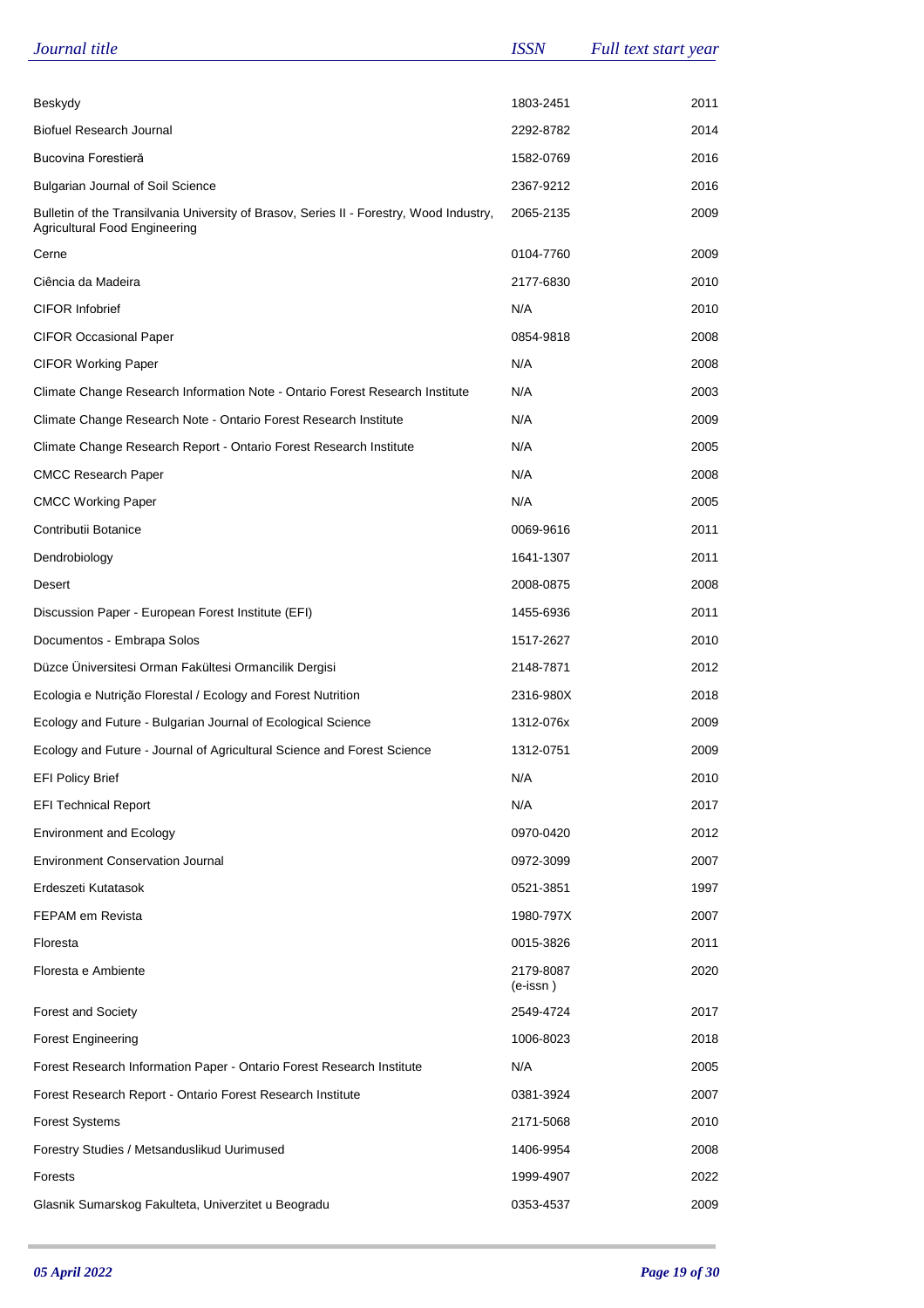| Journal title                                                      | <b>ISSN</b>                      | Full text start year |
|--------------------------------------------------------------------|----------------------------------|----------------------|
|                                                                    |                                  |                      |
| Glasnik Sumarskog fakulteta, Univerziteta u Banjoj Luci            | 1512-956X                        | 2004                 |
| Global Journal of Environmental Science and Management             | 2383-3572                        | 2015                 |
| Global Journal of Environmental Sciences and Toxicology            | 2356-6264                        | 2014                 |
| <b>ICIMOD Research Report</b>                                      | N/A                              | 2018                 |
| Indian Journal of Agroforestry                                     | 0972-0715                        | 2005                 |
| Indonesian Journal of Forestry Research                            | 2355-7079                        | 2014                 |
| <b>INMATEH-Agricultural Engineering</b>                            | 2068-2239                        | 2010                 |
| Innovation in Woodworking Industry and Engineering Design          | 1314-6149                        | 2017                 |
| International Journal of Agricultural and Biological Engineering   | 1934-6344                        | 2008                 |
| International Journal of Agricultural Engineering                  | 0974-2662                        | 2008                 |
| Iranian Journal of Forest                                          | 2008-6113                        | 2022                 |
| Iranian Journal of Forest and Poplar Research                      | 1735-0883                        | 2013                 |
| Iranian Journal of Forest and Range Protection Research            | 1735-0859                        | 2012                 |
| IRRIGA                                                             | 1808-3765<br>eISSN 1808-<br>3765 | 2009                 |
| Italia Forestale e Montana                                         | 0021-2776                        | 2011                 |
| ITTO Technical Series - International Tropical Timber Organization | N/A                              | 2007                 |
| <b>IWMI Water Policy Brief</b>                                     | N/A                              | 2018                 |
| <b>IWMI Working Paper</b>                                          | N/A                              | 2000                 |
| Journal of Agricultural Resources and Environment                  | 2095-6819                        | 2014                 |
| Journal of Bamboo and Rattan                                       | 0973-4449                        | 2014                 |
| Journal of Degraded and Mining Lands Management                    | 2339-076X                        | 2018                 |
| Journal of Elementology                                            | 1664-2296                        | 2010                 |
| Journal of Forest and Environmental Science                        | 2288-9744                        | 2020                 |
| Journal of Forest Planning                                         | 1341-562X                        | 2018                 |
| Journal of Forest Science                                          | 1212-4834                        | 2009                 |
| Journal of Groundwater Science and Engineering                     | 2305-7068                        | 2016                 |
| Journal of Rangeland                                               | 2008-0891                        | 2020                 |
| Journal of Rangeland Science                                       | 2008-9996                        | 2022                 |
| Journal of Research and Applications in Agricultural Engineering   | 1642-686X                        | 2009                 |
| Journal of Researches in Mechanics of Agricultural Machinery       | 2345-6906                        | 2017                 |
| Journal of Soil and Nature                                         | 1994-1978                        | 2007                 |
| Journal of Soil Science and Plant Nutrition                        | 0718-9508                        | 2011                 |
| Journal of Sylva Indonesiana                                       | 2622-5093                        | 2018                 |
| Journal of the Indian Society of Coastal Agricultural Research     | 0972-1584                        | 2014                 |
| Journal of Tropical Forest Science                                 | 0128-1283                        | 2010                 |
| Journal of Water and Soil                                          | 2008-4757                        | 2016                 |
| Jurnal Manajemen Hutan Tropika                                     | 2087-0469                        | 2016                 |
| Jurnal Pemuliaan Tanaman Hutan                                     | 1693-7147                        | 2018                 |
| Jurnal Teknik Pertanian Lampung                                    | 2302-559X                        | 2017                 |
| Jurnal Wasian                                                      | 2355-9969                        | 2014                 |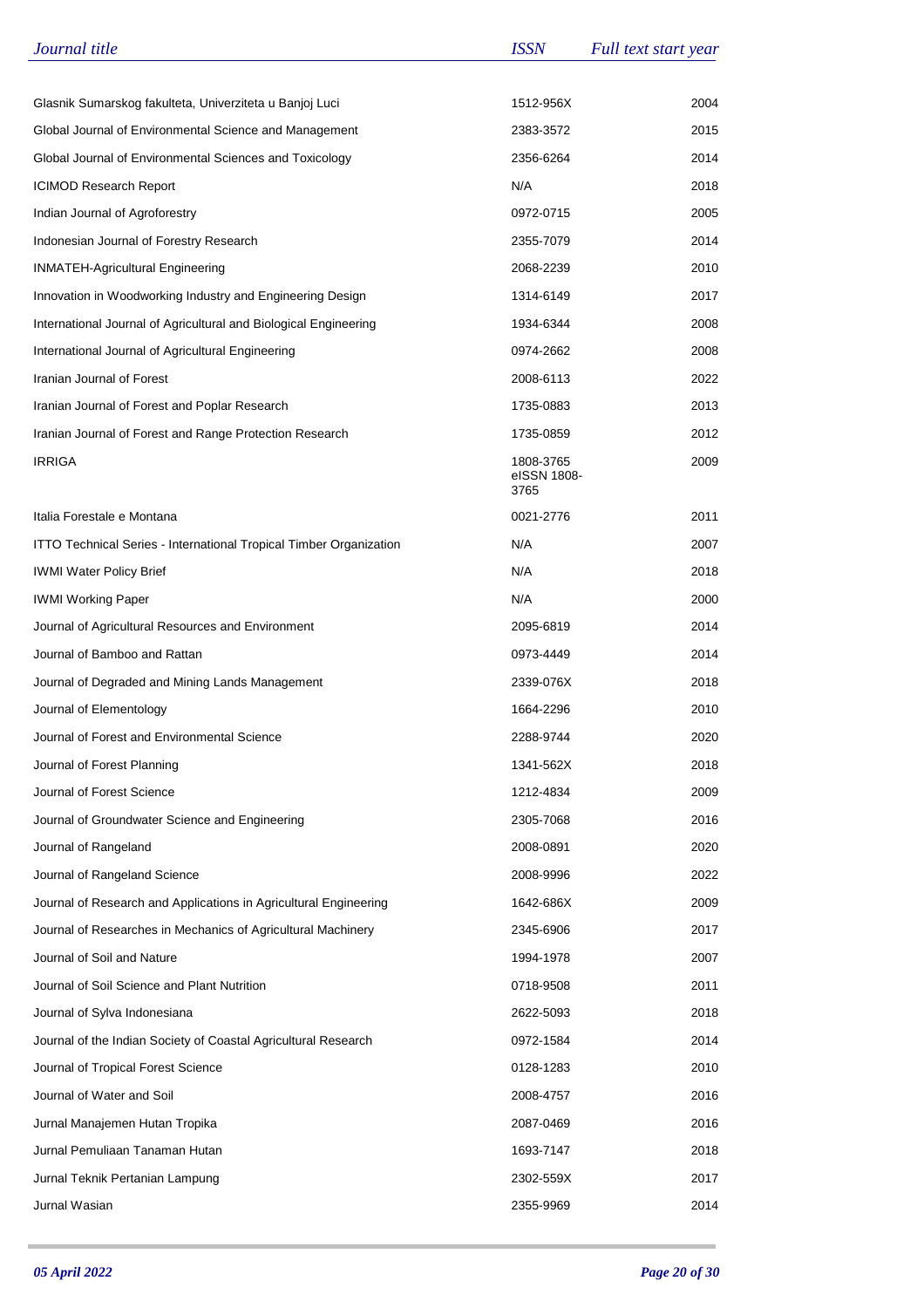| Journal title                                                                                   | <b>ISSN</b>           | Full text start year |
|-------------------------------------------------------------------------------------------------|-----------------------|----------------------|
|                                                                                                 |                       |                      |
| Kastamonu Üniversitesi Orman Fakültesi Dergisi                                                  | 1303-2399             | 2007                 |
| Maderas: Ciencia y Tecnologia                                                                   | 0717-3644             | 2009                 |
| Malaysian Forester                                                                              | 0320-2935             | 2008                 |
| Malaysian Journal of Soil Science                                                               | N/A                   | 2009                 |
| Mires and Peat                                                                                  | 1819-754X             | 2006                 |
| Nase sume                                                                                       | 1840-1678             | 2009                 |
| Nativa: Pesquisas Agrarias e Ambientais                                                         | 2318-7670             | 2013                 |
| Natural Resources and Sustainable Development                                                   | 2066-6276             | 2009                 |
| Nauka za Gorata                                                                                 | 0861-007X             | 2007                 |
| Pertanika Journal of Tropical Agricultural Science                                              | 0126-6128             | 2008                 |
| Pro Ligno                                                                                       | 1841-4737             | 2011                 |
| Radovi - Šumarski Institut Jastrebarsko                                                         | 1848-3879             | 2008                 |
| Radovi Sumarskog fakulteta Univerziteta u Sarajevu                                              | 1512-5769             | 1998                 |
| Radovi Sumarskog Fakulteta Univerziteta u Sarajevu. Posebno izdanje                             | 2490-3191             | 2016                 |
| Research in Agricultural Engineering                                                            | 1212-9151             | 2009                 |
| Research Report - Comprehensive Assessment of Water Management in Agriculture                   | 1391-9407             | 2003                 |
| Research Report - European Forest Institute (EFI)                                               | 1238-8785             | 2011                 |
| Research Report - International Water Management Institute                                      | 1026-0862             | 2002                 |
| Revista Colombia Forestal                                                                       | 0120-0739             | 2007                 |
| Revista Cubana de Ciencias Forestales                                                           | 2310-3469             | 2017                 |
| Revista de Silvicultură și Cinegetică                                                           | 1583-2112             | 2010                 |
| Revista Padurilor                                                                               | 1583-7890             | 2012                 |
| Sains Tanah - Journal of Soil Science and Agroclimatology                                       | 2356-1424             | 2016                 |
| Science and Research Information Report - Ontario Ministry of Natural Resources<br>and Forestry | N/A                   | 2015                 |
| Science and Research Technical Report - Ontario Ministry of Natural Resources and<br>Forestry   | N/A                   | 2015                 |
| Scientia Forestalis                                                                             | 1413-9324             | 2009                 |
| Sibirskij Lesnoj Zurnal\Siberian Journal of Forest Science                                      | 2311-1410             | 2016                 |
| Silva Balcanica                                                                                 | 1311-8706             | 2005                 |
| Soil and Environment                                                                            | 2074-9546             | 2010                 |
| Soil and Water Research                                                                         | 1801-5395             | 2006                 |
| Soil Forming Factors and Processes from the Temperate Zone                                      | 1582-4616             | 2012                 |
| Suo                                                                                             | 0039-5471             | 2005                 |
| <b>Taiwan Journal of Forest Science</b>                                                         | 1026-4469             | 2009                 |
| Technical Report - Centro Euro-Mediterraneo per i Cambiamenti Climatici                         | N/A                   | 2007                 |
| Terra Latinoamericana                                                                           | 0187-5779             | 2010                 |
| Topola / Poplar                                                                                 | 0563-9034             | 2020                 |
| Toprak Bilimi ve Bitki Besleme Dergisi                                                          | 2146-8141<br>(e-issn) | 2016                 |
| Water                                                                                           | 2073-4441             | 2022                 |
| Water and Sustainable Development                                                               | 2423-5474             | 2020                 |
| Zbornik Gozdarstva in Lesarstva                                                                 | 0351-3114             | 2009                 |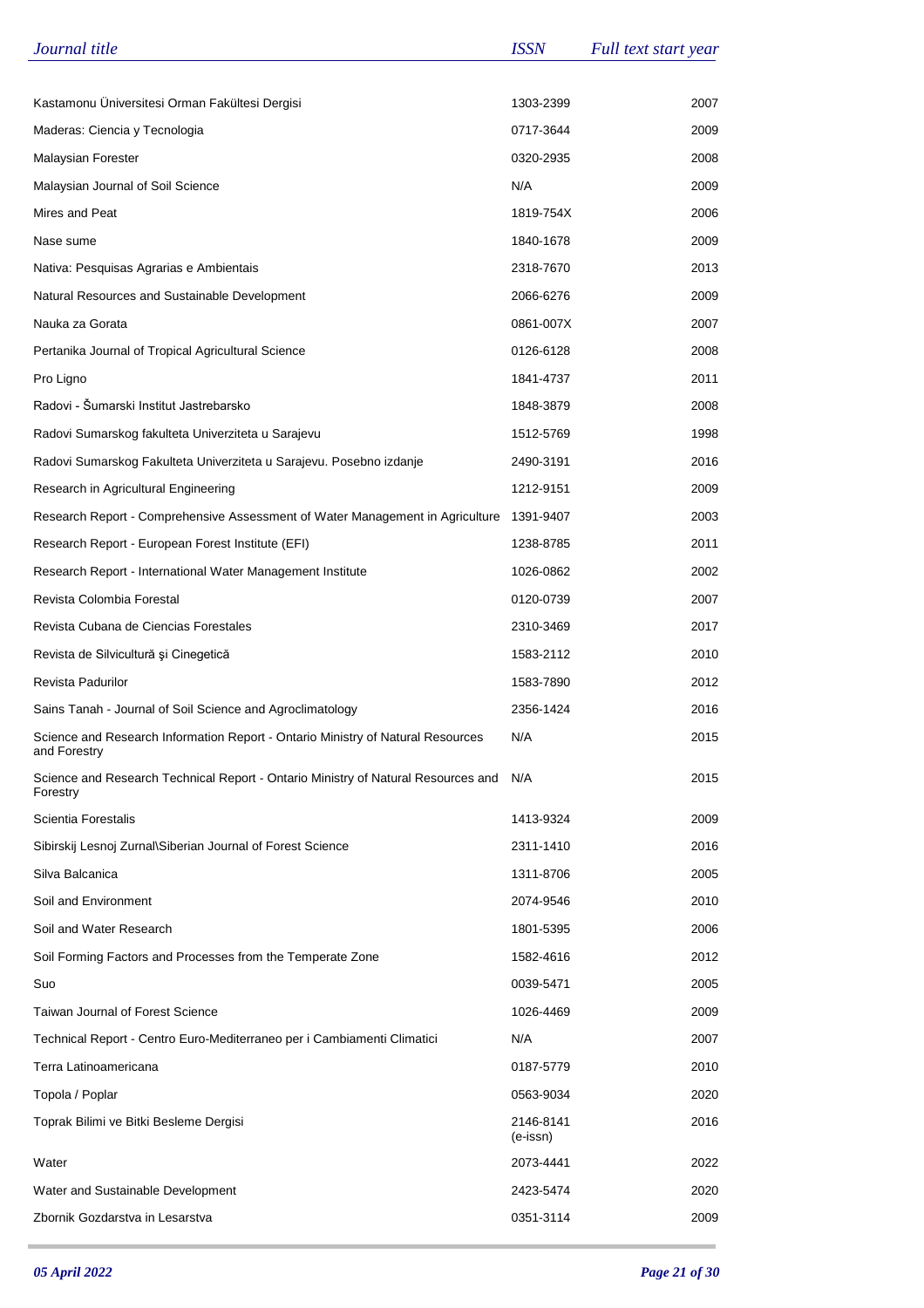| <b>Plant Sciences</b>                                                                                  |                       |      |
|--------------------------------------------------------------------------------------------------------|-----------------------|------|
| Acarines                                                                                               | 1687-4633             | 2007 |
| Acta Agriculturae Jiangxi                                                                              | 1001-8581             | 2012 |
| Acta Agriculturae Serbica                                                                              | 0354-9542             | 2002 |
| Acta Agronomica Nigeriana                                                                              | 0795-9982             | 2006 |
| Acta Edulis Fungi                                                                                      | 1005-9873             | 2020 |
| Acta Entomologica Sinica                                                                               | 0454-6296             | 2011 |
| Acta Scientiarum - Agronomy                                                                            | 1679-9275             | 2003 |
| Acta Scientiarum Polonorum - Hortorum Cultus                                                           | 1644-0692             | 2011 |
| Advance Research Journal of Crop Improvement                                                           | 0976-5603             | 2014 |
| African Crop Science Journal                                                                           | 1021-9730             | 2012 |
| African Journal of Mycology and Biotechnology                                                          | 1110-5879             | 2005 |
| Agrarni Nauki (now called Agricultural Sciences - Journal of the Agricultural<br>University - Plovdiv) | 1313-6577             | 2009 |
| Agricultura (Slovenia)                                                                                 | 1580-8432             | 2002 |
| Agricultura Tecnica en Mexico                                                                          | 0568-2517             | 2005 |
| Agriculturae Conspectus Scientificus (Poljoprivredna Znanstvena Smotra)                                | 1331-7768             | 2007 |
| Agricultural and Food Science Journal of Ghana                                                         | 0855-5591             | 2003 |
| <b>Agricultural Science Digest</b>                                                                     | 0253-150X             | 2009 |
| <b>Agricultural Sciences</b>                                                                           | 2156-8561             | 2010 |
| Agriscientia                                                                                           | 0327-6244             | 2021 |
| Agrivita, Journal of Agricultural Science                                                              | 0126-0537             | 2016 |
| Agriways                                                                                               | 2321-8614             | 2015 |
| Agro Sur                                                                                               | 0304-8802             | 2009 |
| Agrobiodiversity for Improving Nutrition, Health and Life Quality                                      | 2585-8246             | 2017 |
| AgroBiologia                                                                                           | 2170-1652             | 2017 |
| Agrociencia (Montevideo)                                                                               | 1510-0839             | 2008 |
| Agroecology                                                                                            | 2008-7713             | 2016 |
| Agronomia                                                                                              | 0568-3076             | 2010 |
| Agronomía Colombiana                                                                                   | 0120-9965             | 2008 |
| Agronomia Mesoamericana                                                                                | 2215-3608             | 2005 |
| Agronomijas Vestis (Latvian Journal of Agronomy)                                                       | 1691-3485             | 2006 |
| Agronomy                                                                                               | 2073-4395<br>(e-issn) | 2022 |
| Agronomy Journal of Nepal                                                                              | 2091-0649             | 2010 |
| Agronomy New Zealand                                                                                   | 0110-6589             | 2000 |
| Agronomy Research                                                                                      | 1406-894X             | 2010 |
| Agroproductividad                                                                                      | 2448-7546             | 2017 |
| Agroznanje - Agro-knowledge Journal                                                                    | 1512-6412             | 2017 |
| alatarim                                                                                               | 1304-2653             | 2017 |
| Amazonian Journal of Plant Research                                                                    | 2594-5092             | 2017 |
| Anadolu Tarim Bilimleri Dergisi                                                                        | 1308-8750             | 2010 |

÷.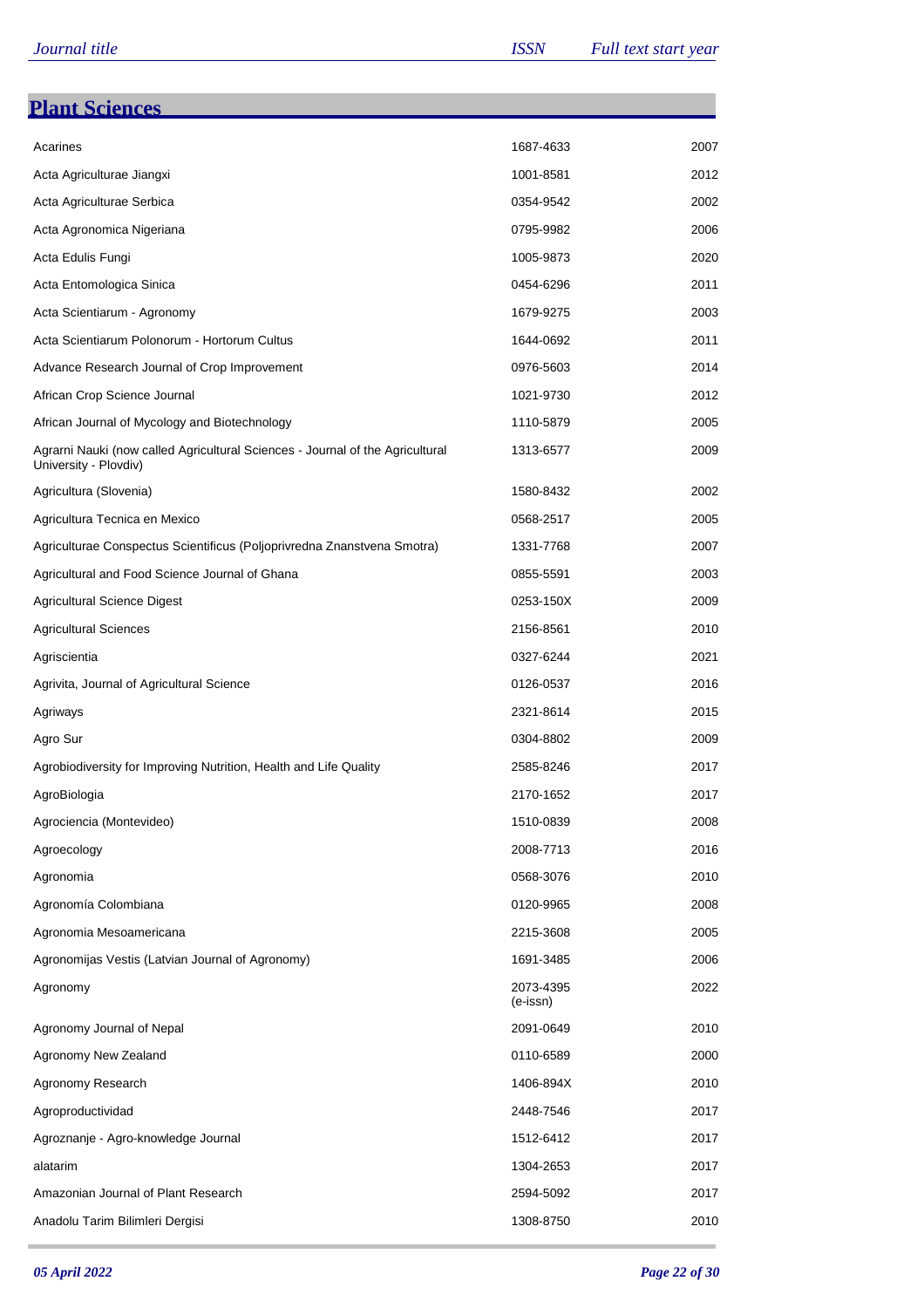| Journal title                                                                                                                                                     | <b>ISSN</b> | Full text start year |
|-------------------------------------------------------------------------------------------------------------------------------------------------------------------|-------------|----------------------|
|                                                                                                                                                                   |             |                      |
| Anais do Instituto Superior de Agronomia                                                                                                                          | 0365-2971   | 1994                 |
| Analele Institutului National de Cercetare-Dezvoltare Agricola Fundulea                                                                                           | 2067-5631   | 2008                 |
| Analele Universitatii din Oradea, Fascicula: Ecotoxicologie, Zootehnie si Tehnologii<br>de Industrie Alimentara                                                   | 1583-4301   | 2008                 |
| Analele Universitatii din Oradea, Fascicula: Protectia Mediului                                                                                                   | 1224-6255   | 2008                 |
| Annals of Agri Bio Research                                                                                                                                       | 0971-9660   | 2013                 |
| Annals of Agricultural Science (Cairo)                                                                                                                            | 0570-1783   | 2005                 |
| Arab Universities Journal of Agricultural Sciences                                                                                                                | 1110-2675   | 2005                 |
| Asian Journal of Bio Science                                                                                                                                      | 0973-4899   | 2006                 |
| Asian Journal of Horticulture                                                                                                                                     | 0973-4767   | 2007                 |
| Aspects of Applied Biology (2 year embargo)                                                                                                                       | 0265-1491   | 2009                 |
| Australian Journal of Crop Science                                                                                                                                | 1835-2693   | 2008                 |
| Azarian Journal of Agriculture                                                                                                                                    | 2383-4420   | 2016                 |
| <b>Bahce</b>                                                                                                                                                      | 1300-8943   | 2006                 |
| Bangladesh Journal of Agricultural Research                                                                                                                       | 0258-7122   | 2010                 |
| Bangladesh Journal of Plant Breeding and Genetics                                                                                                                 | 1026-3071   | 2012                 |
| Berichte aus dem Julius Kühn-Institut                                                                                                                             | 1866-590X   | 2013                 |
| Better Crops with Plant Food                                                                                                                                      | 0006-0089   | 2011                 |
| <b>BioAgro</b>                                                                                                                                                    | 1316-3361   | 2012                 |
| <b>Biomed</b>                                                                                                                                                     | 0973-3965   | 2007                 |
| Biotechnologie, Agronomie, Societe et Environnement                                                                                                               | 1370-6233   | 2010                 |
| Biotecnología Vegetal                                                                                                                                             | 1609-1841   | 2011                 |
| Bitki Koruma Bülteni                                                                                                                                              | 0406-3597   | 2008                 |
| <b>Botanical Studies</b>                                                                                                                                          | 1817-406x   | 2009                 |
| Buletin Penelitian Tanaman Rempah dan Obat / Bulletin of Research on Spice and<br><b>Medicinal Crops</b>                                                          | 0215-0824   | 2017                 |
| Buletinul Universitatii de Stiinte Agricole si Medicina Veterinara Cluj-Napoca. Seria<br>Agricultura                                                              | 1843-5246   | 2007                 |
| Buletinul Universitatii de Stiinte Agricole si Medicina Veterinara Cluj-Napoca. Seria<br>Horticultura                                                             | 1843-5254   | 2007                 |
| <b>Bulletin of Insectology</b>                                                                                                                                    | 1721-8861   | 2009                 |
| Bulletin of the Experimental Farm Faculty of Agriculture, Ehime University                                                                                        | 0914-7233   | 2010                 |
| Bulletin of the NARO, Agricultural Research for Hokkaido Region (formerly:<br>Research Bulletin of the National Agricultural Research Center for Hokkaido Region) | 2432-8073   | 2011                 |
| Bulletin of the NARO, Fruit Tree & Tea Science                                                                                                                    | 2432-6631   | 2017                 |
| Bulletin of the National Institute of Fruit Tree Science                                                                                                          | 1347-3549   | 2005                 |
| Bulletin of the Rubber Research Institute of Sri Lanka                                                                                                            | 1391-0051   | 2006                 |
| CEIBA                                                                                                                                                             | 0008-8692   | 2008                 |
| Cercetari Agronomice in Moldova                                                                                                                                   | 0379-5837   | 2009                 |
| China Rice                                                                                                                                                        | 1006-8082   | 2017                 |
| <b>Chinese Seed</b>                                                                                                                                               | 2152-3916   | 2010                 |
| Cientifica (Jaboticabal)                                                                                                                                          | 1984-5529   | 2006                 |
| Citrus Research & Technology                                                                                                                                      | 2177-5419   | 2010                 |
| Cocos                                                                                                                                                             | 0255-4100   | 2010                 |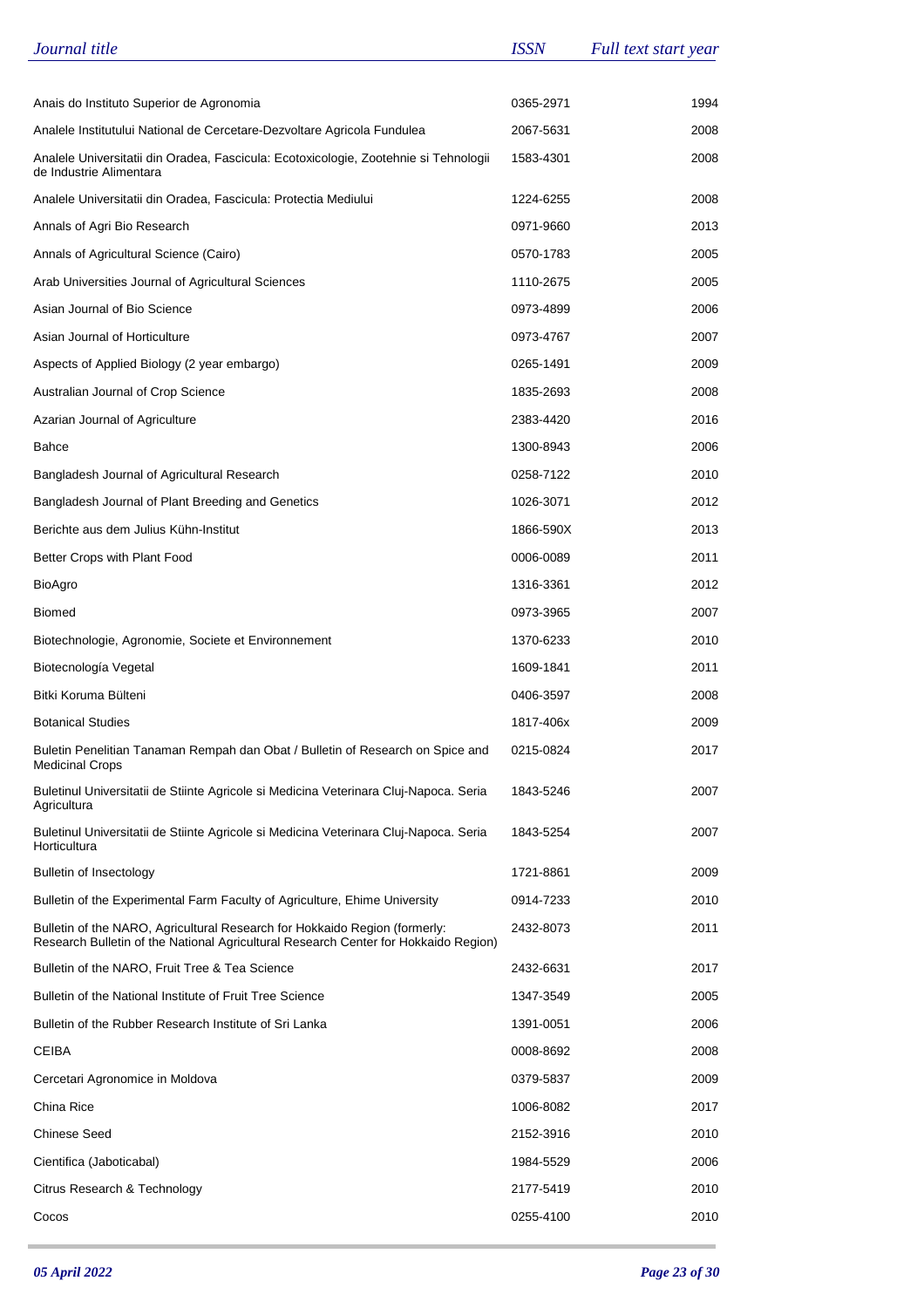| Journal title                                                                                                                                                                | <b>ISSN</b> | Full text start year |
|------------------------------------------------------------------------------------------------------------------------------------------------------------------------------|-------------|----------------------|
|                                                                                                                                                                              |             |                      |
| Coffee Science                                                                                                                                                               | 1984-3909   | 2006                 |
| Columella - Journal of Agricultural and Environmental Sciences                                                                                                               | 2064-7816   | 2014                 |
| <b>Communications in Plant Sciences</b>                                                                                                                                      | 2237-4027   | 2013                 |
| COMU Journal of Agriculture Faculty                                                                                                                                          | 2147-8384   | 2017                 |
| Continental Journal of Microbiology                                                                                                                                          | 2141-4106   | 2011                 |
| CORBANA                                                                                                                                                                      | 1409-0031   | 2004                 |
| Crop Breeding and Applied Biotechnology                                                                                                                                      | 1518-7853   | 2005                 |
| <b>Cultivos Tropicales</b>                                                                                                                                                   | 0258-5936   | 2008                 |
| Current Biotica                                                                                                                                                              | 0973-4031   | 2008                 |
| <b>Current Botany</b>                                                                                                                                                        | 2220-4822   | 2010                 |
| <b>Current Nematology</b>                                                                                                                                                    | 0971-0116   | 2004                 |
| Czech Journal of Genetics and Plant Breeding                                                                                                                                 | 1212-1975   | 2009                 |
| Dekoratyviuju ir sodo augalu sortimento, technologiju ir aplinkos optimizavimas =<br>Optimization of Ornamental and Garden Plant Assortment, Technologies and<br>Environment | 2029-1906   | 2012                 |
| Derim                                                                                                                                                                        | 1300-3496   | 2016                 |
| Ecossistema                                                                                                                                                                  | 0100-4107   | 2006                 |
| Ege Üniversitesi Ziraat Fakültesi Dergisi                                                                                                                                    | 1018-8851   | 2009                 |
| Egyptian Journal of Agronematology                                                                                                                                           | 1110-6158   | 2015                 |
| Egyptian Journal of Biological Pest Control                                                                                                                                  | 1110-1768   | 2005                 |
| Egyptian Journal of Plant Protection Research Institute                                                                                                                      | 2356-9832   | 2018                 |
| EKIN, Journal of Crop Breeding and Genetics                                                                                                                                  | 2149-1275   | 2015                 |
| Electronic International Fertilizer Correspondent (e-Fic)                                                                                                                    | 1662-6656   | 2016                 |
| Electronic Journal of Plant Breeding                                                                                                                                         | 0975-928X   | 2009                 |
| Entomon                                                                                                                                                                      | 0377-9335   | 2017                 |
| Environmental Stresses in Crop Sciences                                                                                                                                      | 2228-7604   | 2016                 |
| Fitopatología Venezolana                                                                                                                                                     | 0798-0035   | 2004                 |
| Fitosanidad                                                                                                                                                                  | 1562-3009   | 2011                 |
| Folia Horticulturae                                                                                                                                                          | 0867-1761   | 2005                 |
| Fragmenta Phytomedica                                                                                                                                                        | 2584-6477   | 2018                 |
| Functional Plant Breeding Journal                                                                                                                                            | 2595-9433   | 2019                 |
| Garcia de Orta - Serie de Botanica                                                                                                                                           | 0379-9506   | 2006                 |
| Gaziosmanpasa Üniversitesi Ziraat Fakültesi Dergisi                                                                                                                          | 1300-2910   | 2012                 |
| Gene Conserve                                                                                                                                                                | 1808-1878   | 2005                 |
| Ghana Journal of Horticulture                                                                                                                                                | 0855-6350   | 2007                 |
| Guangxi Agricultural Sciences                                                                                                                                                | 1002-8161   | 2009                 |
| Haryana Journal of Horticultural Sciences                                                                                                                                    | 0970-2873   | 2006                 |
| Helia                                                                                                                                                                        | 1018-1806   | 2008                 |
| Hellenic Plant Protection Journal                                                                                                                                            | 1791-3691   | 2011                 |
| Hladnikia                                                                                                                                                                    | 1318-2293   | 2009                 |
| Hmeljarski Bilten (Hop Bulletin)                                                                                                                                             | 0350-0756   | 2005                 |
| Hop and Medicinal Plants                                                                                                                                                     | 1454-7805   | 2009                 |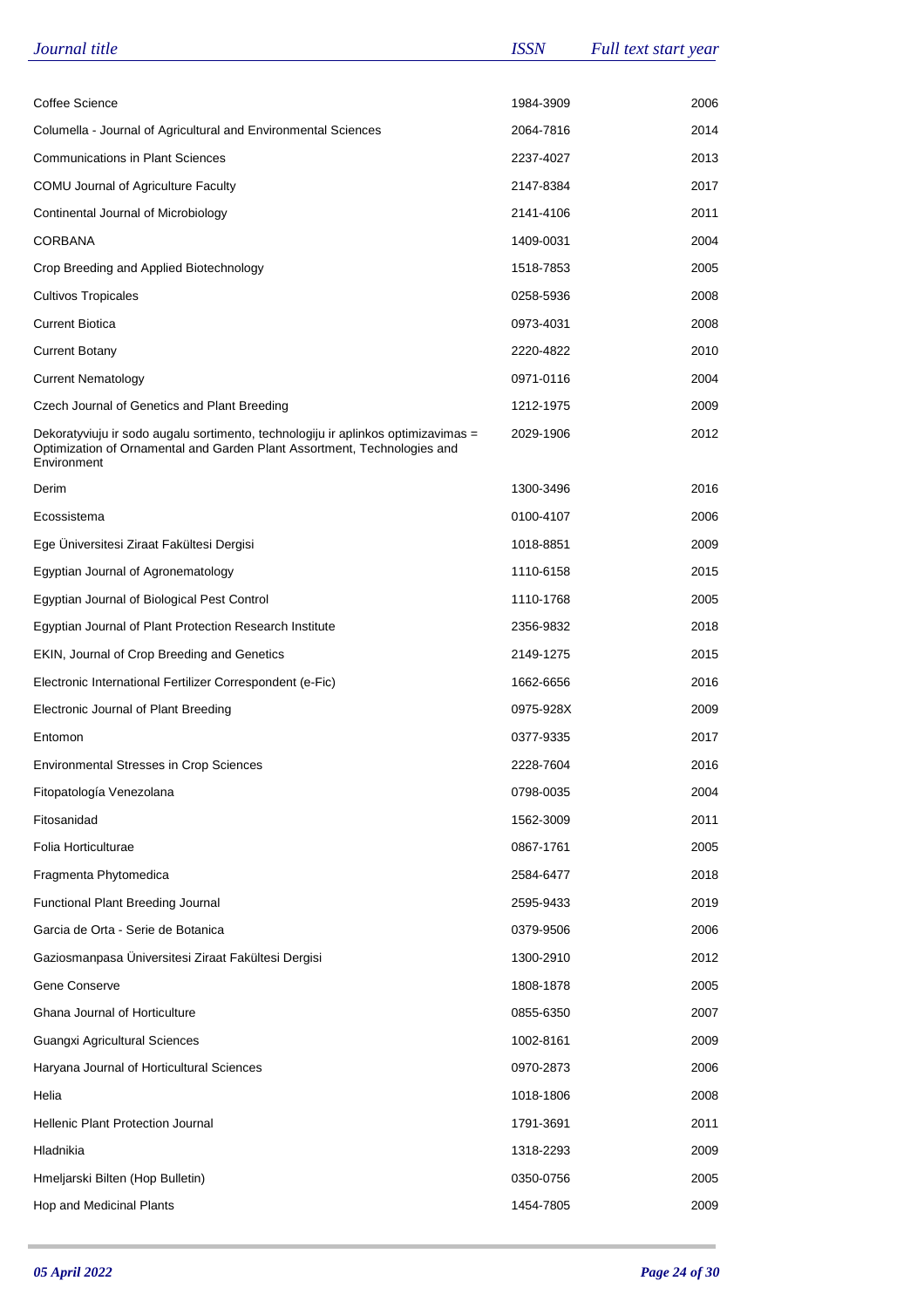| Journal title                                                                                                        | <b>ISSN</b>           | Full text start year |
|----------------------------------------------------------------------------------------------------------------------|-----------------------|----------------------|
|                                                                                                                      |                       |                      |
| HortFlora Research Spectrum                                                                                          | 2250-2823             | 2012                 |
| Horticultura Argentina                                                                                               | 0327-3431             | 2016                 |
| Horticulturae                                                                                                        | 2311-7524<br>(e-issn) | 2022                 |
| <b>Horticultural Science</b>                                                                                         | 0862-867X             | 2009                 |
| Horticultural Science and Technology (formerly Korean Journal of Horticultural<br>Science & Technology)              | 1226-8763             | 2005                 |
| Horticulture, Environment and Biotechnology (previously, Journal of the Korean<br>Society for Horticultural Science) | 0253-6498             | 2006                 |
| Indian Coffee                                                                                                        | 0019-4549             | 2006                 |
| Indian Journal of Agricultural Biochemistry                                                                          | 0970-6399             | 2007                 |
| Indian Journal of Sericulture                                                                                        | 0445-7722             | 2006                 |
| InfoMusa                                                                                                             | 1023-0076             | 2006                 |
| <b>Insect Environment</b>                                                                                            | N/A                   | 2008                 |
| International Journal of Agricultural Sciences                                                                       | 0973-130x             | 2014                 |
| International Journal of Agriculture and Biology                                                                     | 1560-8530             | 2008                 |
| International Journal of Agriculture Environment & Biotechnology                                                     | 0974-1712             | 2008                 |
| International Journal of Agronomy and Plant Production                                                               | 2051-1914             | 2010                 |
| International Journal of BioSciences, Agriculture and Technology (IJBSAT)                                            | 0975-4539             | 2009                 |
| International Journal of Entomological Research                                                                      | 2310-3906             | 2019                 |
| International Journal of Forestry and Crop Improvement                                                               | 0976-562X             | 2013                 |
| International Journal of Horticultural Science and Technology                                                        | 2322-1461             | 2014                 |
| International Journal of Innovative Horticulture                                                                     | 2320-0286             | 2018                 |
| International Journal of Minor Fruits, Medicinal and Aromatic Plants                                                 | 2424-6921             | 2015                 |
| International Journal of Nuts and Related Sciences (IJNRS)                                                           | 2008-9937             | 2010                 |
| International Journal of Phytopathology                                                                              | 2306-1650             | 2014                 |
| International Journal of Plant Protection                                                                            | 0974-2670             | 2008                 |
| International Journal of Plant Sciences (Muzaffarnagar)                                                              | 0973-1547             | 2014                 |
| International Journal of Processing and Post Harvest Technology                                                      | 0976-5638             | 2013                 |
| International Journal of Secondary Metabolite                                                                        | 2148-6905             | 2018                 |
| International Journal of Sustainable Crop Production                                                                 | 1991-3036             | 2006                 |
| International Journal of Tea Science (IJTS)                                                                          | 0972-544X             | 2011                 |
| Iranian Journal of Botany                                                                                            | 1029-788X             | 2013                 |
| Iranian Journal of Crop Sciences                                                                                     | 1562-5540             | 2009                 |
| Iranian Journal of Field Crop Science                                                                                | 2008-4811             | 2021                 |
| Iranian Journal of Field Crops Research                                                                              | 2008-1472             | 2016                 |
| Iranian Journal of Horticultural Science                                                                             | 2008-482X             | 2021                 |
| Iranian Journal of Medicinal and Aromatic Plants                                                                     | 1735-0905             | 2013                 |
| Iranian Journal of Plant Pathology                                                                                   | 0006-2774             | 2006                 |
| Iranian Journal of Plant Protection Science                                                                          | 2008-4781             | 2021                 |
| Iranian Journal of Pulses Research                                                                                   | 2008-725X<br>(e-issn) | 2020                 |
| Iranian Journal of Range and Desert Research                                                                         | 1735-0875             | 2013                 |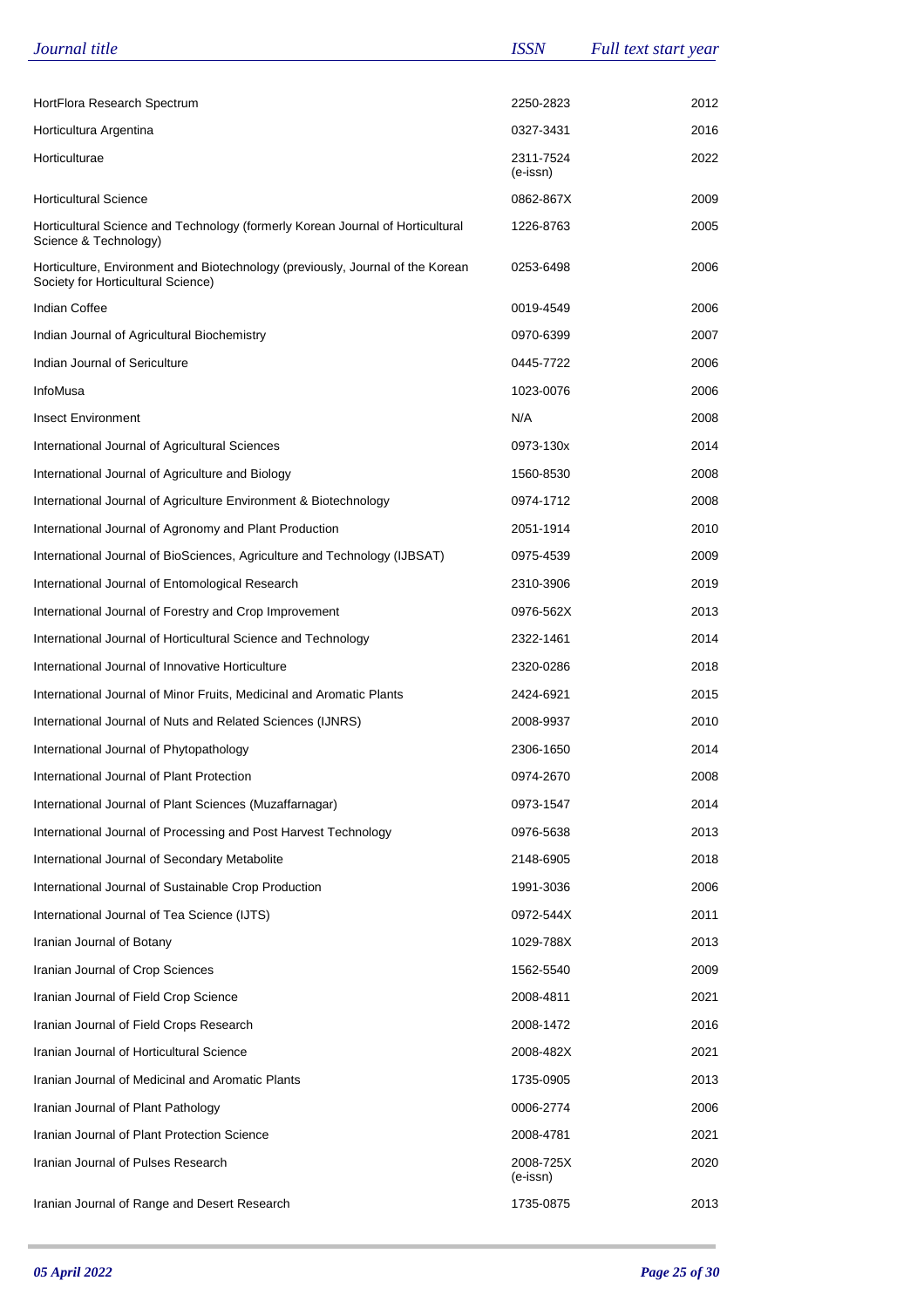| Journal title                                                           | <b>ISSN</b>           | Full text start year |
|-------------------------------------------------------------------------|-----------------------|----------------------|
|                                                                         |                       |                      |
| Iranian Journal of Rangelands and Forests Breeding and Genetic Research | 1735-0891             | 2013                 |
| Iranian Journal of Seed Research                                        | 2383-1251             | 2014                 |
| Iranian Journal of Seed Science and Research                            | 2476-3780<br>(e-issn) | 2014                 |
| Journal - American Society of Sugar Cane Technologists                  |                       | 2016                 |
| Journal of Agricultural Biotechnology                                   | 1006-1304             | 2010                 |
| Journal of Agricultural Science and Sustainable Production              | 2476-4310             | 2021                 |
| Journal of Agricultural Sciences, Belgrade                              | 1450-8109             | 2008                 |
| Journal of Applied Zoological Researches                                | 0970-9304             | 2005                 |
| Journal of Basic and Applied Mycology                                   | 2090-7583             | 2010                 |
| Journal of Bioenergy and Food Science                                   | 2359-2710             | 2014                 |
| Journal of Biological Control                                           | 0971-930X             | 2005                 |
| Journal of Coffee Research                                              | 0374-8537             | 2004                 |
| Journal of Cotton Research and Development                              | 0372-8619             | 2005                 |
| Journal of Crop and Weed                                                | N/A                   | 2005                 |
| Journal of Crop Ecophysiology                                           | 2538-1822             | 2020                 |
| Journal of Crop Protection                                              | 2251-9041             | 2016                 |
| Journal of Crops Improvement                                            | 2008-8337             | 2021                 |
| Journal of Environmental Entomology                                     | 1674-0858             | 2016                 |
| Journal of Farming Systems Research & Development                       | 0972-6977             | 2007                 |
| Journal of Fruit and Ornamental Plant Research                          | 1231-0948             | 2009                 |
| Journal of Horticultural Sciences                                       | 0973-354X             | 2006                 |
| Journal of Horticulture and Postharvest Research                        | 2588-4883             | 2018                 |
| Journal of Horticulture Science                                         | 2008-4730             | 2016                 |
| Journal of Horticulture, Forestry and Biotechnology                     | 2066-1797             | 2009                 |
| Journal of Maize Research and Development                               | 2467-9291             | 2015                 |
| Journal of Medicinal Plants and By-Products                             | 2322-1399             | 2012                 |
| Journal of Mycopathological Research                                    | 0971-3719             | 2005                 |
| Journal of Natural Remedies                                             | 0972-5547             | 2020                 |
| Journal of Nepal Agricultural Research Council                          | 2392-4543             | 2015                 |
| Journal of Oasis Agriculture and Sustainable Development                | 2724-699X             | 2019                 |
| Journal of Oil Palm Environment and Health                              | N/A                   | 2012                 |
| Journal of Oilseed Brassica                                             | 0976-1454             | 2010                 |
| Journal of Ornamental Plants                                            | 2251-6433             | 2016                 |
| Journal of Phytological Research                                        | 0970-5767             | 2005                 |
| Journal of Plant Biochemistry and Biotechnology                         | 0971-7811             | 2005                 |
| Journal of Plant Biotechnology                                          | 1229-2818             | 2005                 |
| Journal of Plant Breeding and Genetics                                  | 2308-121X             | 2013                 |
| Journal of Plant Pathology                                              | 1125-4653             | 2005                 |
| Journal of Plant Production Science                                     | 1735-4552             | 2020                 |
| Journal of Plant Protection (Mashhad)                                   | 2008-4749             | 2017                 |
| Journal of Plant Protection and Environment                             | 0973-1717             | 2007                 |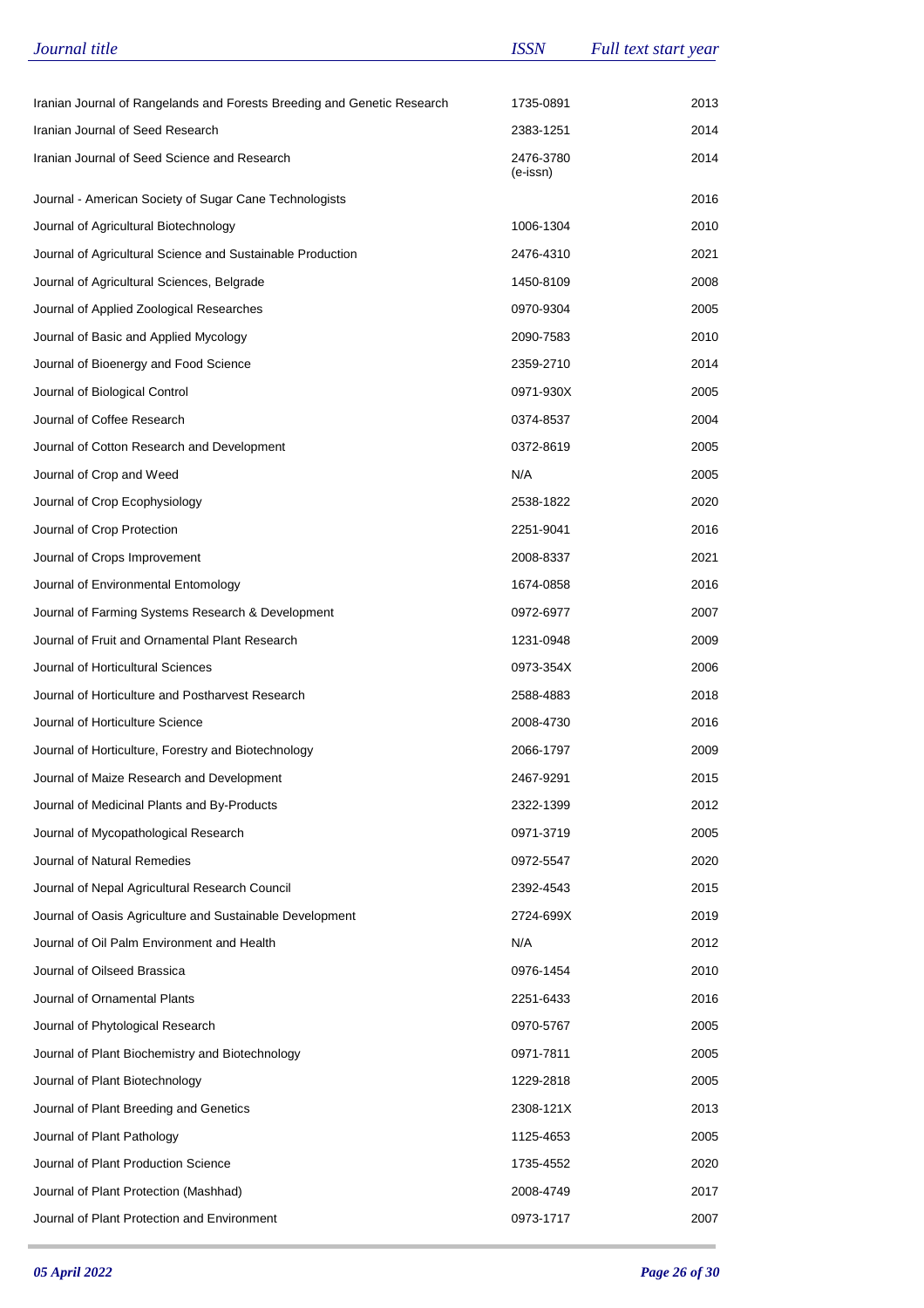| Journal title                                                                                   | <b>ISSN</b> | Full text start year |
|-------------------------------------------------------------------------------------------------|-------------|----------------------|
|                                                                                                 |             |                      |
| Journal of Pure and Applied Agriculture                                                         | 2617-8672   | 2020                 |
| Journal of Research in Weed Science                                                             | 2651-4699   | 2018                 |
| Journal of Research, Birsa Agricultural University                                              | 0971-1724   | 2008                 |
| Journal of Rubber Research                                                                      | 1511-1768   | 2005                 |
| Journal of Science and Technology of Greenhouse Culture                                         | 2008-9082   | 2010                 |
| Journal of Soils and Crops                                                                      | 0971-2836   | 2005                 |
| Journal of South China Agricultural University                                                  | 1001-411X   | 2010                 |
| Journal of Spices and Aromatic Crops                                                            | 0971-3328   | 2005                 |
| Journal of Sugar Beet                                                                           | 1735-0670   | 2012                 |
| Journal of Sugar Beet Research                                                                  | 0899-1502   | 2008                 |
| Journal of Sugarcane Research                                                                   | 2249-927X   | 2011                 |
| Journal of the Korean Society for Horticultural Science                                         | 0253-6498   | 2005                 |
| Journal of the Plant Protection Society                                                         | N/A         | 2018                 |
| Journal of the Rubber Research Institute of Sri Lanka                                           | 0035-9531   | 2005                 |
| Journal of Tropical Agriculture                                                                 | 0971-636X   | 2006                 |
| Journal of Tropical Medicinal Plants                                                            | 1511-8525   | 2007                 |
| Journal of Tropical Plant Physiology                                                            | 1985-0484   | 2016                 |
| Julius-Kühn-Archiv                                                                              | 1868-9892   | 2009                 |
| Korean Journal of Breeding                                                                      | 0250-3360   | 2005                 |
| Korean Journal of Crop Science                                                                  | 0252-9777   | 2005                 |
| Legume Research                                                                                 | 0250-5371   | 2009                 |
| Lekovite Sirovine                                                                               | 0455-6224   | 2017                 |
| Lucrari Stiintifice - Universitatea de Stiinte Agronomice Bucuresti. Seria B,<br>Horticultura   | 1222-5312   | 2008                 |
| Madras Agricultural Journal                                                                     | 0024-9602   | 2007                 |
| Magyar Gyomkutatás és Technológia                                                               | 1586-894x   | 2010                 |
| Maydica                                                                                         | 0025-6153   | 2009                 |
| <b>Medicinal Plant</b>                                                                          | 2152-3924   | 2010                 |
| <b>Medicinal Plant Conservation</b>                                                             | 1430-953X   | 2005                 |
| Mellifera                                                                                       | 1302-5821   | 2007                 |
| Mitteilungen aus dem Julius Kühn-Institut                                                       | 1867-1268   | 2008                 |
| Mitteilungen aus der Biologischen Bundesanstalt für Land- und Forstwirtschaft Berlin-<br>Dahlem | 0067-5849   | 2005                 |
| Mitteilungen Klosterneuburg, Rebe und Wein, Obstbau und Früchteverwertung                       | 0007-5922   | 2011                 |
| Mysore Journal of Agricultural Sciences                                                         | 0047-8539   | 2009                 |
| National Journal of Plant Improvement                                                           | 0972-7094   | 2005                 |
| <b>Natural Volatiles &amp; Essential Oils</b>                                                   | 2148-9637   | 2014                 |
| Nematoda                                                                                        | 2358-436X   | 2014                 |
| Nematologia Brasileira                                                                          | 0102-2997   | 2005                 |
| Nematropica                                                                                     | 0099-5444   | 2005                 |
| <b>New Agriculturist</b>                                                                        | 0971-0647   | 2004                 |
| New Zealand Plant Protection                                                                    | 1175-9003   | 2008                 |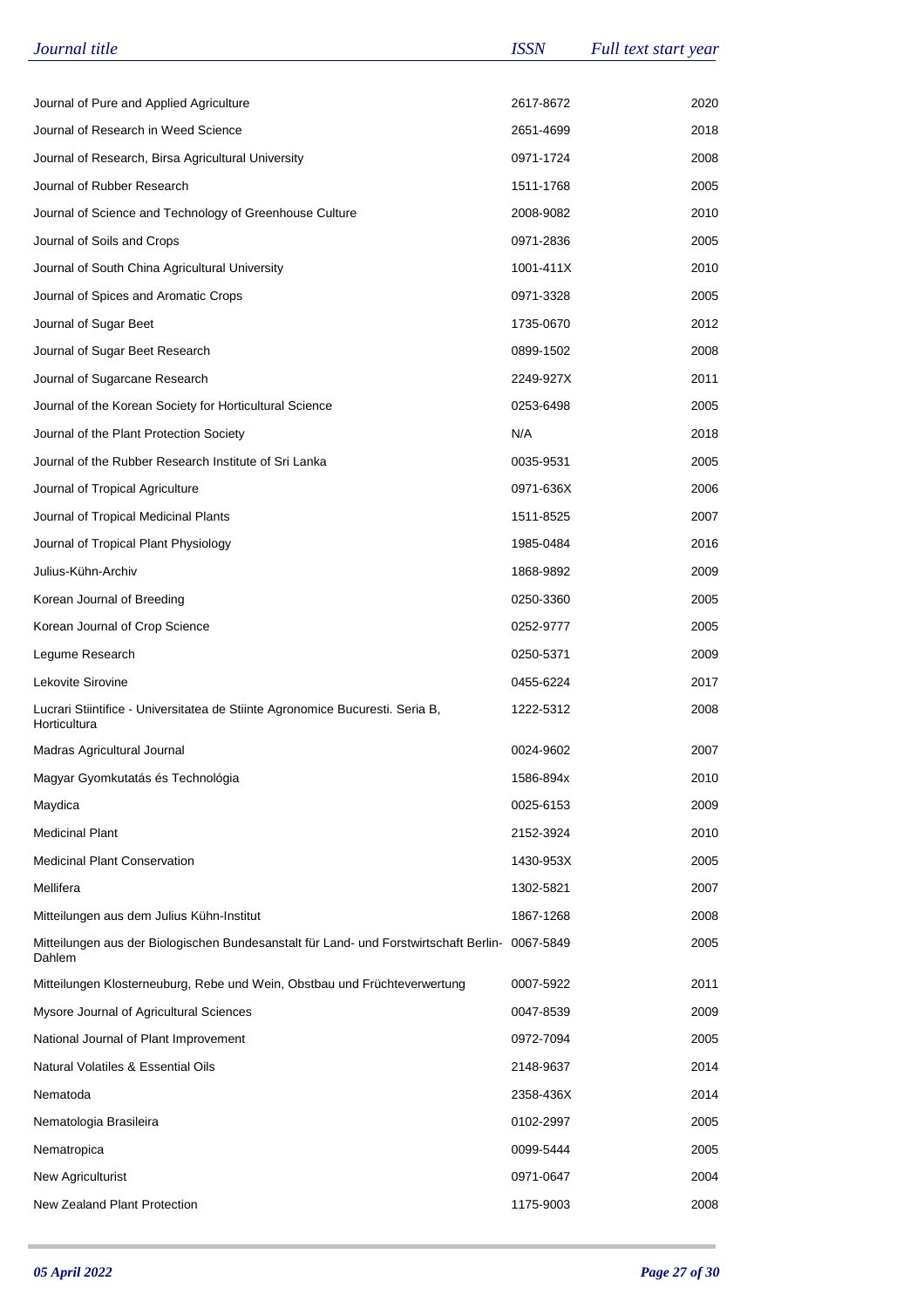| Journal title                                                                          | <b>ISSN</b>           | Full text start year |
|----------------------------------------------------------------------------------------|-----------------------|----------------------|
|                                                                                        |                       |                      |
| Newsletter - UPASI Tea Research Foundation                                             | 0972-3145             | 2008                 |
| Notulae Botanicae, Horti Agrobotanici Cluj-Napoca                                      | 0255-965X             | 2007                 |
| Notulae Scientia Biologicae                                                            | 2067-3264             | 2009                 |
| Oil Crop Science                                                                       | 2096-2428             | 2017                 |
| Oryza                                                                                  | 0474-7615             | 2017                 |
| Pakistan Journal of Agricultural Sciences                                              | 0552-9034             | 2009                 |
| Pakistan Journal of Phytopathology                                                     | 1019-763X             | 2014                 |
| Pakistan Journal of Weed Science Research                                              | 1015-3055             | 2005                 |
| Pakistan Sugar Journal                                                                 | 1028-1193             | 2011                 |
| Pantnagar Journal of Research                                                          | 0972-8813             | 2007                 |
| Pastagens e Forragens                                                                  | 0870-6263             | 1990                 |
| Pastos                                                                                 | 0210-1270             | 2012                 |
| Persian Gulf Crop Protection                                                           | 2251-9343<br>(e-issn) | 2012                 |
| Pesquisa Agropecuária Tropical                                                         | 1517-6398             | 2009                 |
| Pesticidi i Fitomedicina                                                               | 1820-3949             | 2008                 |
| <b>PGRSA Quarterly</b>                                                                 | 1042-3542             | 1998                 |
| Pharmacognosy Journal                                                                  | 0975-3575             | 2010                 |
| Pharmacognosy Research                                                                 | 0974-8490             | 2010                 |
| Philippine Journal of Crop Science                                                     | 0115-463X             | 1976                 |
| Phyton (Buenos Aires)                                                                  | 0031-9457             | 2011                 |
| Phytopathologia                                                                        | 2081-1756             | 2009                 |
| Phytopathologia Mediterranea                                                           | 0031-9465             | 2005                 |
| Phytopathologia Polonica                                                               | 1230-0462             | 2005                 |
| <b>Pisum Genetics</b>                                                                  | 1320-2510             | 2004                 |
| <b>Plant Archives</b>                                                                  | 0972-5210             | 2006                 |
| Plant Breeding and Biotechnology                                                       | 2287-9358             | 2013                 |
| <b>Plant Diseases and Pests</b>                                                        | 2152-3932             | 2010                 |
| Plant Pathology Bulletin                                                               | 1021-9544             | 2005                 |
| <b>Plant Pest Research</b>                                                             | 2538-6123             | 2016                 |
| <b>Plant Production Science</b>                                                        | 1343-943X             | 2005                 |
| Plant Protection Journal                                                               | 2008-3114             | 2009                 |
| <b>Plant Protection Science</b>                                                        | 1212-2580             | 2009                 |
| Plant, Soil and Environment                                                            | 1214-1178             | 2009                 |
| Planta Tropika: Jurnal Agrosains (Journal of Agro Science)                             | 0216-499X             | 2020                 |
| <b>PNG Coffee Journal</b>                                                              | 1018-0702             | 2006                 |
| Pochvoznanie, Agrokhimiya i Ekologiya                                                  | 0861-9425             | 2016                 |
| Pomologia Croatica                                                                     | 1330-6626             | 2012                 |
| Proceedings of the Annual Congress - South African Sugar Technologists'<br>Association | 1028-3781             | 2009                 |
| Proceedings of the Florida State Horticultural Society                                 | 0886-7283             | 2002                 |
| Proceedings of the Interamerican Society for Tropical Horticulture                     | 0245-2528             | 2004                 |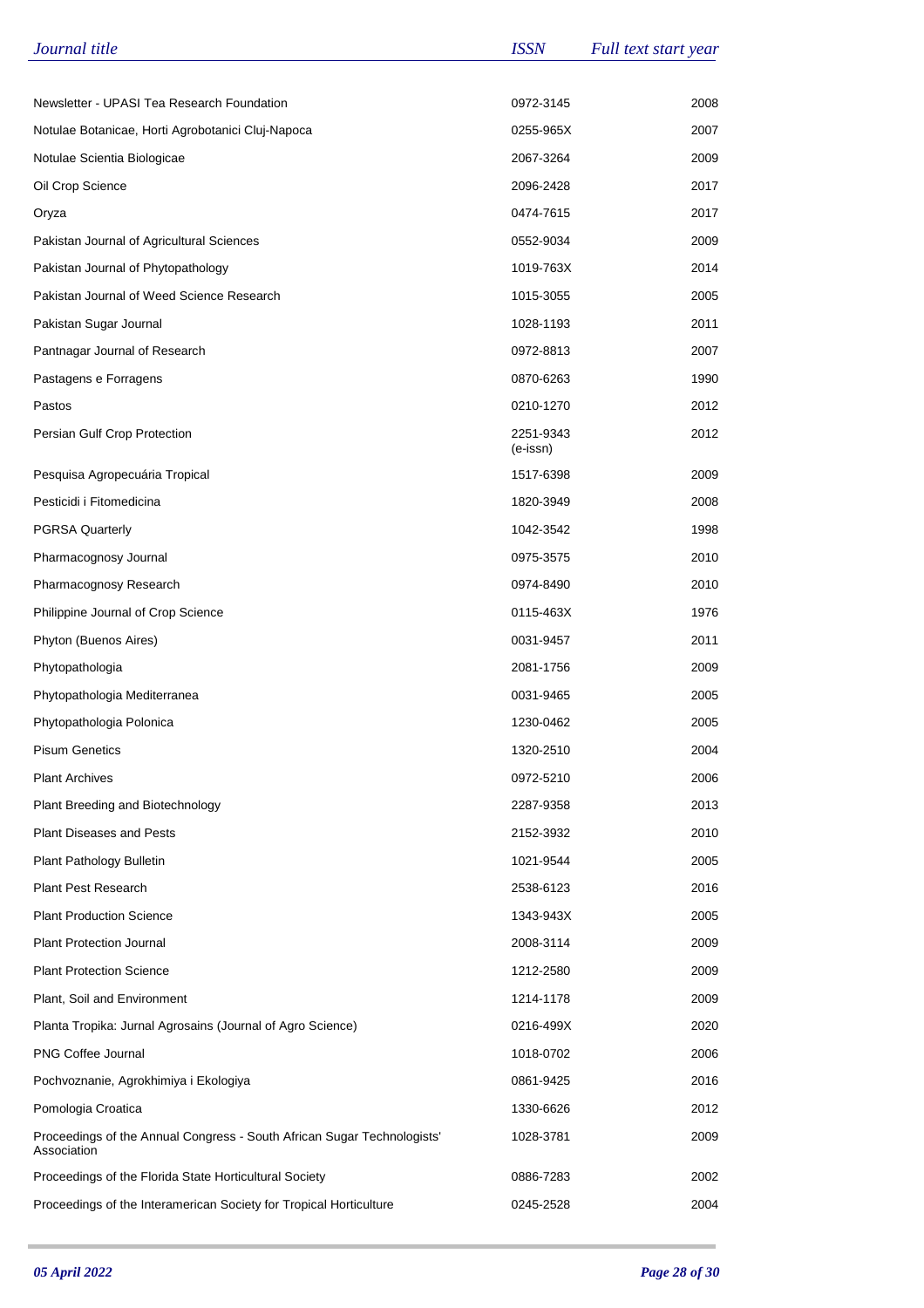| Journal title                                                                                                                            | <i><b>ISSN</b></i> | Full text start year |
|------------------------------------------------------------------------------------------------------------------------------------------|--------------------|----------------------|
|                                                                                                                                          |                    |                      |
| Progressive Horticulture                                                                                                                 | 0970-3020          | 2012                 |
| Protezione delle Colture                                                                                                                 | N/A                | 2008                 |
| Radovi Poljoprivrednog Fakulteta Univerziteta u Sarajevu (Works of the Faculty of<br>Agriculture University of Sarajevo)                 | 0033-8583          | 2010                 |
| Rasteniev'dni Nauki                                                                                                                      | 0568-465X          | 2016                 |
| Ratarstvo i Povrtarstvo                                                                                                                  | 1821-3944          | 2010                 |
| Research in Plant Biology                                                                                                                | 2231-5101          | 2011                 |
| Research Journal of Agricultural Science                                                                                                 | 2066-1843          | 2009                 |
| Revista Brasileira de Armazenamento                                                                                                      | 0100-3518          | 2005                 |
| Revista Brasileira de Horticultura Ornamental                                                                                            | 1414-039X          | 2008                 |
| Revista Brasileira de Milho e Sorgo                                                                                                      | 1676-689X          | 2008                 |
| Revista Chapingo. Serie Horticultura                                                                                                     | 0186-3231          | 2007                 |
| Revista Ciência Agronômica                                                                                                               | 0045-6888          | 2009                 |
| Revista de Agricultura Neotropical                                                                                                       | 2358-6303          | 2016                 |
| Revista de Ciências Agrárias                                                                                                             | 0871-018X          | 2007                 |
| Revista de Investigación Agraria y Ambiental (RIAA)                                                                                      | 2145-6097          | 2013                 |
| Revista de la Facultad de Agronomía (La Plata)                                                                                           | 0041-8676          | 2011                 |
| Revista de la Facultad de Ciencias Agrarias, Universidad Nacional de Cuyo                                                                | 0370-4661          | 2010                 |
| Revista de Proteccion Vegetal                                                                                                            | 1010-2752          | 2007                 |
| Revista Latinoamericana de la Papa                                                                                                       | 1853-4961          | 2019                 |
| Revista Mexicana de Fitopatologia (Mexican Journal of Phytopathology)                                                                    | 0185-3309          | 2004                 |
| RIA, Revista de Investigaciones Agropecuarias                                                                                            | 0325-8718          | 2005                 |
| Romanian Agricultural Research                                                                                                           | 1222-4227          | 2007                 |
| Romanian Journal of Horticulture                                                                                                         | 2734-7656          | 2021                 |
| <b>Rosliny Oleiste</b>                                                                                                                   | 1233-8273          | 2007                 |
| <b>SAARC Journal of Agriculture</b>                                                                                                      | 1682-8348          | 2003                 |
| SABRAO Journal of Breeding and Genetics                                                                                                  | 1029-7073          | 2005                 |
| Saffron Agronomy and Technology                                                                                                          | 2383-1529          | 2016                 |
| SATSA Mukhaptra Annual Technical Issue                                                                                                   | 0971-975X          | 2010                 |
| Scientia Agraria Paranaensis                                                                                                             | 1677-4310          | 2006                 |
| Scientific Journal of Flowers and Ornamental Plants                                                                                      | 2356-7864          | 2014                 |
| Scientific Papers - Series A, Agronomy                                                                                                   | 2285-5785          | 2012                 |
| Scientific Papers. Series B. Horticulture                                                                                                | 2285-5653          | 2012                 |
| SEMIARIDA - Revista de la Facultad de Agronomía (formerly Revista de la Facultad<br>de Agronomía de la Universidad Nacional de La Pampa) | 2362-4337          | 2007                 |
| Sesame and Safflower Newsletter                                                                                                          | 1137-1617          | 1999                 |
| Sjemenarstvo                                                                                                                             | 1330-0121          | 2009                 |
| Sodininkyste ir Darzininkyste (Horticulture and Vegetable Growing)                                                                       | 0236-4212          | 2005                 |
| South African Journal of Enology and Viticulture                                                                                         | 0253-939X          | 2005                 |
| Southwest China Journal of Agricultural Sciences                                                                                         | 1001-4829          | 2005                 |
| Soybean Genetics Newsletter                                                                                                              | N/A                | 2005                 |
| Stocarstvo                                                                                                                               | 0351-0832          | 2013                 |